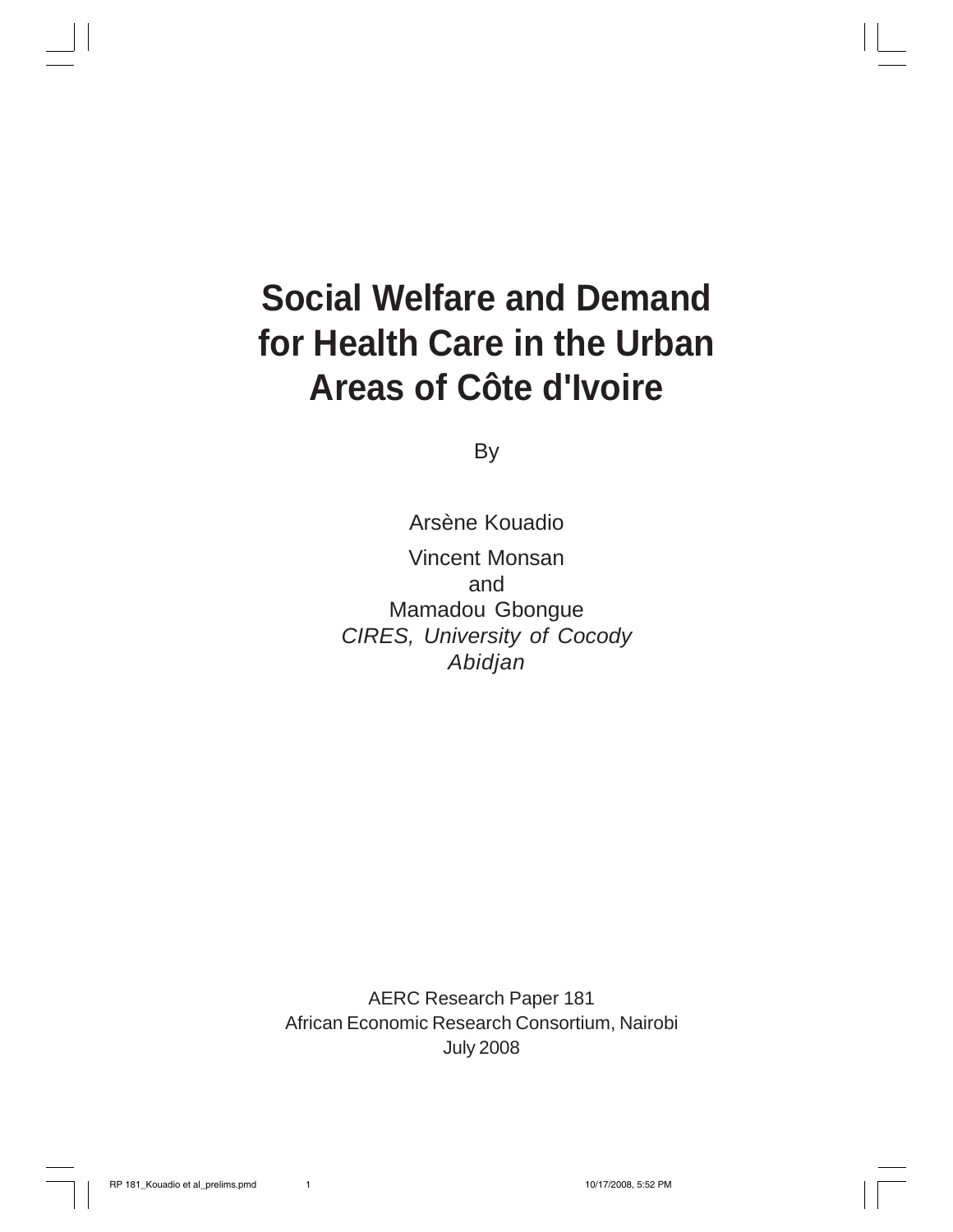**THIS RESEARCH STUDY** was supported by a grant from the African Economic Research Consortium. The findings, opinions and recommendations are those of the authors, however, and do not necessarily reflect the views of the Consortium, its individual members or the AERC Secretariat.

Published by: The African Economic Research Consortium P.O. Box 62882 - City Square Nairobi 00200, Kenya

Printed by: Modern Lithographic (K) Ltd P.O. Box 52810 - City Square Nairobi 00200, Kenya

ISBN 9966-778-32-2

© 2008, African Economic Research Consortium.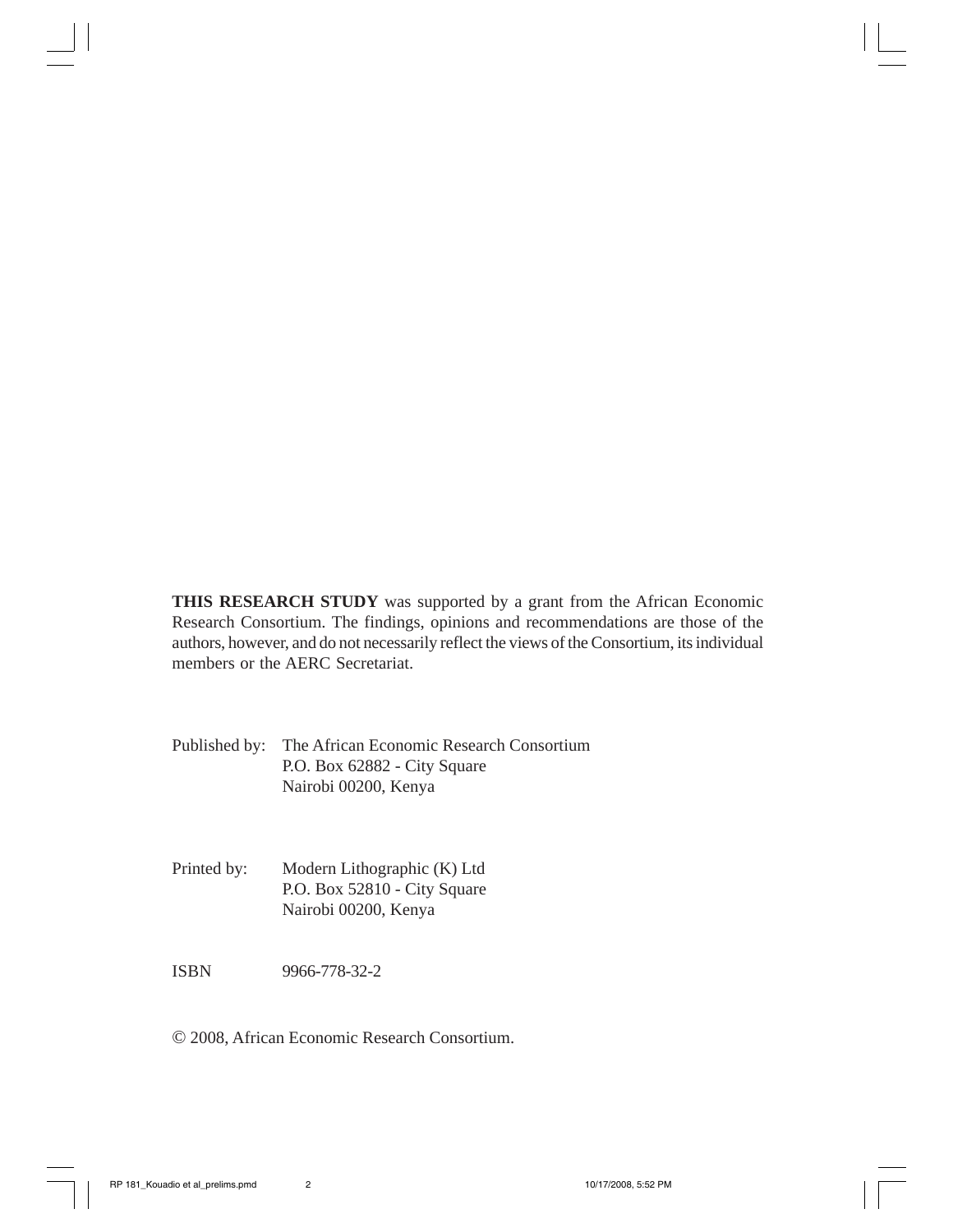# **Contents**

 $\vert \ \vert$ 

| List of tables<br>List of figures<br>Abstract<br>Acknowledgements |        |
|-------------------------------------------------------------------|--------|
| 1. Background and research problem                                | 1      |
| 2. Literature review                                              | 5      |
| 3. Conceptual framework and methodology                           | $\tau$ |
| 4. Results of the estimation                                      | 18     |
| 5. Conclusion                                                     | 23     |
| <b>Notes</b>                                                      | 24     |
| References                                                        | 25     |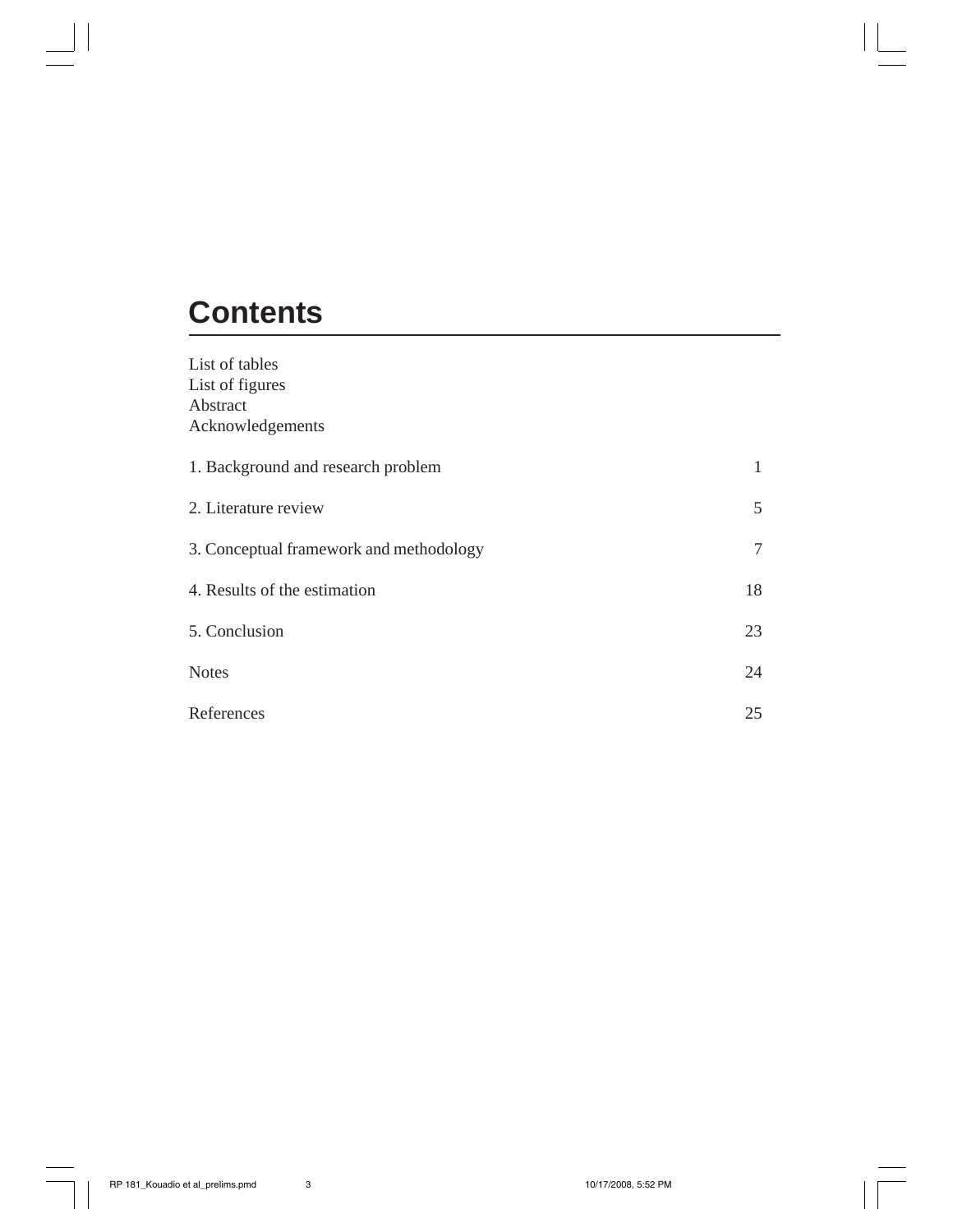# **List of tables**

| 1.  | Variables of health care use as defined in the PSA92 data                 | 10 |
|-----|---------------------------------------------------------------------------|----|
| 2.  | Distribution in percentages of the frequency of health care use variables | 10 |
| 3.  | Definitions of "types of insurance" variables                             | 12 |
| 4.  | Distribution of the modes of insurance in the two insurance systems       | 12 |
| 5.  | Distribution of individuals by type of modern insurance and according     |    |
|     | to sex                                                                    | 13 |
| 6.  | Distribution of individuals by brackets of annual per capita revenue      |    |
|     | (in thousands of CFAF) according to types of insurance                    | 13 |
| 7.  | Distribution of individuals by annual income by adult equivalent (in      |    |
|     | thousands of CFAF) according to types of insurance                        | 14 |
| 8.  | Distribution of individuals by age according to types of insurance        | 14 |
| 9.  | Frequency of seeking a medical doctor's services according to type        |    |
|     | of modern insurance                                                       | 14 |
| 10. | Frequency of seeking a traditional healer's services according to type    |    |
|     | of modern insurance                                                       | 15 |
| 11. | Frequency of seeking a modern health official's services according        |    |
|     | to type of insurance                                                      | 15 |
| 12. | Definitions of the explanatory variables                                  | 16 |
| 13. | Some descriptive statistics of the explanatory variables used in the      |    |
|     | analysis model                                                            | 16 |
| 14. | Results of the estimation of health care use equations ( $N = 1,339$ )    | 18 |
| 15. | Results of the estimation using the multinomial logit for the choice      |    |
|     | of type of insurance $(N=3,887)$                                          | 21 |
|     |                                                                           |    |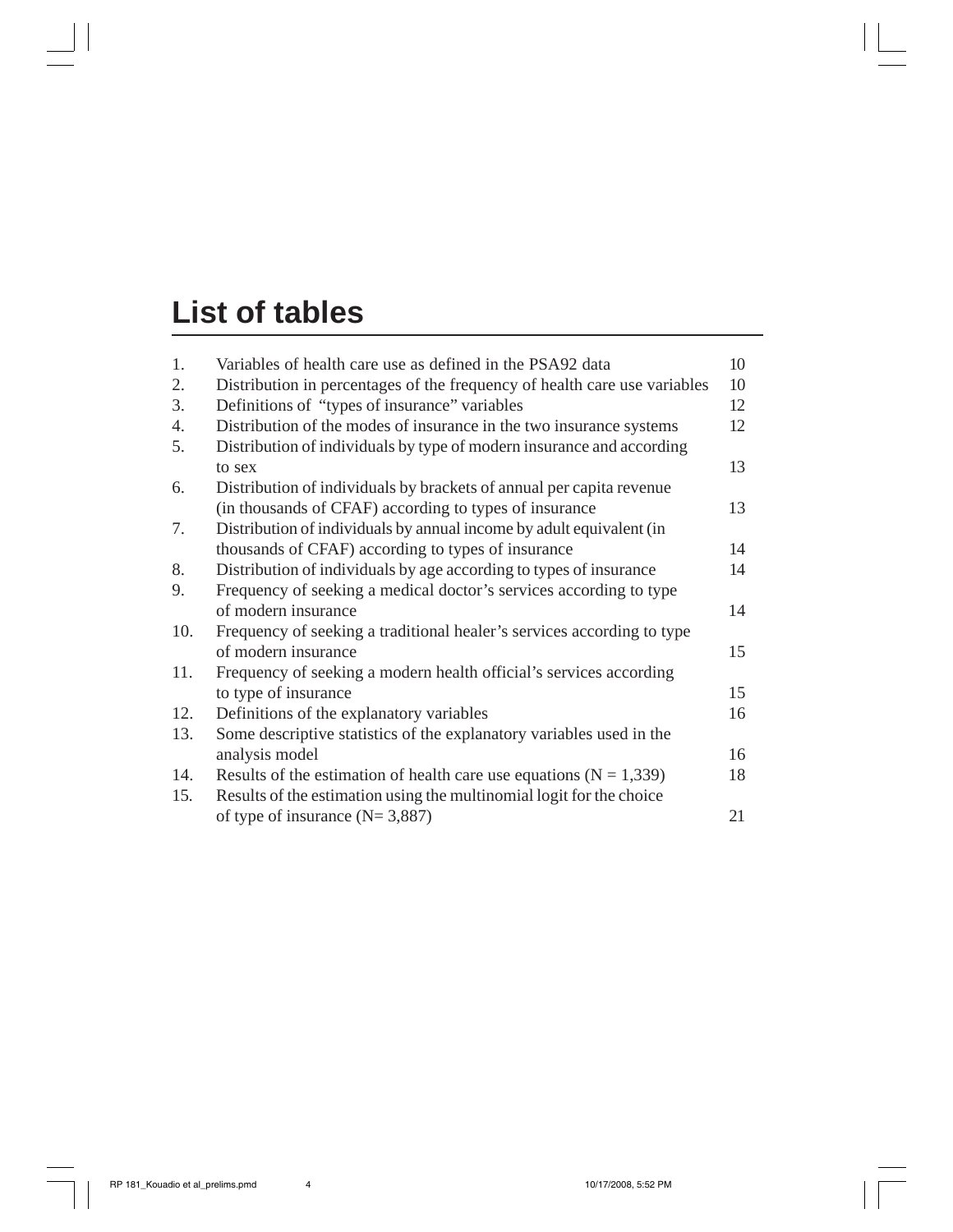# **Abstract**

This paper analyses the relationship between the demand for health care and that for health insurance by the population of Côte d'Ivoire. A Poisson model is used to estimate the demand for health care and a multinomial logit model for estimating the demand for insurance. The data on which the research was based were taken from a sample of 2,040 households that were interviewed as part of a survey on *Recours aux soins et dépenses de santé* or *PSA 92* (Health care use and health expenses, or *PSA 92)*, which was carried out in 1992 in Yopougon, a working class neighbourhood of Abidjan. The results show that the length of the illness appears to be the factor that triggers the use of modern health care. They also indicate that employment and age are important factors in making decisions about which insurance to take. Extending the data collection system to the rural population, or generalizing it to the whole population, and gaining a better definition of the variables "state of health", "consulting a health service", "behaviour of the insured person and of the insurance company vis-à-vis health services" should be envisaged to refine the research. All this will lead to a better grasp of the problems of moral hazard and adverse selection in Côte d'Ivoire's health system as a result of the minimizing costs of the implementation of the expected Universal Health Insurance (AMU).

JEL classification : I11, D81, D82.

*Key words:* Demand for health care, demand for insurance, Poisson law, multinomial logit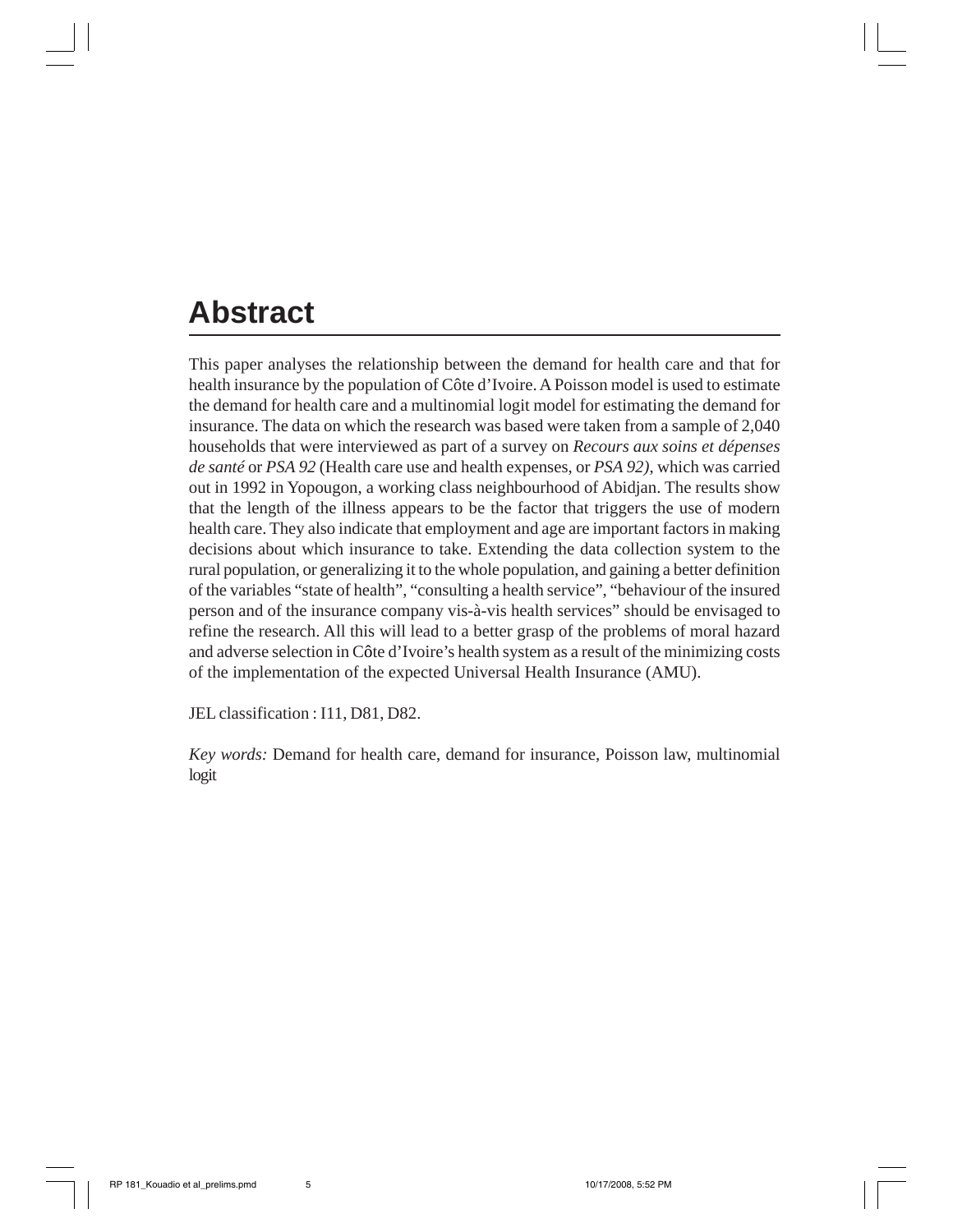# **Acknowledgements**

The authors acknowledge with gratitude the intellectual and financial support of AERC, without which the study may not have been conducted. We thank our peers and the resource persons in group A in the 2003–2005 period for their critical comments and suggestions. Finally, we also thank the anonymous referees.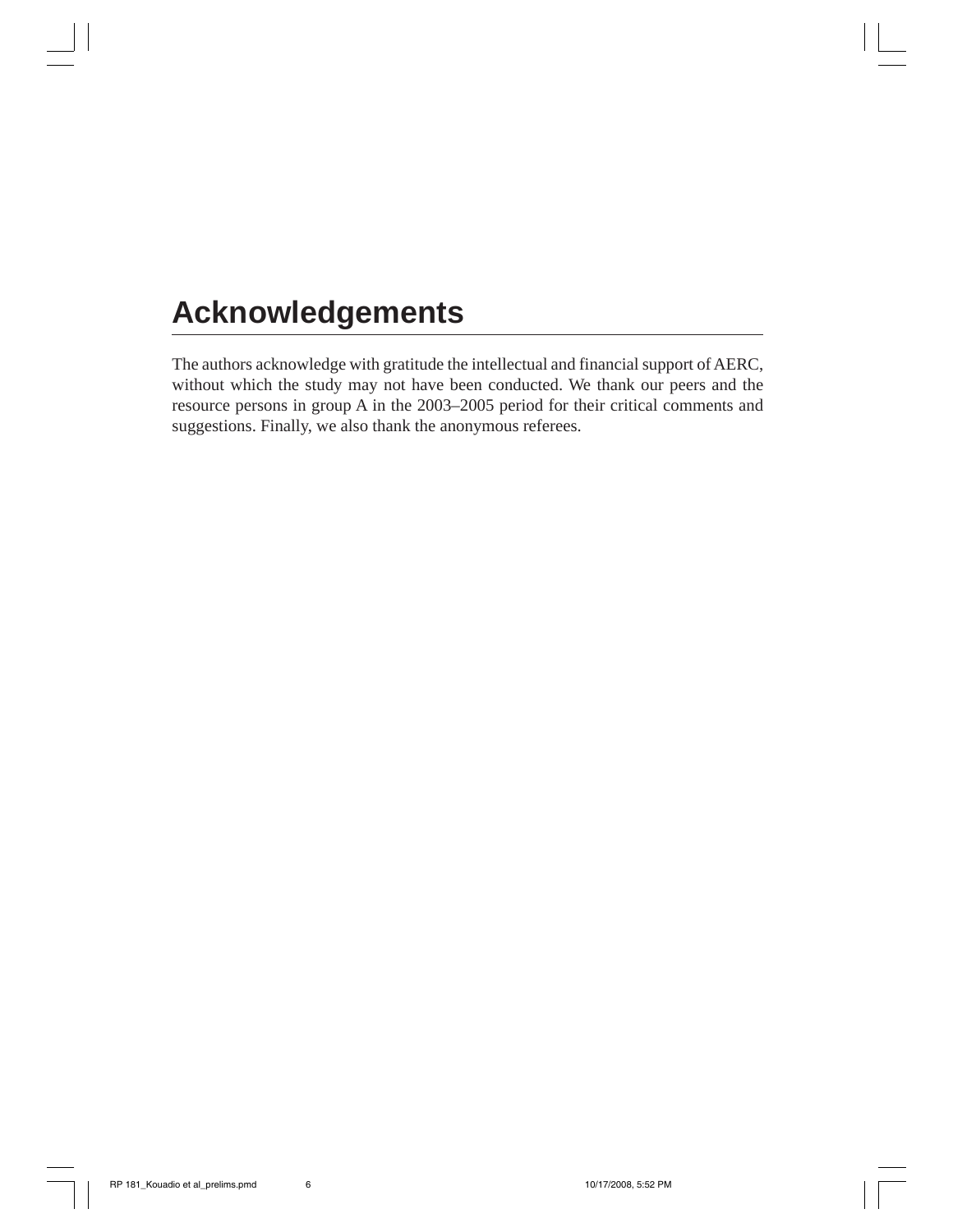# **1. Background and research problem**

ealth care is an essential need, but at the same time, an expensive one. Because it is both essential and expensive public authorities, including the most liberal of them, are constantly engaged in actions designed to improve the health sector. This is the case in Côte d'Ivoire, where the health policy is characterized by two ideological viewpoints: one, neo-liberal and the other, socialist. The main lines of the evolution of the country's health policy highlight such a characterization.

The French colonial heath policy aimed to ensure the health of the male population in order to maximize their productivity. The system rested on free health care and prevention. The same system worked differently, however, depending on whether it was dealing with foreigners and African elites living in urban areas, or with the rural population. For the former, the policy was to offer medical care through hospitals, while for the latter it was mainly preventive (Brunet-Jailly, 2002). After independence (1960), the health policy retained the guidelines set during the colonial period. For example, most of the investment in the health sector went to the big urban hospitals, while the disparities inherited from the colonial era between basic medicine and hospital medicine persisted. Until the economic crisis of the 1980s, the aim was to equip the country with public health establishments of international standards. This quasi-exclusive interest for tertiary-level health care, which can also be noticed in the majority of other West African countries, has raised the issue of the bias of such a system against the poor and rural populations.

At an international level, the emphasis has been on the need for restructuring the health systems in West Africa in order to give priority to the development of primary health care. The Alma-Ata Conference organized by the World Health Organization (WHO) and the United Nations Children's Fund (UNICEF) in 1978 outlined new ambitious objectives by defining health as overall wellbeing – physical, mental and social – and by launching the slogan "Health for all in the year 2001". The will to reduce injustices between rural and urban populations, the elites and the masses, was one of the objectives of such a grand project. The end of the 1970s was thus characterized by the will to strike a balance for the health system between the needs of the population and the resources of the country.

In Côte d'Ivoire, health care was in principle free in the 1960s and 1970s. In reality, though, the users of the health care system had to incur a significant share of their health care expenses. The economic crisis of the 1980s marked the beginning of a profound change in the organization of the health care system in Côte d'Ivoire. It suddenly, and starkly, exposed the limits and weaknesses of the existing system. In the meantime, from 1980 to 1990, the country undertook a series of structural adjustment programmes (SAPs)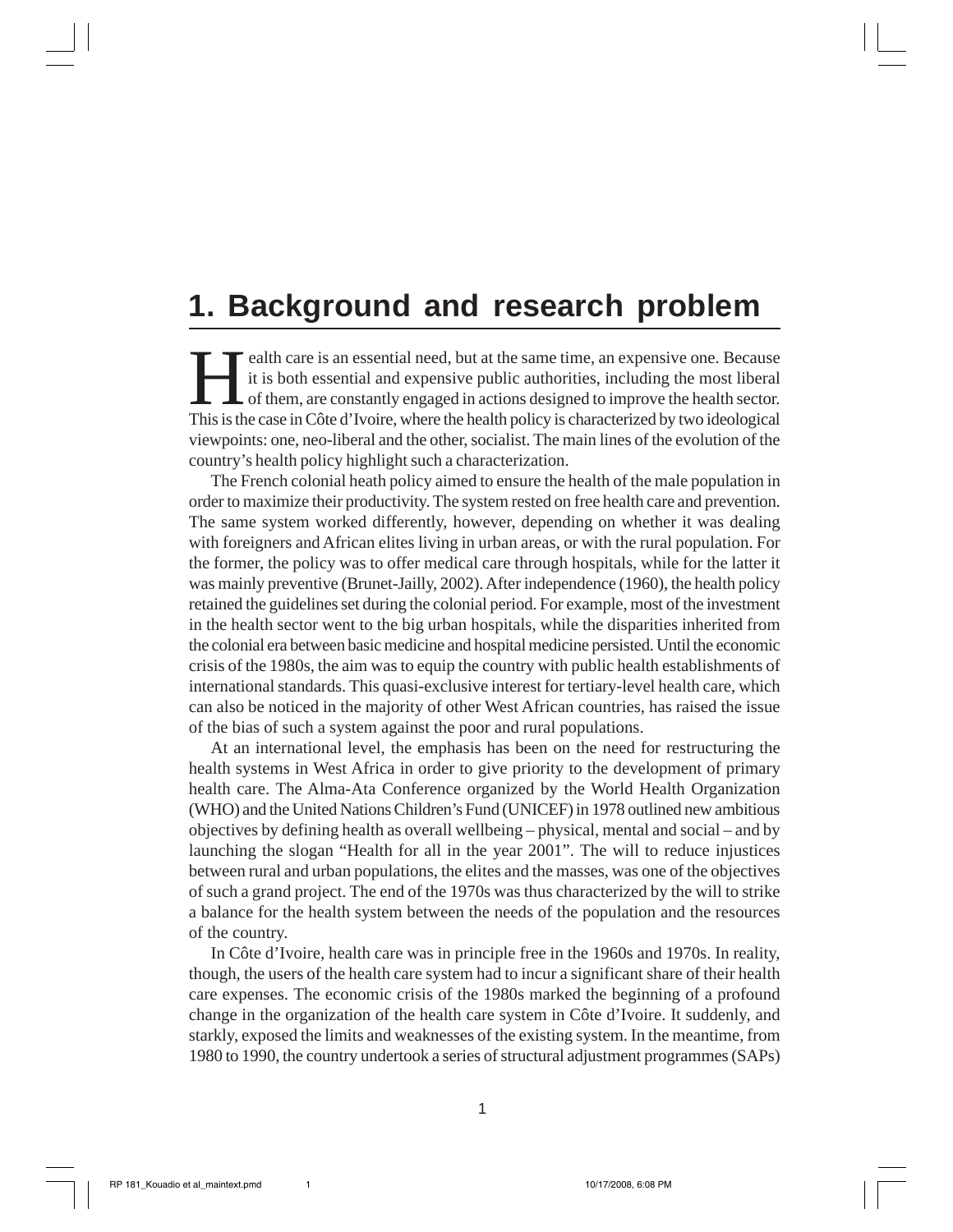proposed by the World Bank and the International Monetary Fund. Tight control of public expenditure was one of the constraints imposed in the framework of these programmes. As part of this structural adjustment, the World Bank advocated the liberalization of the health sector and recommended a reduction in costs. Liberalization including user-fees was a cornerstone of the neo-liberal macroeconomic policies embedded in stabilization and structural adjustment (Gilson et al., 1995). Thus payment for health care by its beneficiaries constituted an essential political response to the financial crises that stakeholders in many low-income countries were facing.

Paying for health care was not the only element of the new health policy proposed at the end of the 1980s. The Bamako Initiative, launched in 1987 by WHO, UNICEF and the governments of West African states, laid out the principles on which the reorientation of the health policy was to be based. The policy aimed at enabling the majority of the people to have access to a minimum level of health care through a restructuring of primary care services. It rested on three main pillars: the setting-up of a cost-saving system by having people pay for medical treatment, a policy of supplying generic medicines and a system of resource management through community monitoring. The aim of the reorganization of the health care system was twofold: to find a solution to the financial constraints that plagued the system and to offer solutions aimed at reducing problems encountered in its management – problems essentially due to wastage and mismanagement of existing resources.

Suffering the constraints of structural adjustment, today Côte d'Ivoire no longer has the resources for a generous health policy. That is why a less interventionist policy is being implemented, meaning that cost-saving is achieved by having people pay for medical treatment. To make the policy work, private community health centres have been set up in Abidjan, the economic capital of Côte d'Ivoire. In addition to the existing public and private health centres, eight urban community-based health units have been built since 1994 as part of a grand health scheme: Projet Santé Abidjan (the Abidjan health project). This policy reversal confirms the policy of a liberal health care model based on individual contribution. At the same time, though, households were not spared by the economic crisis, which basically impoverished entire sections of the population: In 1988, according to a World Bank report, 30% of the population of Côte d'Ivoire were poor, 10% of whom were extremely poor (Grootaert, 1993). That is why Côte d'Ivoire, once a welfare state, has in a few years and under external pressure, become the promoter of a system of cost-saving, supplying generic medicines and even setting up community health centres (Brunet-Jailly, 1999).

The deterioration of households' living conditions and the withdrawal of the public authorities from the health sector therefore raise the acute question of how to provide health care in Côte d'Ivoire. The new health policy orientations attempt to answer to this question. Since the late 1990s, the idea of promoting a health insurance system and expanding the network of health establishments has been a major concern for the government (Koné, 2001). The expansion of Côte d'Ivoire's health network was actually part of the African Development Bank (AfDB) education and health programme in the 1990s.

The new health policy aims at providing social security cover for health risks, as a direct consequence of the generalized cost-saving measures realized by charging fees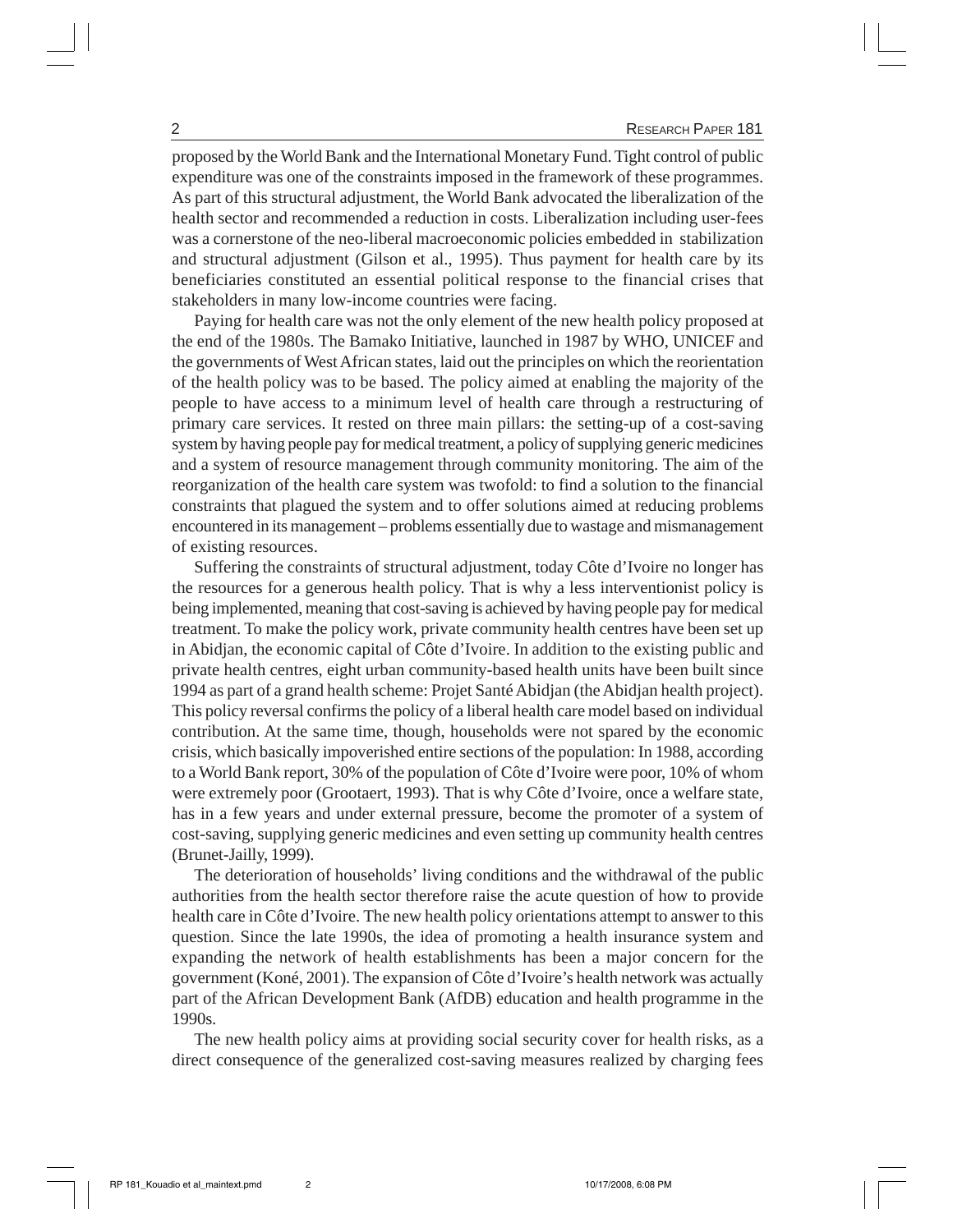for medical treatment and promoting private health care. Two divergent approaches in the strategy to implement an insurance system stand out in this new health policy.

There is first a cautious and progressive approach. "Cautious" in that its proponents want a locally based, mutual insurance scheme that would gradually become federative. "Progressive" because the initiative first rests on an experimental phase, one that is necessary in order to put in place all the means of control over its future development. In line with this approach, the Ivorian government has encouraged the setting up of private insurance companies in the country and, more significantly, has put in place institutions to oversee the process: the National Social Provident Fund (CNPS) and the General Mutual Insurance Company for Civil Service Employees (MUGEFCI). So far, however, these efforts on the part of the government have borne little fruit. For example, the vouchers issued by the Mutual Insurance Company are rarely accepted by dispensing chemists because of accumulated unpaid arrears. Very often people find themselves obliged to pay the total amount of the cost of medication. For its part, the CNPS is unable to meet the needs of its members because of insufficient resources and inadequate organization (Ministère de la Santé et de la Protection Sociale [Ministry of Health and Social Welfare], 1991).

The other approach, which is currently a subject of debate, advocates a health insurance system called Universal Health Insurance (AMU) that guarantees to every person residing in Côte d'Ivoire health and maternity insurance cover. This system hinges on the principle of national solidarity, which compels every beneficiary to pay a financial contribution. Insurance companies, mutual insurance companies and provident fund societies will then offer a complementary insurance cover. This system has two schemes: the universal health insurance for the agricultural sector and the universal health insurance for all the other sectors. Despite the rhetoric, health risk insurance is still embryonic and uncertain, a situation that stems from the difficulties encountered in its implementation.

### **Justification for the study**

As a response to this situation, the government of Côte d'Ivoire has set itself the objective of establishing a reliable, free for everyone, social security system, one that is capable of meeting the population's needs more effectively. Until now, however, no definitive formula has been settled on. The experimentation in real-life conditions that was scheduled to take place in the centre-west and centre regions of the country has not been carried out yet. It was meant to be used as test case before the system was generalized to the entire country. It is clear, though, that such a project can only succeed if it is based on rigorous scientific studies. The present study was therefore designed to contribute quality information to help the country's decision makers arrive at appropriate choices in relation to social security.

The real difficulties in implementing such a system are essentially linked to the lack of real studies on the feasibility of such a project. The feasibility and experimental studies on health insurance that were planned for the administrative *départements* of Yamoussoukro and Daloa were not carried out to completion. In fact, only household surveys were conducted in these two localities, and for only 11 days instead of the two

RP 181 Kouadio et al. maintext.pmd 3 10/17/2008, 6:08 PM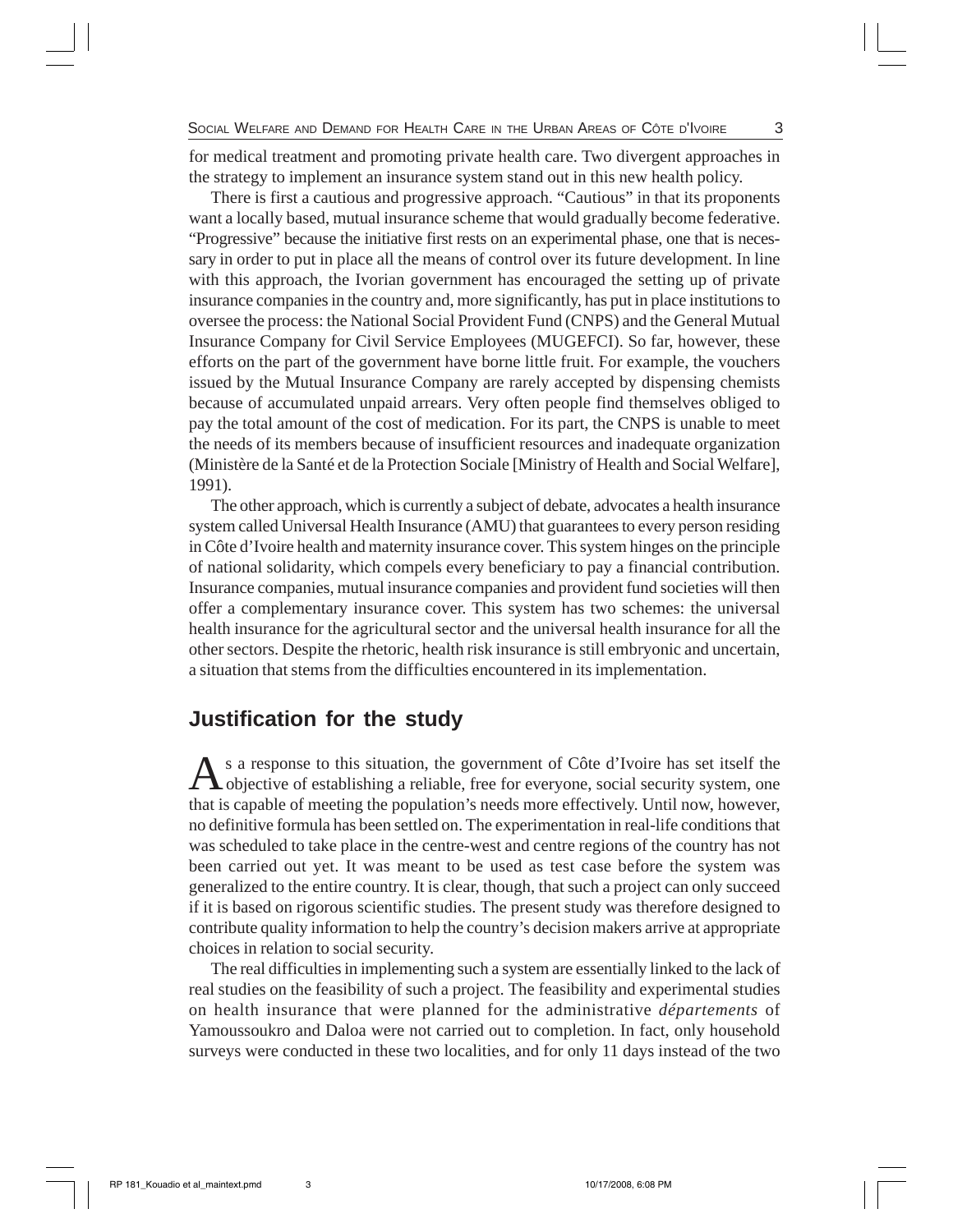months that would have been required. Those surveys covered 4,600 households spread fifty-fifty across the two localities (CEPRASS<sup>1</sup> et al., 2001). The survey phase was separated from the experimental one, which has not yet taken place but is still planned (CEPRASS et al., 2001). Thus, there is no study yet that could serve as a reference for the viability of the universal health insurance scheme.

The studies by Koné (2001) and Perrin (2001) have analysed the impact of the policy of cost-saving on medical treatment on equitable access to health care. They show that since 1992 this policy has greatly contributed to the increasingly inequitable access to health care for the residents of the suburbs of Abidjan. However, none of the recommendations made by the two studies seems to be related to the concern of our study, which is to establish the relationship between the demand for health care (or the use of health care) and social welfare in Côte d'Ivoire.

## **Study Objectives**

The intentions of this study are to, one, bring out the relationship between demand<br>for health care and the status of the insured person and, two, to analyse the behaviour of individuals in their choice of type of insurance. In other words, the study seeks to answer the following question: *What types of therapeutic behaviour does the population adopt depending on whether it is a beneficiary of a health insurance or not?* As secondary concerns, the study looks at the difficulties that people encounter while seeking insurance cover, at the situation of non-insured people and at the strategies they use to receive modern health care.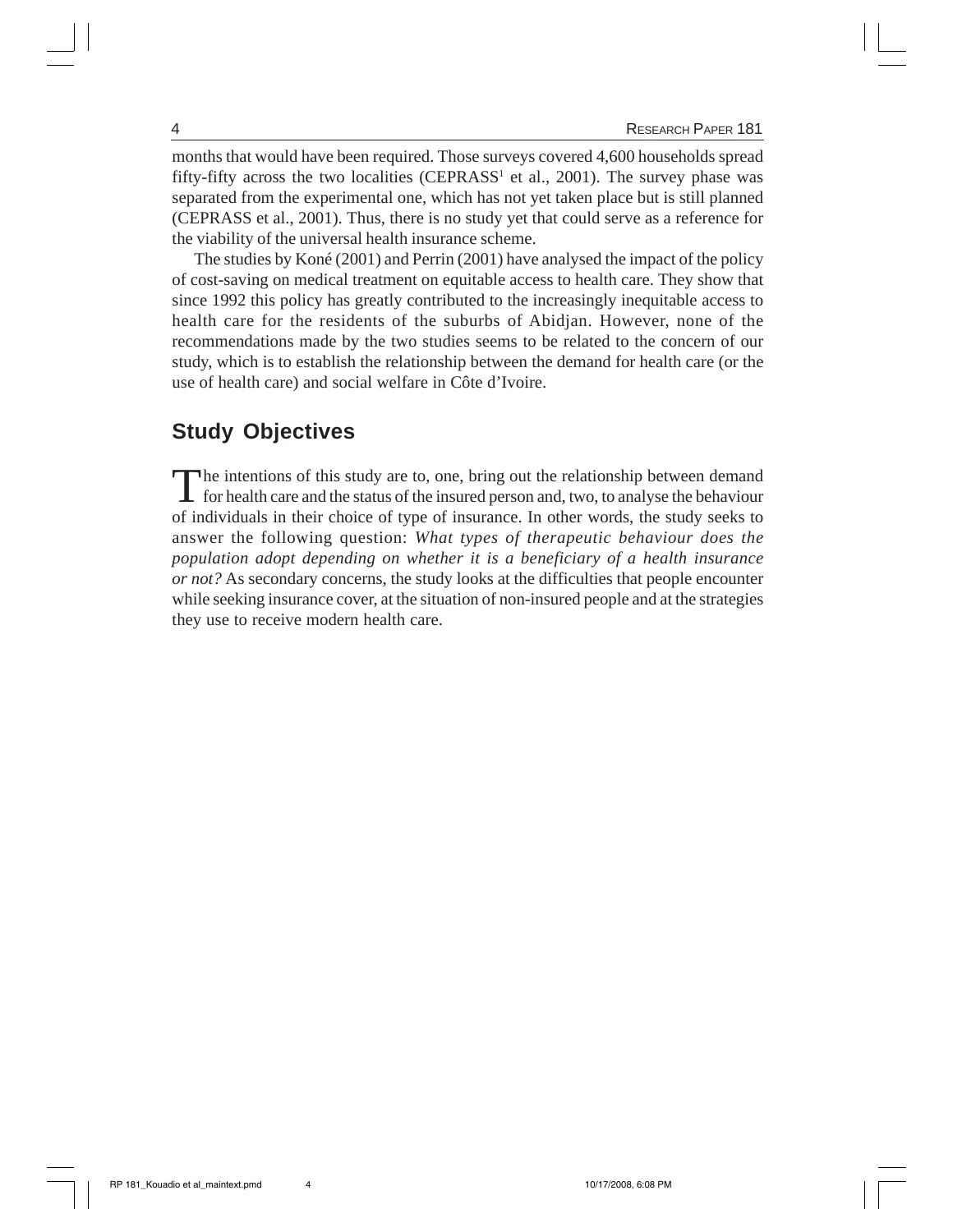## **2. Literature Review**

studies on the issue of demand for health care (or the use of health care) can be reviewed through two approaches. One approach focuses on the demand for health care and the other on the provision of health care. The latte reviewed through two approaches. One approach focuses on the demand for health care and the other on the provision of health care. The latter approach has been widely followed in research, but this is not the case with the former.

The demand for health care approach analyses the therapeutic behaviour of stakeholders in relation to the use of health care in the face of uncertainty (Arrow, 1963). This behaviour can be captured by an intertemporal utility function whose arguments are, among others, the health of the individual, the stakeholders' individual characteristics and the nature of the system of reimbursement of medical expenses (insurance policies). The relevance of such an approach lies in the description of the health demand function derived from the intertemporal utility function.

Very few of the studies carried out in this area in Côte d'Ivoire have used this approach; rather, most studies on health issues in this country have been more concerned with the provision of health care in relation to notions of fairness, equity and efficiency than with demand for health care. Studies by Perrin (2001) and Koné (2001), for example, highlight the inequitable aspects of a health policy based on saving costs on medical treatment. Using a comparative study based on living standards, Perrin assesses the differences in impact on demand, differences arising from a change in health care costs and some quality variables. Thus, improvement in the quality of health care influences the behaviour of the rich more than that of the poor; the latter are mostly affected by an increase in prices.

Using socio-anthropological data from a 1988 survey in three communes of Abidjan in 1998, Koné (2001) looks at the determinants of the use of health care by the poor in the urban health care units (FSU) in the communes of Sagbé, Yopougon-Attié and Attécoubé-Centre. The quality of health care, the cost of services and the lack of social safety nets in the FSUs are the essential parameters for the use of health care by the poor. While Koné's study is a good attempt at describing the use of health care, it says little about the nature of the expressed demand. Furthermore, it does not point out the importance of taking a social welfare system into account in the use of health care. The findings, especially regarding the description of the use of health care, corroborate those of the survey on living conditions, health care use and health expenses in the Yopougon commune carried out in 1992 (PSA, 1993), thus validating data collected five years earlier.

An analysis of questionnaires and findings of three successive Household Living Conditions Surveys (ECVM 1993, 1995 and 1998) conducted by the National Institute of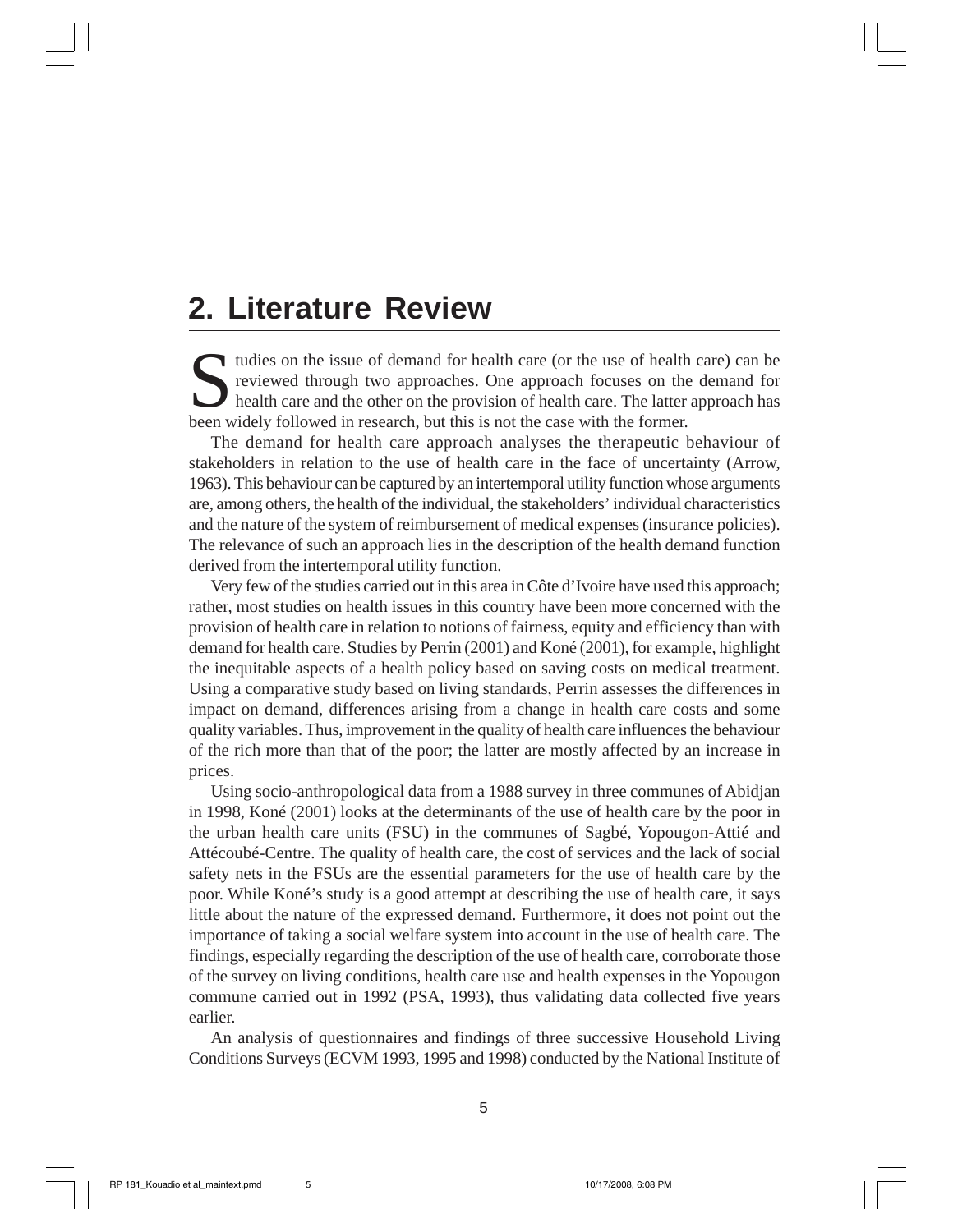Statistics (INS) – even though they contain little information on health – shows that people's behaviour in terms of making use of health care did not really change between 1992 and 2001, as economic conditions had not improved since the crisis of the 1980s.

An attempt to address the issue of the nature of the relationship between social welfare and health care use was made by CEPRASS (1995). The central theme of this study was focused on health matters, since access to health care is conditional upon the prior existence of mechanisms for reimbursing medical expenses. According to the CEPRASS study, it is advisable to have control over the non-state-controlled forms of solidarity by bringing into play only individual-to-individual or community-to-community relationships. The study found the mutual insurance system to be the collective mode that is most functional in the context of Côte d'Ivoire in terms of reimbursing medical expenses. In this connection, the study assesses the measures the population can depend on to have their health-related risks covered by a mutual insurance system. Furthermore, it brings to light the constraints that will face any policy aimed at generalizing health insurance and social welfare cover in Côte d'Ivoire – like the Universal Health Insurance (AMU) scheme. Two such constraints are the relatively low percentage of the salaried population compared with the entire working population, and the tightening of the budget, which limits the resource envelope. Although the CEPRASS study describes social security institutions, it does not explain the link between the demand for health care and having a social welfare system. This is what our study intends to do.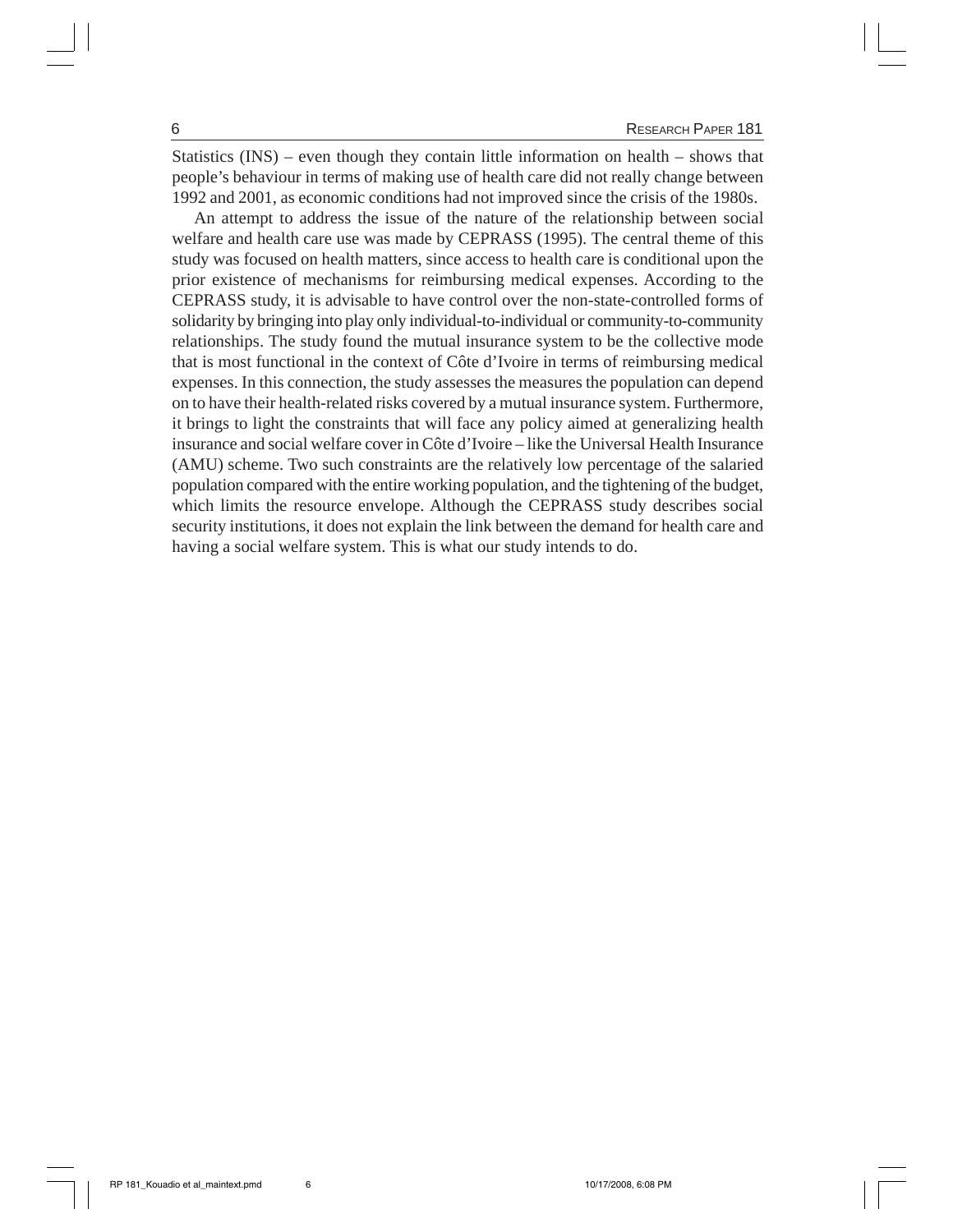## **3. Conceptual framework and methodology**

ersons who are likely to seek health care generally behave in an economic and rational way. And being covered by health insurance is one factor in the use of health care. In fact, one can logically expect that when people consider membership in a scheme to cover their health care costs, they take into account the services to which they are entitled through the social security system in use and do not simply aspire to all the health care services available. Such behaviour raises the issue of the basic functions of a social security scheme – that is its capacity to cater for a population's expected and expressed demand for health care.

This study is the first step of a major research programme developed by Centre Ivoirien de Recherches Economiques et Sociales de l'Université d'Abidjan-Cocody (CIRES). The programme will lead to an estimation of the functions of demand for insurance by the Ivorian population, urban as well as rural and belonging to different socioeconomic groups. These must be taken into account if a social security system designed to serve the entire national community is to succeed.

Non-ordered polytomic logit models constitute a family of models of which the basic model is the multinomial logit one used in this study to estimate the demand for insurance. The unified framework for analysis in this context is based on "count data" regression models. The basic model for analysis is based on the Poisson distribution. A wide literature exists that used these models in studies on the use of health services and insurance products (Cauley, 1987; Cameron et al., 1988; Grossman, 1982; Gendtham, 1997; Pohlmeier and Ulrich, 1995).

### **Estimation method**

In order to highlight the demand for health care in relation to individual characteristics, we will estimate the number of consultations (by medical doctors and healers), the we will estimate the number of consultations (by medical doctors and healers), the number of hospitalization days, etc., according to individual characteristics. The demand is measured as the number of times an individual seeks health care during the period before an interview. This means that the dependent variable is a function of discrete probability – it follows a "count data" process. The specification of the estimation of the demand for health care using the Poisson model is linked to the advantages that this model offers. First, it captures the discrete and non-negative nature of data; second, it allows one to make an inference on the probability that the event will happen. These features correspond to the types of data we have and thus justify our choice of the Poisson model.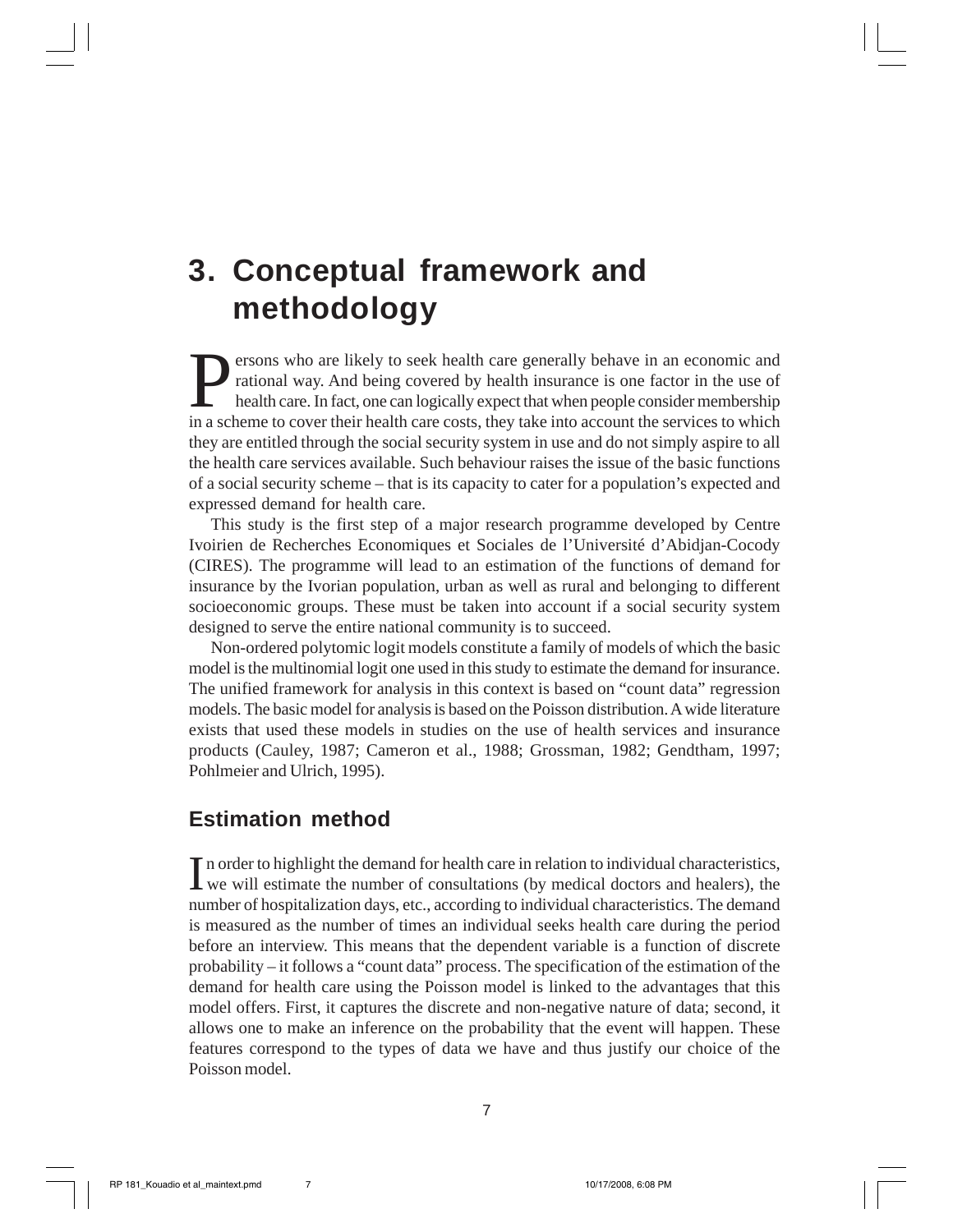Let us designate the number of consultations for individual  $i$  as  $y_i$ . We then assume that  $y_i$  follows the Poisson law of parameter  $x_i$  *i>0*; this means that

$$
P(Y_i = r) = e^{-\xi_i} \frac{(\xi)^r}{r!}
$$
 (1)

where

 $r = 1...$ ,n indicates the number of effective consultations with  $\xi_i = exp[Z_i^{\dagger}B]$  $Z_i$  = the vector of individual characteristics, including the state of being insured or not  $B =$  the vector of unknown parameters the vector of unknown parameters

We also assume that the numbers of events occurring during two unconnected times are independent. This has not been empirically proved. Wooldridge (2002) offers the following innovation through the Poisson variance hypothesis. In this case, the variance

of the Poisson law becomes: , where  $\sigma^2$  is the "variance mean ratio". We have adopted this approach in this study.

Regarding the demand for insurance, we assume that an individual makes a choice from three options of modern insurance: "not insured"  $= 0$ , "has membership in a mutual insurance scheme"  $= 1$  and "is covered by a private insurance"  $= 2$ . We then have to estimate the probability that the individuals concerned will choose one of the three options according to their individual characteristics, *x*. To do this, we have to use an econometric model that respects the particular nature of the variable to be explained (the insurance system). It is, indeed, a qualitative variable, not a numerical one. Correlatively, it is a discrete variable: unlike continuous variables, it takes a limited number of modalities. Moreover, it is not an ordered variable; that is, one cannot, beforehand, classify one insurance system in relation to others and assert, for example, that the modern private insurance is "superior" to the mutual insurance, and that the latter is itself "superior" to the not-insured option, etc.

Discrete choice models are best suited to the present case. They are so called because they precisely model behaviours where an individual must make a choice from a discrete set of possible choices. The most used of these models are the non-ordered polytomic logit models because of their flexibility and – for at least some of them – the relative ease in using them, compared for example with alternative models like the multinomial probit ones.

We thus use a multinomial logit model (Maddala, 1983; Gourieroux, 1989) to explain the individual behaviour of insurance seekers using the following equation:

$$
P(j/x_i) = \frac{e^{x_i \beta_j}}{\sum_{h=1}^{J} e^{x_i \beta_h}}
$$
 (2)

with *J* referring to the number of choice options  $j=1, ..., J; X<sub>i</sub>$  to characteristics of the individual *i*; and *P* to the probability that the individual *i* will choose option *j*.

 $V(Y_i) = \sigma^2 E(f)$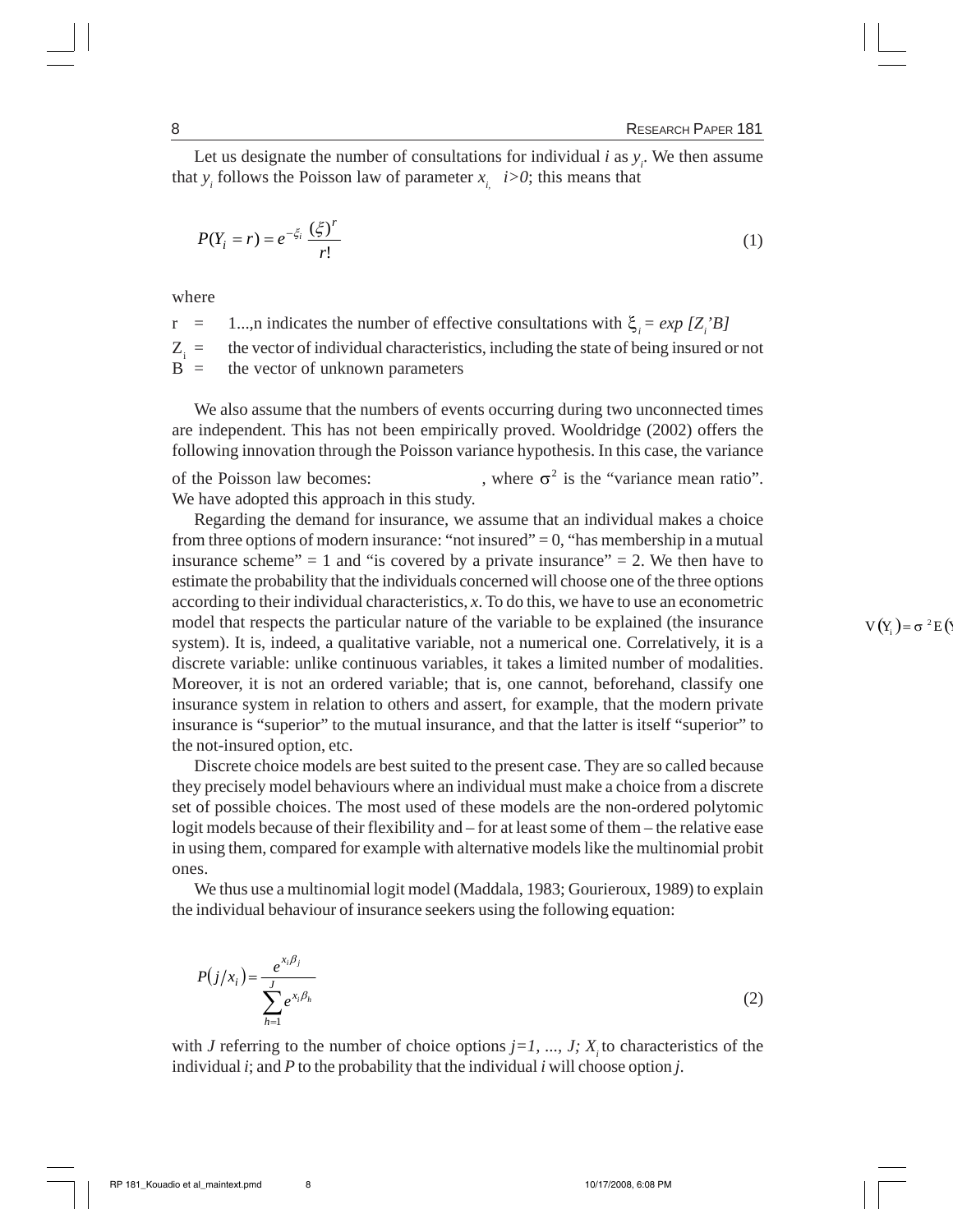For the estimation, we use the maximum likelihood method, whose likelihood function is given by:

$$
L(Y/X, B) = \prod_{J} \prod_{N} \left[ \frac{e^{\beta_j X_i}}{\sum_{i=1}^{I} e^{\beta_i X_i}} \right]^{N_{ji}} \tag{3}
$$

From this equation, we draw the linear form given by:

$$
\ln[P(j|x_i)/P(J|x_i)] = x_i \beta_j \text{ pour } j = 1, 2, \dots, J-1,
$$
\n(4)

with *J* being the number of choice options and *N* the number of observations, while *X* and *x*, respectively, are vectors and variables of individual characteristics.

Equation 4 allows us to interpret the estimated parameters by using the odds ratio principle, whose formula is given as follows:

$$
\frac{P(j|x, x_k = 1)/P(J|x, x_k = 1)}{P(j|x, x_k = 0)/P(J|x, x_k = 0)} = \exp[\beta_{kj}]
$$
\n(5)

Here the binary variable  $x<sub>k</sub>$  is coded 0/1. The ratio on the left-hand side of (5) is the odds ratio*.* The ratio on the right-hand side is nothing more than the mathematical hope of the estimated parameter.

### **Source of data**

The main source of the data used in the present study is the survey, Recours aux soins et dépenses de santé ou PSA92 (Health care use and health expenses, or PSA92), which was carried out in April and May 1992 in Yopougon, a working class neighbourhood of Abidjan. It was conducted by ENSEA<sup>2</sup> (under the supervision of ORSTOM<sup>3</sup> with funding from the French Cooperation). We decided to use these data for two reasons: first, because of the insufficiency of the data collected on health care use by the INS in 1993, 1995 and 1998, and of those collected as part of the other studies mentioned previously; second, because of the multifaceted nature of the variable at the centre of our model, namely the insurance system. The objective of our study is to understand the nature of the relationship between the insurance system chosen and the use of health care. A comparison of the databases set up between 1992 and 2001 on health issues in Côte d'Ivoire shows that only the 1992 data perfectly describe all the existing options of the insurance system (whether associative or not, whether formal or informal).

During the 1992 survey, 7,217 people from 2,040 households were interviewed. We took into account individuals who had a source of income. Their total number was 4,166. For the estimation of the demand for health care, the sample consisted of individuals who suffered from at least one spell of illness and who had a source of income. These were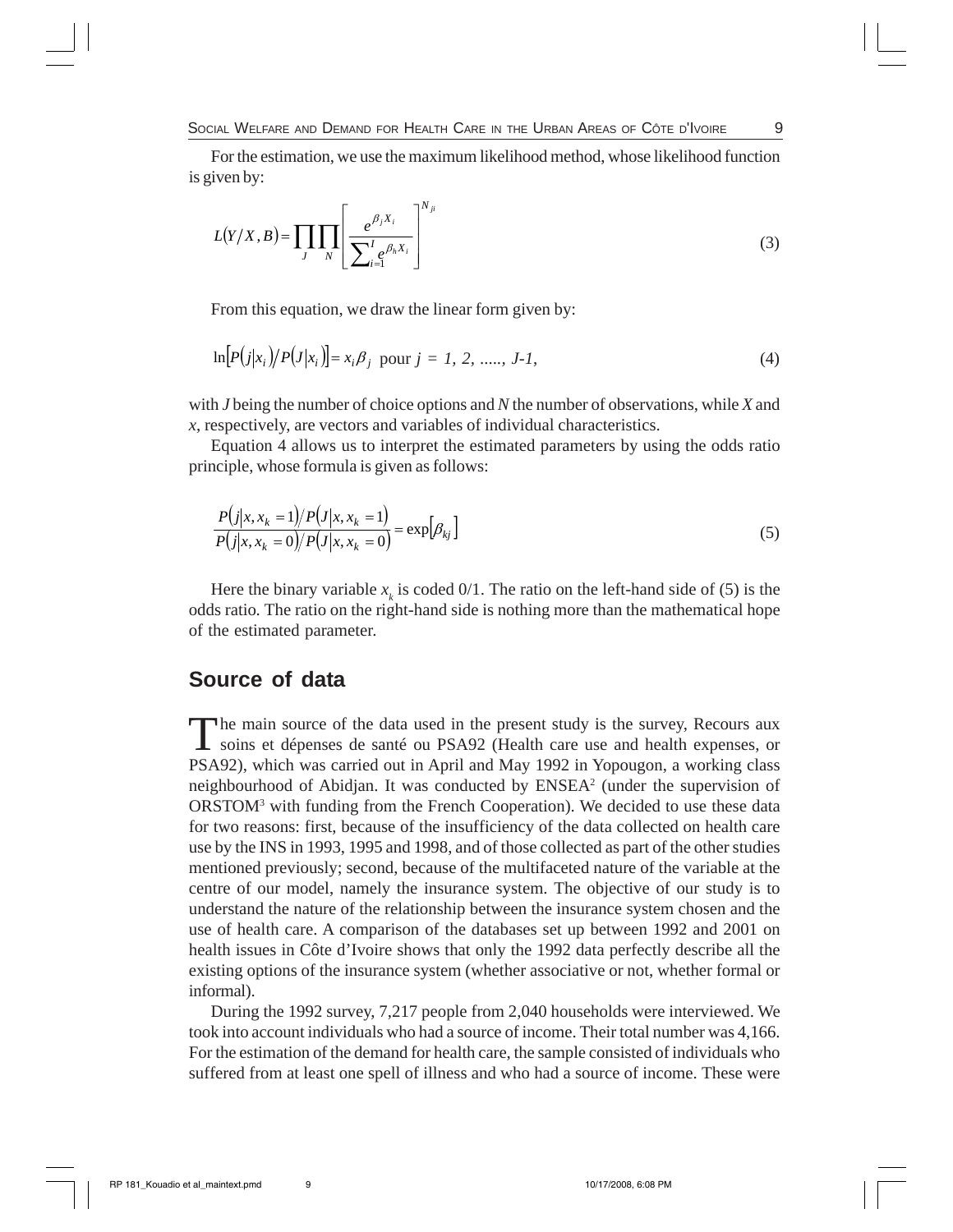about 1,627. As for the demand for insurance, the estimation covered people with an income, whose number was 3,887. The survey had two objectives: to describe the use of health care and health expenses by the population of the Yopougon commune; and to relate health expenses to indicators of households' living standards. The 1988 census was used a basis for sampling.

This is the only study at the beginning of this research (year 2003) that enabled researchers to describe health care use by pointing out, for every spell of illness that occurred during the time of the survey, the details of the stages followed by the patients in seeking and using health care.

For each stage, information was collected on the expenses that patients may have incurred while being diagnosed or when buying the prescribed medication or both.

### **Description of the entry variables of the model**

The analysis of the relationship between demand for health care and demand for a health insurance policy rests on a number of variables that indicate the frequency of choice of insurance or of use of health care.

### *Indicators of the use of health care*

Indicators of the use of health care indicate the demand for health care. From Cameron et al. (1988), Piaser and Raynaud (2002), and the PNDS (1996),<sup>4</sup> on the one hand, and from specific information contained in our PSA92 data base, on the other hand, we have extracted indicators of the use of health care; these are given in Table 1.

| Table 1: Variables of health care use as defined in the PSA92 data |
|--------------------------------------------------------------------|
|--------------------------------------------------------------------|

| Variable         | Definition of the variable                                                  |
|------------------|-----------------------------------------------------------------------------|
| CONMED           | Number of consultations received from a medical doctor                      |
| <b>CONTRADI</b>  | Number of consultations received from a traditional healer                  |
| <b>CONMODERN</b> | Number of consultations received from a modern health official              |
| <b>CONNONMED</b> | Number of consultations received from a health official who is not a doctor |
| <b>DURHOSP</b>   | Number of hospitalization days                                              |

Source: Authors' formulation.

Table 2 shows the distribution of the frequency of the variables of health care use.

| Table 2: | Distribution in percentages of the frequency of health care use variables |  |  |  |  |  |
|----------|---------------------------------------------------------------------------|--|--|--|--|--|
|----------|---------------------------------------------------------------------------|--|--|--|--|--|

| Number of<br>uses $(X=n)$ |                                |                                | <b>Health care use variables</b> |                               |                                 |
|---------------------------|--------------------------------|--------------------------------|----------------------------------|-------------------------------|---------------------------------|
|                           | <b>CONMED</b><br>$(N=1,731)^a$ | <b>CONTRADI</b><br>$(N=1,731)$ | <b>CONMODERN</b><br>$(N=1,731)$  | <b>DURHOSP</b><br>$(N=1,731)$ | <b>CONNONMED</b><br>$(N=1,731)$ |
| $\overline{0}$            | 60.14                          | 87.00                          | 33.56                            | 94.17                         | 69.61                           |
| $\mathbf{1}$              | 33.33b                         | 12.13c                         | 53.67d                           | 1.04e                         | 26.29f                          |
| 2                         | 5.37                           | 0.75                           | 9.65                             | 0.64                          | 3.29                            |
| 3                         | 0.96                           | 0.12                           | 2.31                             | 0.75                          | 0.69                            |
| $\overline{4}$            | 0.92                           |                                | 0.64                             | 0.23                          | 0.06                            |

*Continued*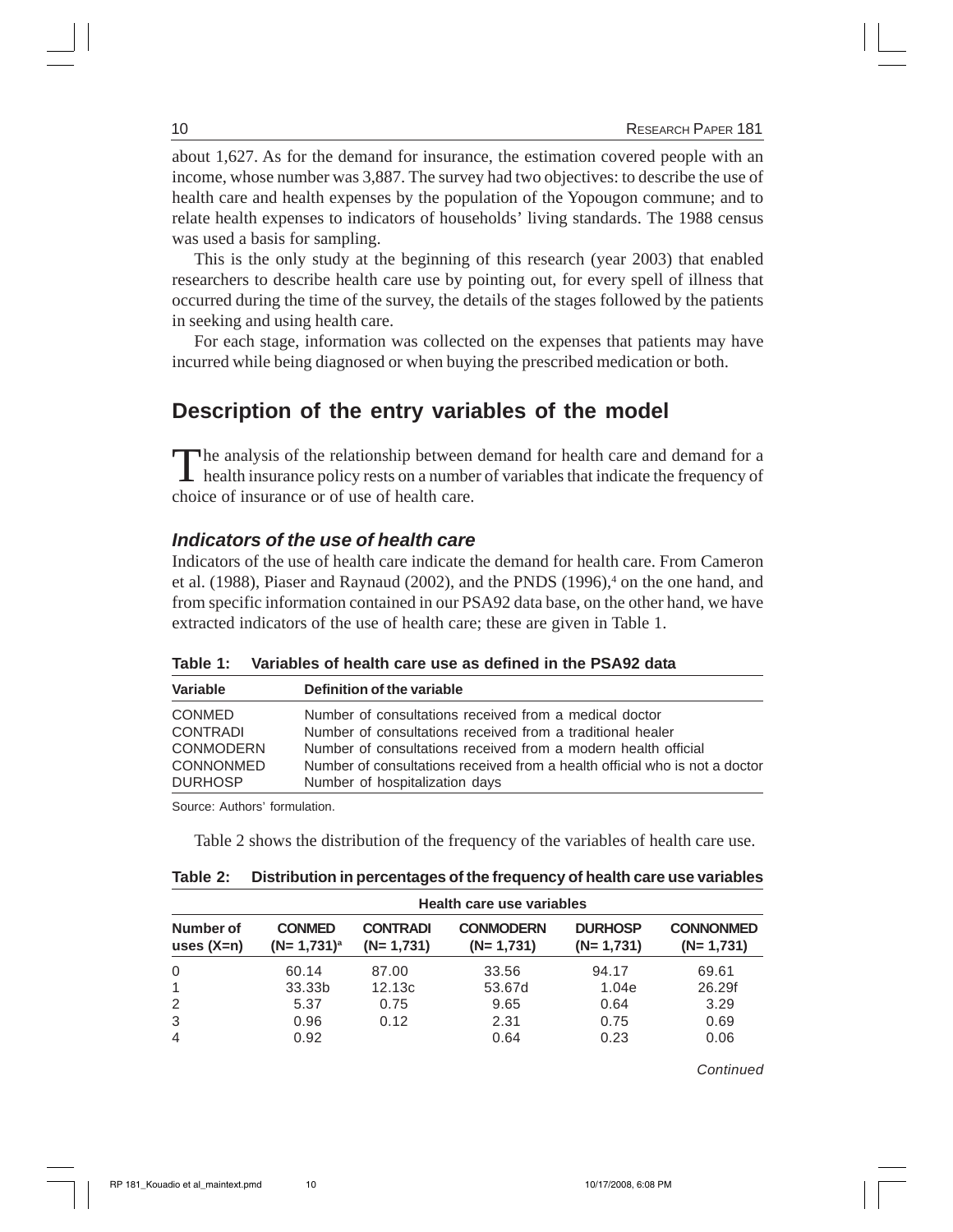| Table 2, continued        |                                |                                |                                  |                               |                                 |
|---------------------------|--------------------------------|--------------------------------|----------------------------------|-------------------------------|---------------------------------|
|                           |                                |                                | <b>Health care use variables</b> |                               |                                 |
| Number of<br>uses $(X=n)$ | <b>CONMED</b><br>$(N=1,731)^a$ | <b>CONTRADI</b><br>$(N=1,731)$ | <b>CONMODERN</b><br>$(N=1,731)$  | <b>DURHOSP</b><br>$(N=1,731)$ | <b>CONNONMED</b><br>$(N=1,731)$ |
| 5                         | 0.17                           |                                | 0.12                             | 0.23                          | 0.06                            |
| 6                         | 0.06                           |                                | 0.06                             | 0.23                          |                                 |
| $\overline{7}$            |                                |                                |                                  | 0.81                          |                                 |
| 8                         |                                |                                |                                  | 0.12                          |                                 |
| 10                        |                                |                                |                                  | 0.35                          |                                 |
| 13                        |                                |                                |                                  | 0.06                          |                                 |
| 14                        |                                |                                |                                  | 0.17                          |                                 |
| 15                        |                                |                                |                                  | 0.12                          |                                 |
| 20                        |                                |                                |                                  | 0.06                          |                                 |
| 21                        |                                |                                |                                  | 0.17                          |                                 |
| 22                        |                                |                                |                                  | 0.06                          |                                 |
| 25                        |                                |                                |                                  | 0.12                          |                                 |
| 30                        |                                |                                |                                  | 0.06                          |                                 |
| 40                        |                                |                                |                                  | 0.06                          |                                 |
| 41                        |                                |                                |                                  | 0.06                          |                                 |
| 45                        |                                |                                |                                  | 0.06                          |                                 |
| 48                        |                                |                                |                                  | 0.06                          |                                 |
| 60                        |                                |                                |                                  | 0.23                          |                                 |
| 90                        |                                |                                |                                  | 0.06                          |                                 |
| 120                       |                                |                                |                                  | 0.06                          |                                 |
| 130                       |                                |                                |                                  | 0.06                          |                                 |
| Mean                      | 0.520                          | 0.1399                         | 0.834                            | 0.1826                        | 0.3517                          |
| SD                        | 0.580                          | 0.0222                         | 0.450                            | 0.934                         | 0.1296                          |

Notes:

a. N indicates the number of people who suffered from a spell of illness.

b. Proportion of individuals who went for a medical doctor's consultation once.

c. Proportion of individuals who went for a traditional healer's consultation once.

d. Proportion of individuals who were admitted at a health centre once.

e. Proportion of individuals who were hospitalized for a day.

f. Proportion of individuals who went for a consultation by a health official who was not a medical doctor once.

Source: Authors' calculations.

### *Types of insurance as variables*

The insurance variables that reflect the health risk cover from the PSA92 data are defined as dummy indicators according to Table 3.

It transpires from the analysis of the database that there are two insurance systems: a modern system and one referred to as organized mutual aid. The modern system is made up of the supplementary private health insurance (offered by mutual benefit insurance companies), which is compulsory for civil servants, and the insurance offered by the formal private sector. The organized mutual aid system is a form of informal organization where members come together on the basis of community solidarity in order to support each other in circumstances such as hospitalization, illness, death or birth. The system is usually organized around community, ethnic, socioeconomic, occupational or religious groups. In the present case, the mutual aid concerns hospitalization and illness.

SOCIAL WELFARE AND DEMAND FOR HEALTH CARE IN THE URBAN AREAS OF CÔTE D'IVOIRE 11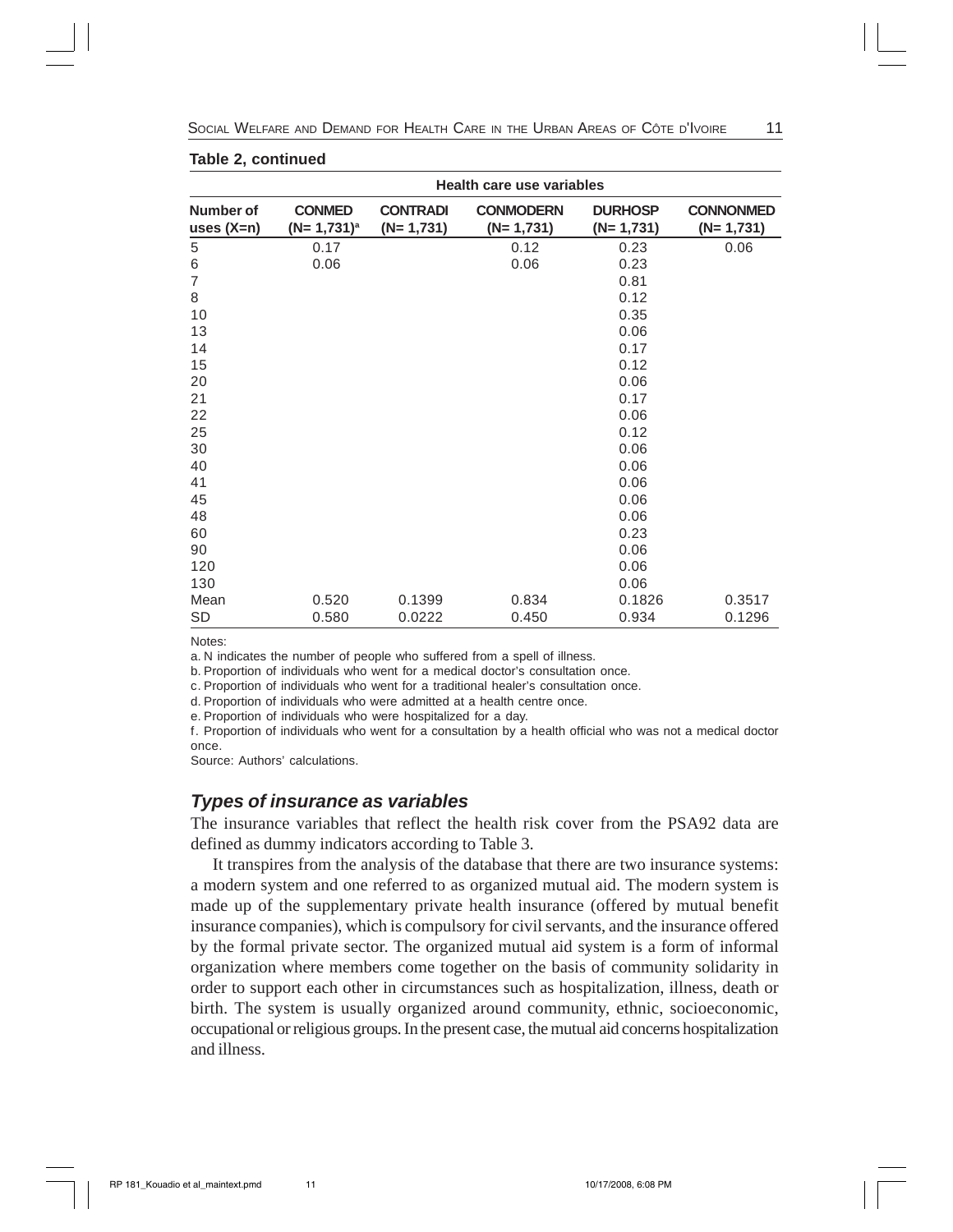| <b>Types of insurance</b>        |                     |                                                                                                                                                                                 |  |  |
|----------------------------------|---------------------|---------------------------------------------------------------------------------------------------------------------------------------------------------------------------------|--|--|
| <b>Variables</b><br><b>Modes</b> |                     | Definitions of the variables                                                                                                                                                    |  |  |
| <b>INSUR</b>                     | <b>NONINSUR</b>     | Takes the value 0 if the person surveyed is not insured                                                                                                                         |  |  |
|                                  | <b>MUTUALINSUR</b>  | Mutual benefit medical insurance, which is compul-<br>sory for civil servants and state employees; it takes<br>the value 1 if the person surveyed is insured under<br>this mode |  |  |
|                                  | <b>PRIVATEINSUR</b> | Private medical insurance; it takes the value 2 if the<br>person surveyed is insured under this mode                                                                            |  |  |
|                                  | <b>MUTUALAID</b>    | Hospitalization and illness: organized mutual help<br>system; it takes the value 1 if the person surveyed<br>belongs to the system; it takes 0 if not                           |  |  |

**Table 3: Definitions of "types of insurance" variables**

Source: Authors' formulation.

From the foregoing, the "insurance system" variable can be categorized into two distinct types:

- The *INSUR* variable, with three modes: to be non-insured, to be insured through a mutual insurance scheme, or to have a private insurance.
- The *MUTUALAID* variable, when the household belongs to a mutual aid system or does not.

Table 4 summarizes the distribution in the study sample of the modes of insurance systems defined above.

| <b>Variables</b> | <b>Modes</b>              | <b>Absolute frequencies</b> | <b>Relative</b><br>frequencies |
|------------------|---------------------------|-----------------------------|--------------------------------|
| Modern Insurance | <b>NONINSUR</b>           | 3,398                       | 81.57                          |
|                  | <b>MUTUALINSUR</b>        | 450                         | 10.80                          |
|                  | <b>PRIVATEINSUR</b>       | 318                         | 7.63                           |
| Mutualaid System | Death - Birth             | 4.100                       | 98.42                          |
|                  | Hospitalization - Illness | 66                          | 1.58                           |

**Table 4: Distribution of the modes of insurance in the two insurance systems**

Source: Authors' calculations.

Table 4 shows that the people surveyed are little covered by the two modes of modern insurance (*MUTUALINSUR* and *PRIVATEINSUR*). As for the *MUTUALAID* system, the solidarity principle that forms its basis works more in the case of deaths and births – where 98.42% of the people surveyed benefited from the system – than in the case of hospitalization and illness, in which only 1.58% benefited.

The distribution of types of insurance according to sex, age, annual per capita income and per adult equivalent is given in tables 5–7. Table 5 reveals that the male population is more covered by health insurance, whatever type it is, than the female population. The most used insurance type is the mutual insurance, which is compulsory for civil servants. These findings are identical with those reported in the studies by Koné (2001), Perrin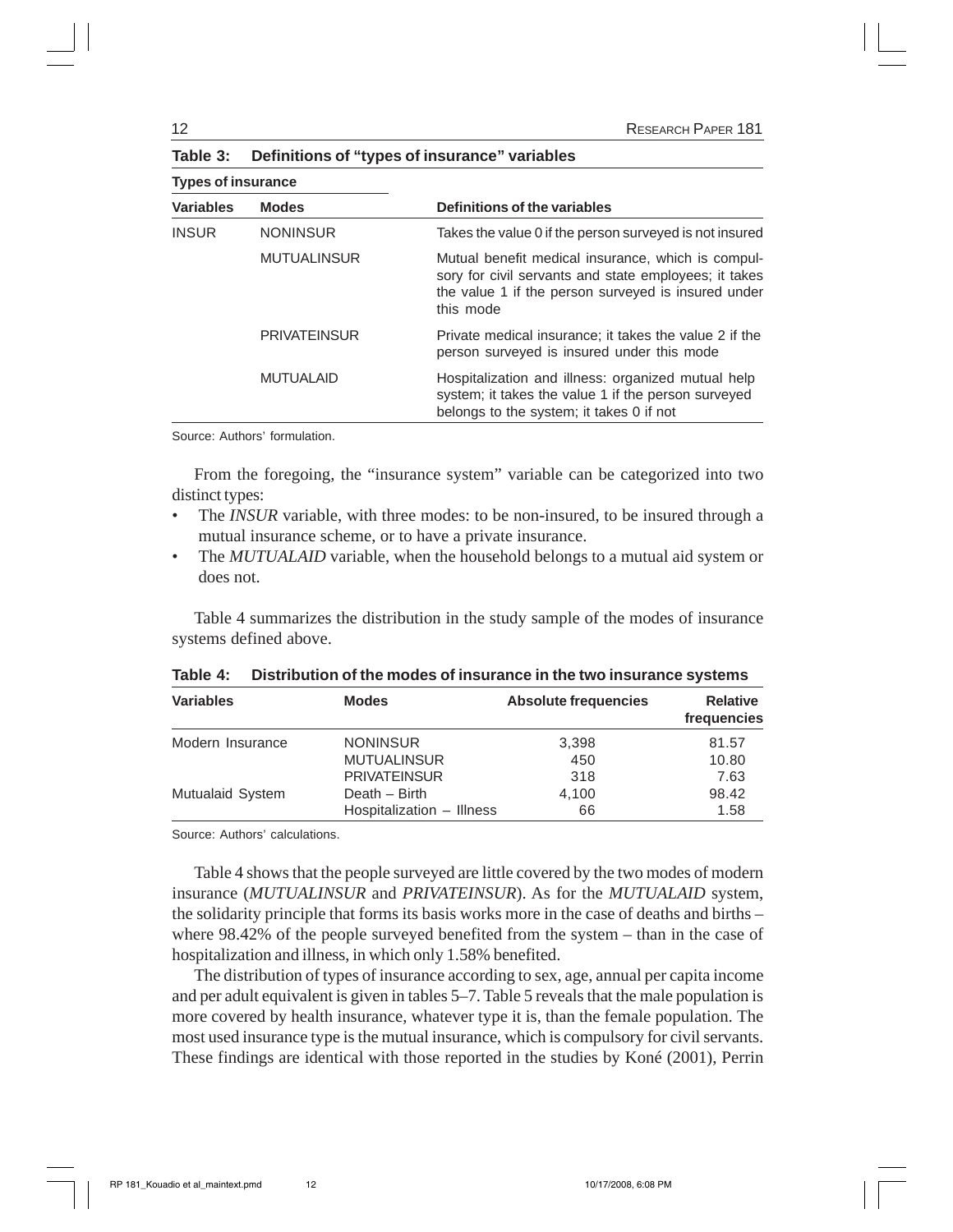(2001), CEPRASS (1995), and CEPRASS et al. (2001). The Koné and CEPRASS studies looked at the patients' behaviour vis-à-vis the use of health care at the urban health units of Abobo and Yopougon, and at solidarity in health-related issues using survey data collected from Daloa and Yamoussoukro. These studies found that the mutual insurance, which primarily concerns civil servants, represented 22% of the health insurance cover in the localities concerned. This distribution by sex of the different insurance systems, which was also revealed by the PSA92 survey, reflects the distribution at the national level, according to Koné (2001) and CEPRASS et al. (2001).

|            |                              | Type of modern insurance |                 |
|------------|------------------------------|--------------------------|-----------------|
| <b>SEX</b> | <b>MUTUALINSUR</b>           | <b>PRIVATEINSUR</b>      | <b>NONINSUR</b> |
| Male       | $338^a$ (75.28) <sup>b</sup> | 264 (83.02)              | 2,016 (59.52)   |
| Female     | 111 (24.72)                  | 54 (16.98)               | 1,371 (40.48)   |
| Total      | 449                          | 318                      | 3.387           |

**Table 5: Distribution of individuals by type of modern insurance and according to sex**

Notes: (a) Absolute frequencies of individuals; (b) Percentages in parentheses. Source: Authors' calculations.

The results in tables 6 and 7 show that the proportion of non-insured people (modern insurance) is high irrespective of their category of revenue per capita or per adult equivalent. For the brackets of annual per capita income between CFAF 10,000–20,000, and CFAF 20,000–40,000 (Table 6), and those between CFAF 10,000–25,000 and CFAF 25,000–50,000 per adult equivalent (Table 7), the proportions of individuals with a mutual insurance of a private modern insurance are high. This means that the higher the income, the higher the demand for insurance.

| Table 6: | Distribution of individuals by brackets of annual per capita revenue (in |
|----------|--------------------------------------------------------------------------|
|          | thousands of CFAF) according to types of insurance                       |

|                        |                                |                    | <b>Type of insurance</b> |              |
|------------------------|--------------------------------|--------------------|--------------------------|--------------|
| <b>Revenue bracket</b> | <b>NONINSUR</b>                | <b>MUTUALINSUR</b> | <b>PRIVATEINSUR</b>      | <b>Total</b> |
| $R<$ 10                | $1,017^a$ (29.93) <sup>b</sup> | 90(20.00)          | 39 (12.26)               | 1,146        |
| 10 < R < 20            | 1161 (34.17)                   | 144 (32.00)        | 83 (26.10)               | 1,388        |
| 20 < R < 40            | 844 (24.84)                    | 139 (30.89)        | 113 (35.53)              | 1,096        |
| 40 < R                 | 376 (11.07)                    | 77 (17.11)         | 83 (26.10)               | 536          |
| Total of individuals   | 3.398                          | 450                | 318                      | 4.166        |

Notes: (a) Absolute frequencies of individuals; (b) Percentages in parentheses. Source: Authors' calculations.

Table 8 shows that there is a relatively low insurance cover among people aged between 16 and 30 years. It can also be noticed that there is a higher proportion of insured people among senior citizens than among those aged below 30. Finally, it is within the 31–60 age bracket that the proportion of those with a health insurance is the highest, irrespective of type of insurance.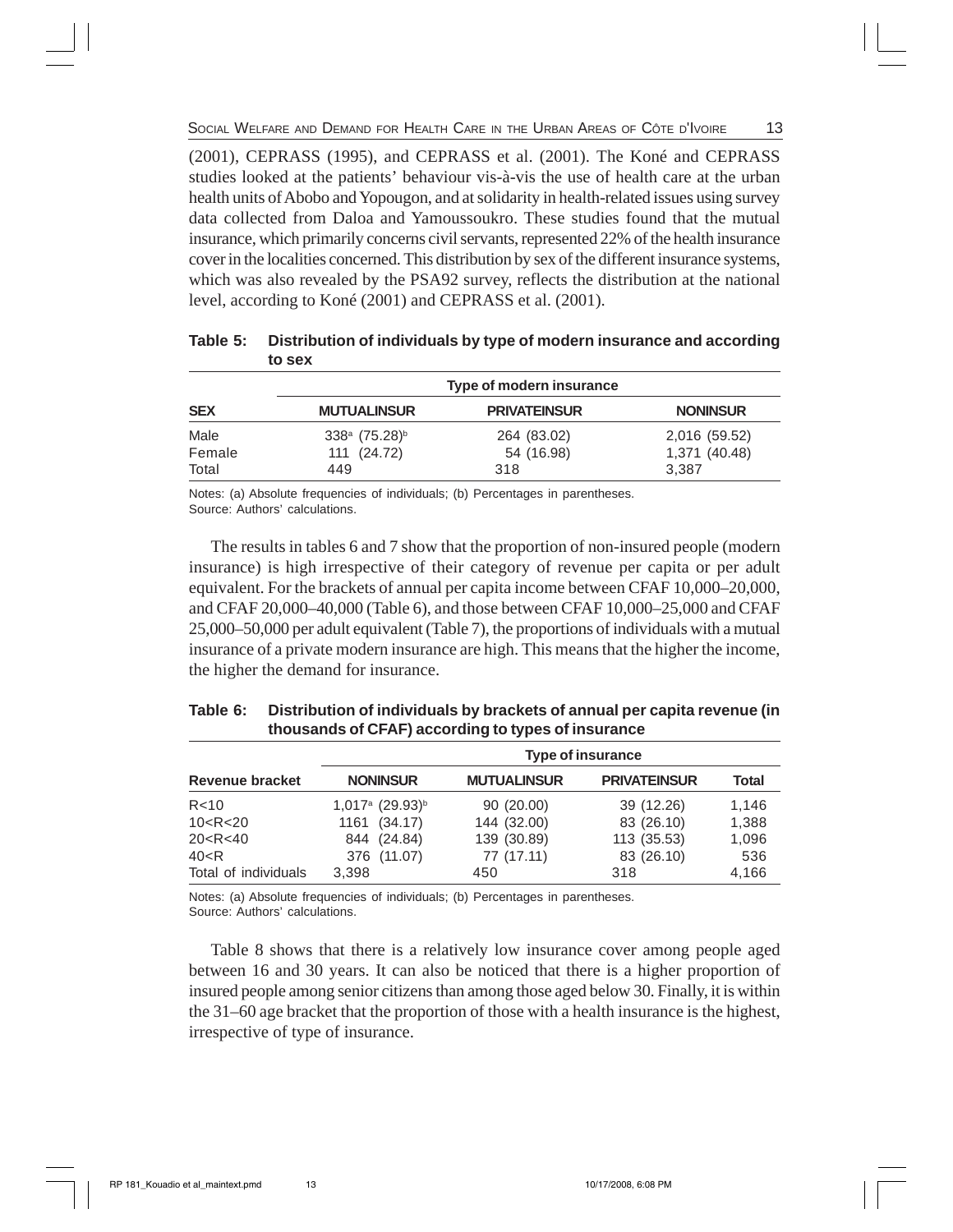### **Table 7: Distribution of individuals by annual income by adult equivalent (in thousands of CFAF) according to types of insurance**

|                      | <b>Type of insurance</b>           |                    |                     |       |  |  |  |  |
|----------------------|------------------------------------|--------------------|---------------------|-------|--|--|--|--|
| Income bracket       | <b>NONINSUR</b>                    | <b>MUTUALINSUR</b> | <b>PRIVATEINSUR</b> | Total |  |  |  |  |
| R<10                 | $614^{\circ}$ (18.07) <sup>b</sup> | 56 (12.44)         | 28 (8.81)           | 698   |  |  |  |  |
| 10 < R < 25          | 1,286 (37.85)                      | 130 (28.89)        | 70 (22.01)          | 1,486 |  |  |  |  |
| 25 < R < 50          | 1,010 (29.72)                      | 165 (36.67)        | 110 (34.59)         | 1,285 |  |  |  |  |
| 50 < R               | 488 (14.36)                        | 99 (22.00)         | 110 (34.59)         | 697   |  |  |  |  |
| Total of individuals | 3.398                              | 450                | 318                 | 4,166 |  |  |  |  |

Notes: (a) Absolute frequencies of individuals; (b) Percentages in parentheses. Source: Authors' calculations.

| Table 8: | Distribution of individuals by age according to types of insurance |
|----------|--------------------------------------------------------------------|
|          |                                                                    |

|                      | Type of modern insurance |                    |                     |  |  |  |
|----------------------|--------------------------|--------------------|---------------------|--|--|--|
| Age bracket          | <b>NONINSUR</b>          | <b>MUTUALINSUR</b> | <b>PRIVATEINSUR</b> |  |  |  |
| $0 - 15$             | 101 a $(2.97)^{b}$       | (0.22)<br>1.       | 0(0.00)             |  |  |  |
| $16 - 30$            | 1,636 (48.15)            | 51 (11.33)         | 34 (10.69)          |  |  |  |
| $31 - 60$            | 1,340 (39.43)            | 328 (72.89)        | 243 (76.42)         |  |  |  |
| 61 and more          | 321 (9.45)               | 70 (15.56)         | 41 (12.89)          |  |  |  |
| Total of individuals | 3,398                    | 450                | 318                 |  |  |  |

Notes: (a) Absolute frequencies of individuals; (b) Percentages in parentheses. Source: Authors' calculations

Tables 9–11 illustrate the intensity of the relationship between insurance variables and those of health care use. Table 9 shows that the number of people seeking a medical doctor's services more than twice is very low. It further shows that the number of individuals who have an insurance cover and who seek a doctor's services once is relatively high for those whose insurance policy is of the mutual insurance type.

|                  | Type of modern insurance     |                    |                     |              |  |  |  |  |
|------------------|------------------------------|--------------------|---------------------|--------------|--|--|--|--|
| <b>Frequency</b> | <b>NONINSUR</b>              | <b>MUTUALINSUR</b> | <b>PRIVATEINSUR</b> | <b>Total</b> |  |  |  |  |
| 0                | $915^a$ (66.45) <sup>b</sup> | 67 (33.84)         | 59 (37.82)          | 1,041        |  |  |  |  |
|                  | 387 (28.10)                  | 109 (55.05)        | 81 (51.92)          | 577          |  |  |  |  |
|                  | 64 (4.65)                    | 17 (8.59)          | 12 (7.69)           | 93           |  |  |  |  |
|                  | 7(0.51)                      | 5(2.53)            | 4(2.56)             | 16           |  |  |  |  |
| 4                | 3(0.22)                      | 0(0.00)            | 0(0.00)             | 3            |  |  |  |  |
| 6                | 1(0.07)                      | 0(0.00)            | 0(0.00)             |              |  |  |  |  |
| Total            | 1.377                        | 198                | 156                 | 1,731        |  |  |  |  |

**Table 9: Frequency of seeking a medical doctor's services according to type of modern insurance**

Notes: (a) Absolute frequencies of individuals; (b) Percentages in parentheses. Source: Authors' calculations.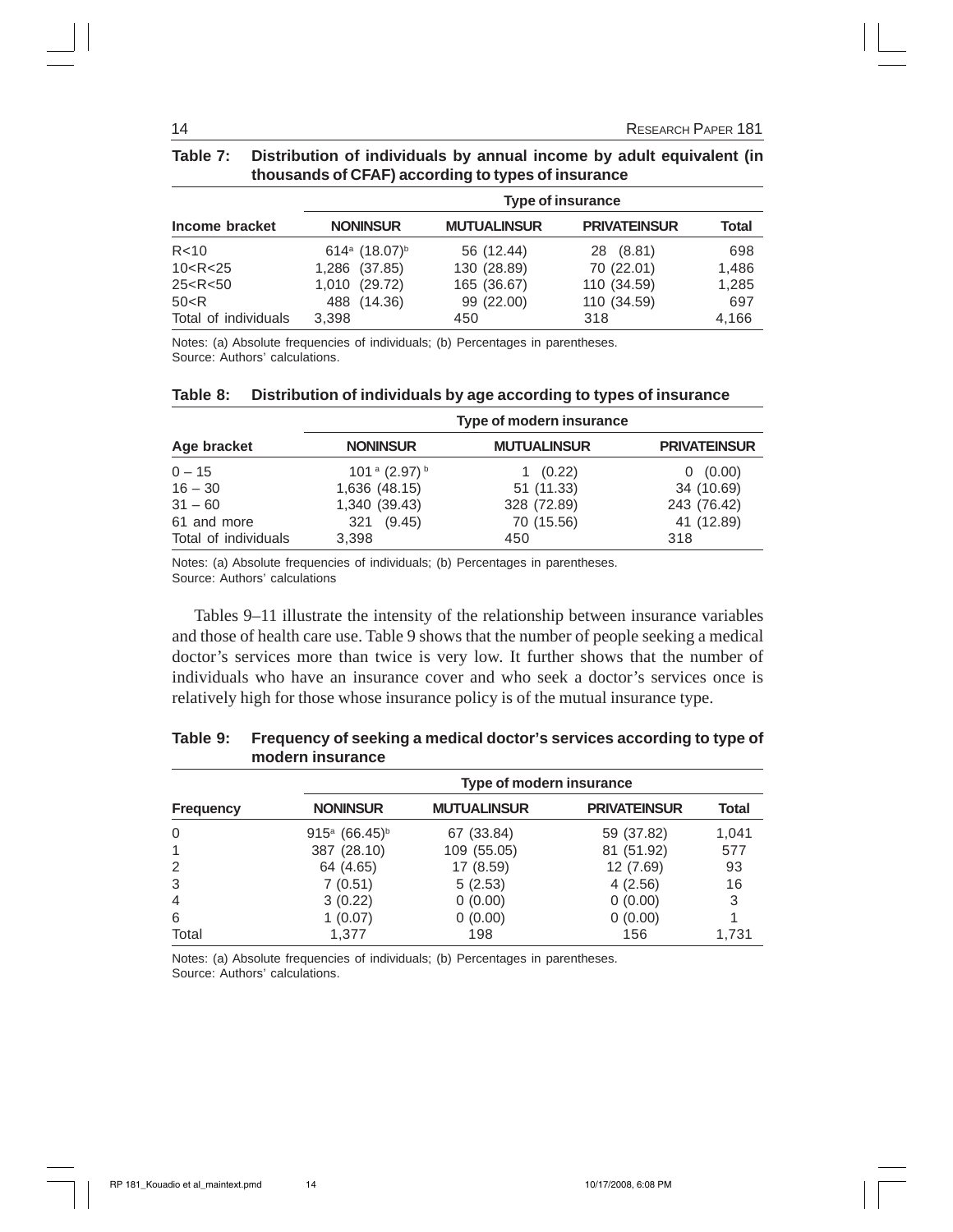|                  | Type of modern insurance       |                    |                     |       |  |  |  |  |
|------------------|--------------------------------|--------------------|---------------------|-------|--|--|--|--|
| <b>Frequency</b> | <b>NONINSUR</b>                | <b>MUTUALINSUR</b> | <b>PRIVATEINSUR</b> | Total |  |  |  |  |
| 0                | $1,192^a$ (86.56) <sup>b</sup> | 175 (88.38)        | 139 (89.10)         | 1,506 |  |  |  |  |
|                  | 170 (12.35)                    | 23 (11.62)         | 17 (10.90)          | 210   |  |  |  |  |
| 2                | (0.94)<br>13                   | (0.00)<br>0        | (0.00)<br>0         | 13    |  |  |  |  |
| 3                | (0.15)                         | (0.00)             | (0.00)<br>0         | ◠     |  |  |  |  |
| Total            | 1.377                          | 198                | 156                 | 1.731 |  |  |  |  |

| Table 10: Frequency of seeking a traditional healer's services according to type |
|----------------------------------------------------------------------------------|
| of modern insurance                                                              |

Notes: (a) Absolute frequencies of individuals; (b) Percentages in parentheses. Source: Authors' calculations.

The higher the rate of insurance, according to Table 10, the lower the frequency of seeking a traditional healer's services. The table also shows that it is those who do not have a modern insurance cover that seek, at least once, a healer's services more. It can further be noticed that whatever the status of the insured person, about 80% of the people surveyed do not resort at all to a traditional healer's services.

|                  | Type of modern insurance |                                       |     |                    |     |                     |       |  |
|------------------|--------------------------|---------------------------------------|-----|--------------------|-----|---------------------|-------|--|
| <b>Frequency</b> | <b>NONINSUR</b>          |                                       |     | <b>MUTUALINSUR</b> |     | <b>PRIVATEINSUR</b> |       |  |
| 0                |                          | 519 <sup>a</sup> (37.69) <sup>b</sup> |     | 29 (14.65)         |     | 33 (21.15)          | 581   |  |
|                  | 693                      | (50.33)                               |     | 135 (68.18)        |     | 101 (64.74)         | 929   |  |
| 2                | 127                      | (9.22)                                |     | 25 (12.63)         | 15  | (9.62)              | 167   |  |
| 3                | 25                       | (1.82)                                | 8   | (4.04)             |     | (4.49)              | 40    |  |
| 4                | 10                       | (0.73)                                |     | (0.51)             | 0   | (0.00)              | 11    |  |
| 5                | 2                        | (0.15)                                | 0   | (0.00)             | 0   | (0.00)              | 2     |  |
| 6                |                          | (0.07)                                | 0   | (0.00)             | 0   | (0.00)              |       |  |
| Total            | 1.377                    |                                       | 198 |                    | 156 |                     | 1,731 |  |

**Table 11: Frequency of seeking a modern health official's services according to type of insurance**

Notes: (a) Absolute frequencies of individuals; (b) Percentages parentheses Source: Authors' calculations.

The frequency of seeking the services of a modern health official seems high when people are covered by a mutual insurance or a private insurance (Table 11). Nonetheless, the number of people who do not have an insurance cover and who seek the services of a modern health official at least once is even higher.

### *The explanatory variables of our model*

The explanatory variables of our model can be grouped into two categories:

- Those describing the socioeconomic characteristics of the households surveyed, and
- Those describing the state of health.

These variables are listed in Table 12 in accordance with the PSA92 data.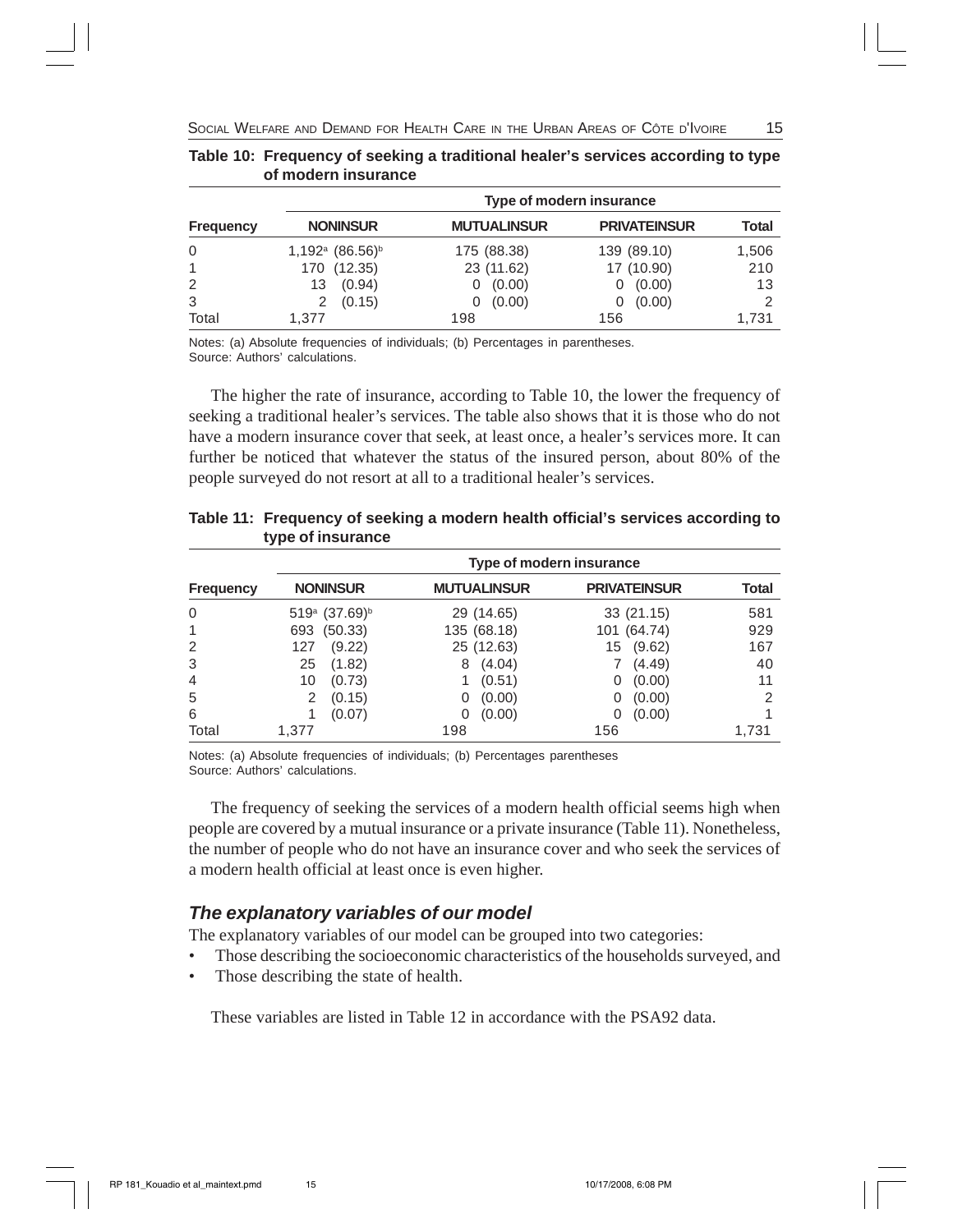| Table 12: Definitions of the explanatory variables |
|----------------------------------------------------|
|----------------------------------------------------|

| Socio-economic variable          | <b>Definition</b>                                                                                                                                                      |  |  |  |  |
|----------------------------------|------------------------------------------------------------------------------------------------------------------------------------------------------------------------|--|--|--|--|
| <b>SEX</b>                       | 1 if male and 2 if female                                                                                                                                              |  |  |  |  |
| AGE (A)                          | 0 if A<15 years; 1 if 15 <a<30; 2="" 3="" 30<a<45;="" 45<a<60="" and<br="" if="">4 if <math>60&lt;</math>A</a<30;>                                                     |  |  |  |  |
| <b>MARITAL STATUS</b>            | Marital status: 0 if single; 1 if married                                                                                                                              |  |  |  |  |
| <b>ETHNIC GROUP</b>              | 0 if Akan; 1 if Mandé; 2 if Krou; 3 if Gur; 4 if foreign nationality                                                                                                   |  |  |  |  |
| <b>RELIGION</b>                  | 0 if no religion; 1 if Muslim; 2 if Christian                                                                                                                          |  |  |  |  |
| <b>EDUCATION</b>                 | Level of instruction: 1 if no instruction; 2 if primary; 3 if secondary; 4<br>if higher                                                                                |  |  |  |  |
| INCOME (per capita)              | Revenue bracket in thousands of CFA francs: 1 if R<10000; 2 if<br>10000 <r<20000; 20000<r<40000;="" 3="" 4="" 40000<r<="" if="" td=""></r<20000;>                      |  |  |  |  |
| INCOME (per adult<br>equivalent) | Revenue bracket per adult equivalent in thousands of CFA francs: 1<br>if R<10000; 2 if 10000 <r<25000; 25000<r<50000;="" 3="" 4="" 50000<r<="" if="" td=""></r<25000;> |  |  |  |  |
| State of health variable         | Definition                                                                                                                                                             |  |  |  |  |
| <b>DURILL</b>                    | Duration of illness                                                                                                                                                    |  |  |  |  |

Source: Authors' formulation.

Table 13 gives some descriptive statistics on the explanatory variables used in estimating the demand for health care and insurance.

| <b>Qualitative variables</b>                                                                                                                       |                        | <b>Descriptive statistics</b> |                                |  |
|----------------------------------------------------------------------------------------------------------------------------------------------------|------------------------|-------------------------------|--------------------------------|--|
| <b>Variables</b><br>Male<br>Female<br>Single<br>Married<br>Akan<br>Krou<br>Mandé<br>Gur<br>Foreigner<br>Christian<br>Muslim<br>Employed<br>Retired | <b>Attributes</b>      | Absolute<br>frequencies       | <b>Relative</b><br>frequencies |  |
| <b>SEX</b>                                                                                                                                         |                        | 2,618                         | 63.02                          |  |
|                                                                                                                                                    |                        | 1,536                         | 36.98                          |  |
| <b>MARITAL STATUS<sup>a</sup></b>                                                                                                                  |                        | 2,200                         | 52.96                          |  |
|                                                                                                                                                    |                        | 1,954                         | 47.04                          |  |
| <b>ETHNIC GROUP</b>                                                                                                                                |                        | 1,632                         | 39.17                          |  |
|                                                                                                                                                    |                        | 912                           | 21.89                          |  |
|                                                                                                                                                    |                        | 899                           | 21.58                          |  |
|                                                                                                                                                    |                        | 230                           | 5.52                           |  |
|                                                                                                                                                    |                        | 493                           | 11.83                          |  |
| <b>RELIGION</b>                                                                                                                                    |                        | 2,149                         | 51.73                          |  |
|                                                                                                                                                    |                        | 1,065                         | 25.64                          |  |
|                                                                                                                                                    | No religion            | 940                           | 22.63                          |  |
| <b>ACTIVITY</b>                                                                                                                                    |                        | 3,375                         | 81.25                          |  |
|                                                                                                                                                    | Looking for 1st job    | 456                           | 10.98                          |  |
|                                                                                                                                                    | Unemployed             | 310                           | 7.46                           |  |
|                                                                                                                                                    | Pupil/Student          | 6                             | 0.14                           |  |
|                                                                                                                                                    |                        | 6                             | 0.14                           |  |
|                                                                                                                                                    | Housewife              | 1                             | 0.02                           |  |
| <b>EDUCATION</b>                                                                                                                                   | Has not gone to school | 1,069                         | 25.71                          |  |
|                                                                                                                                                    | Primary                | 985                           | 23.71                          |  |

|  |                |  | Table 13: Some descriptive statistics of the explanatory variables used in the |  |  |
|--|----------------|--|--------------------------------------------------------------------------------|--|--|
|  | analysis model |  |                                                                                |  |  |

*Continued next page*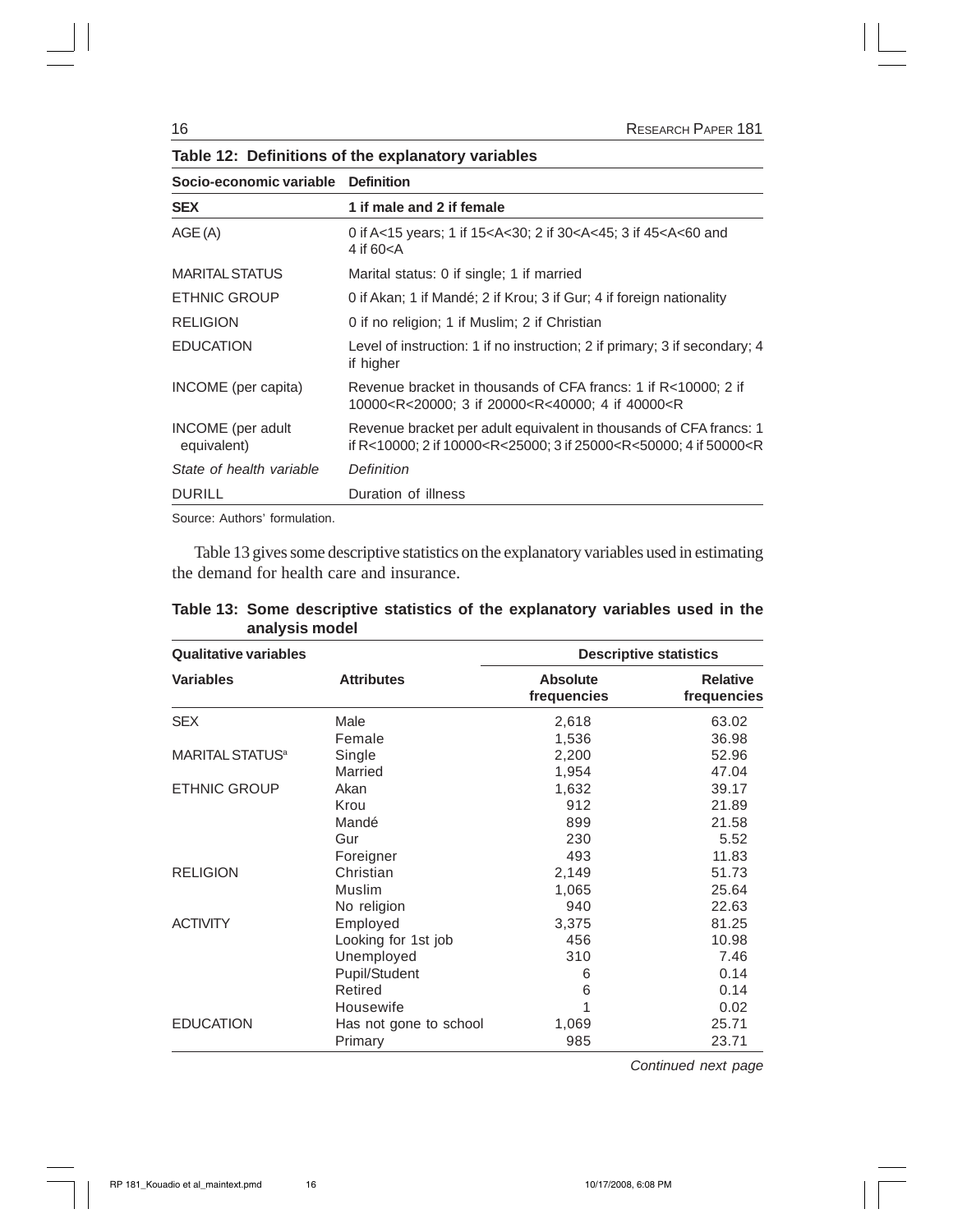|  |  |  | Social Welfare and Demand for Health Care in the Urban Areas of Côte d'Ivoire | -17 |
|--|--|--|-------------------------------------------------------------------------------|-----|
|  |  |  |                                                                               |     |

| <u>rapic rol communed</u>                      |                               |                |                                |
|------------------------------------------------|-------------------------------|----------------|--------------------------------|
| <b>Qualitative variables</b>                   | <b>Descriptive statistics</b> |                |                                |
| <b>Variables</b>                               | <b>Attributes</b>             |                | <b>Relative</b><br>frequencies |
| Secondary<br>Higher                            |                               | 1,757<br>344   | 42.30<br>8.28                  |
| <b>Quantitative variables</b>                  | Mean (SD)                     | <b>Minimum</b> | <b>Maximum</b>                 |
| AGE                                            | 32.87 (10.018)                | 8.00           | 88.00                          |
| Per capita INCOME                              | 23,191 (23.277)               | 0.250          | 450,000                        |
| INCOME per adult equivalent<br>33.462 (33.462) |                               | 0.384          | 900000                         |

**Table 13, continued**

Note: (a) For this variable the initial attributes considered were: 1 if single; 2 if married to one wife; 3 if married to two wives; 4 if married to at least three wives; 5 if divorced; 6 if widowed; 7 if in a cohabitation relationship.

Source: Authors' calculations.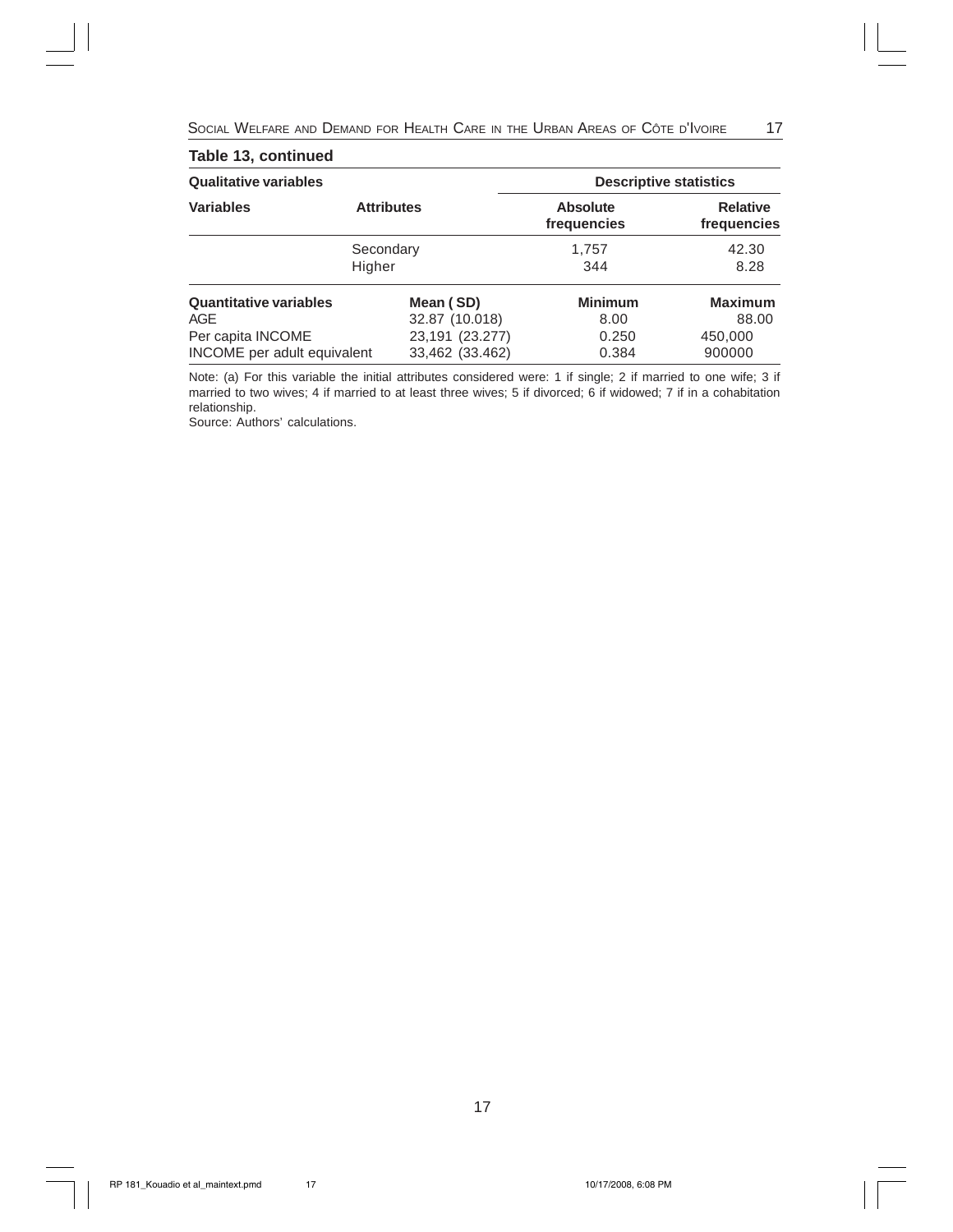## **4. Results of the estimation**

The equation of the demand for health care has been estimated using the Poisson<br>model. The variables are: DURHOSP (number of hospitalization days),<br>CONMED (number of consultations with a medical doctor), CONMODERN<br>(number model. The variables are: *DURHOSP* (number of hospitalization days), *CONMED* (number of consultations with a medical doctor), *CONMODERN* (number of consultations with a modern health official), *CONTRADI* (number of consultations with a traditional healer) and *CONNONMED* (number of consultations with a health official who is not a doctor). The results are compiled in Table 14.

|                                  | <b>DURHOSP</b>                                    | <b>CONMED</b>   | <b>CONMODERN</b>   | <b>CONTRADI</b>  | <b>CONNONMED</b>                   |
|----------------------------------|---------------------------------------------------|-----------------|--------------------|------------------|------------------------------------|
| Constant                         | $-3.397$ (0.151) <sup>a</sup>                     | $-0.769(0.021)$ | 0.001(0.995)       |                  | $-3.275$ (0.0001) $-0.819$ (0.078) |
| SEX:                             |                                                   |                 |                    |                  |                                    |
| Male                             | $-0.202(0.530)$                                   | $-0.129(0.076)$ | $-0.110(0.025)$    | $-0.0003(0.998)$ | $-0.091(0.313)$                    |
| Female                           |                                                   |                 |                    |                  |                                    |
| AGEC                             | 0.003(0.819)                                      | 0.013(0.0008)   | 0.003(0.178)       | $-0.003(0.709)$  | $-0.007(0.147)$                    |
| <b>INCOME</b>                    | 0.003(0.399)                                      | 0.001(0.227)    | 0.0003(0.714)      | 0.003(0.078)     | $-0.001$ $(0.431)$                 |
| <b>MARITAL STATUS:</b>           | 0.086(0.793)                                      | $-0.099(0.182)$ | $-0.089(0.080)$    | $-0.259(0.089)$  | $-0.081(0.401)$                    |
| Single                           |                                                   |                 |                    |                  |                                    |
| Married                          |                                                   |                 |                    |                  |                                    |
| ETHNIC GROUP:                    |                                                   |                 |                    |                  |                                    |
| Akan                             | 2.174 (0.231)                                     | 0.062(0.719)    | $-0.005(0.963)$    | 1.025(0.020)     | $-0.104(0.607)$                    |
| Foreigner                        | 2.291 (0.212)                                     | $-0.405(0.043)$ | $-0.030(0.800)$    | 1.108(0.010)     | 0.217(0.274)                       |
| Krou<br>$\overline{\phantom{0}}$ | 2.028 (0.267)                                     | 0.103(0.566)    | $-0.007$ $(0.948)$ | 0.982(0.031)     | $-0.184(0.387)$                    |
| Mandé                            | 2.201 (0.224)                                     | $-0.038(0.819)$ | $-0.077(0.475)$    | 0.583(0.173)     | $-0.130(0.496)$                    |
| Gur                              |                                                   |                 |                    |                  |                                    |
| <b>ACTIVITY:</b>                 |                                                   |                 |                    |                  |                                    |
| Unemployed                       | 0.372(0.390)                                      | $-0.246(0.033)$ | $-0.145(0.047)$    | $-0.042(0.836)$  | $-0.021(0.869)$                    |
| Employed                         |                                                   |                 |                    |                  |                                    |
| <b>RELIGION:</b>                 |                                                   |                 |                    |                  |                                    |
| Christian                        | 0.904(0.057)                                      | $-0.007(0.930)$ | $-0.062(0.292)$    | 0.211(0.271)     | $-0.156(0.158)$                    |
| <b>Muslim</b>                    | 0.223(0.626)                                      | $-0.111(0.364)$ | $-0.080(0.305)$    | 0.544(0.024)     | $-0.113(0.408)$                    |
| No religion                      |                                                   |                 |                    |                  |                                    |
| <b>INSURANCE:</b>                |                                                   |                 |                    |                  |                                    |
| Non-insured                      | 0.335(0.624)                                      | $-0.332(0.001)$ | $-0.140(0.080)$    | 0.304(0.267)     | 0.336(0.075)                       |
| <b>Mutual Insur</b>              | 0.774(0.306)                                      | 0.011(0.921)    | 0.049(0.586)       | 0.079(0.808)     | 0.157(0.483)                       |
| PrivateInsur                     |                                                   |                 |                    |                  |                                    |
| <b>MUTUALAID INSUR:</b>          |                                                   |                 |                    |                  |                                    |
|                                  | No mutual aid insur-2.234 (0.0001) -0.094 (0.617) |                 | $-0.131(0.312)$    | $-0.291(0.415)$  | $-0.204(0.411)$                    |
| Mutual aid insur                 |                                                   |                 |                    |                  |                                    |

*Continued*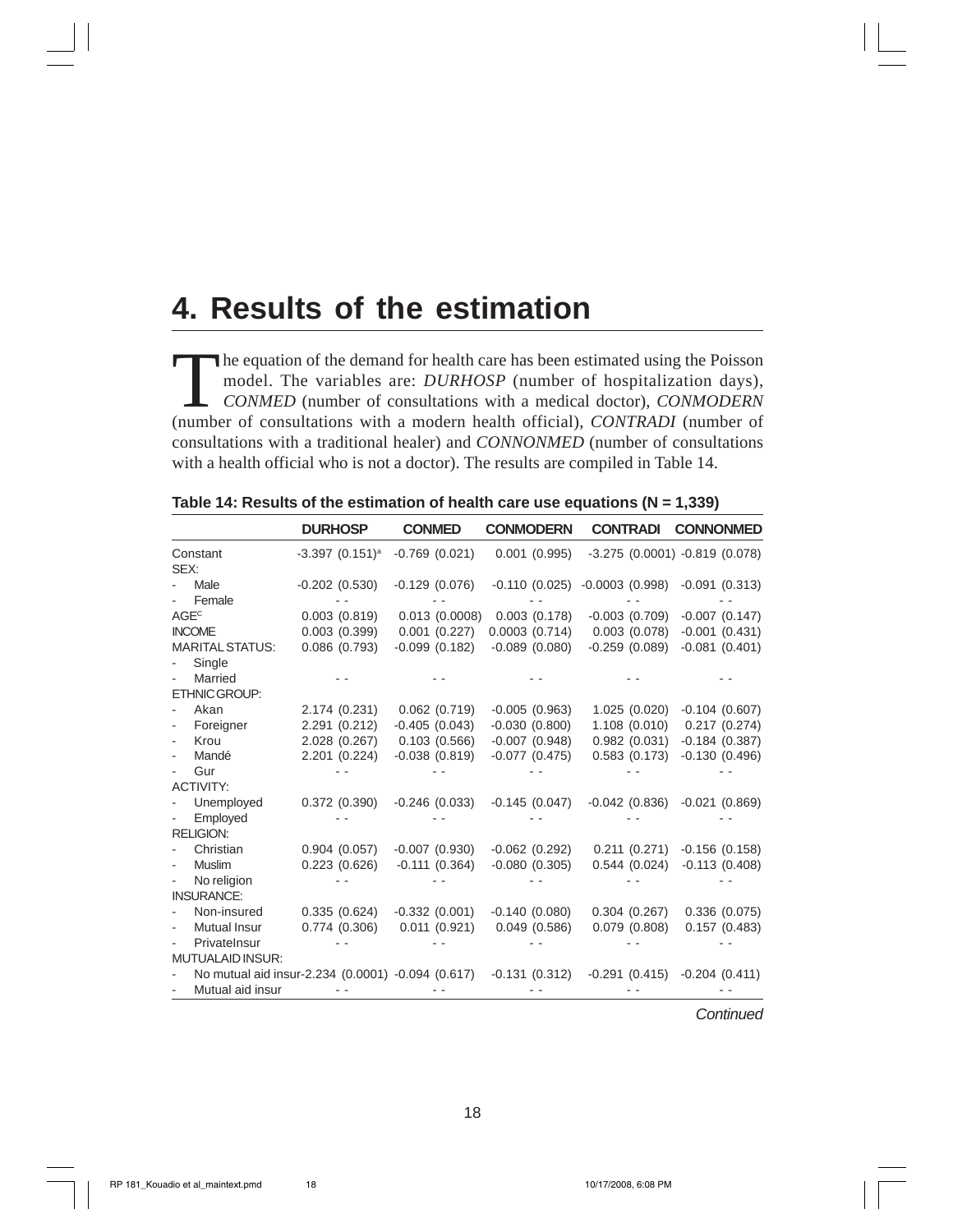SOCIAL WELFARE AND DEMAND FOR HEALTH CARE IN THE URBAN AREAS OF CÔTE D'IVOIRE 19

|                           | <b>DURHOSP</b> | <b>CONMED</b>   | <b>CONMODERN</b> | <b>CONTRADI</b> | <b>CONNONMED</b>                |
|---------------------------|----------------|-----------------|------------------|-----------------|---------------------------------|
| <b>EDUCATION</b>          |                |                 |                  |                 |                                 |
| Has not gone to<br>school | 1.711(0.142)   | $-0.298(0.048)$ | $-0.012(0.905)$  | 0.246(0.436)    | 0.353(0.109)                    |
| Primary                   | 2.142 (0.059)  | $-0.155(0.275)$ | $-0.012(0.916)$  | 0.187(0.549)    | 0.251(0.246)                    |
| Secondary                 | 1.153 (0.298)  | 0.068(0.565)    | 0.010(0.133)     | 0.231(0.415)    | 0.274(0.171)                    |
| Higher                    |                |                 |                  |                 |                                 |
| <b>DURILL</b>             | 0.007(0.0001)  | 0.003(0.0001)   | 0.002(0.0001)    |                 | $0.004$ (0.0001)-0.0009 (0.332) |
| -log $($ l $)$            | 31.11          | 1490.88         | 2316.04          | 684.22          | 1154.72                         |
| $C(3)^{2b}$               | $0.0007$       | $0.003$         | $8.5710^{-6***}$ | 0.293           | $0.047$ "                       |
| <b>Scale</b> <sup>c</sup> | 4.989 (0.0000) | 0.919(0.0000)   | 0.823(0.0000)    | 0.984(0.0000)   | 1.004(0.000)                    |

### **Table 14, continued**

Notes:

(a) p-value in parentheses; (b) Joint significance test for dummy variables of insurance; (c) Scale parameter was estimated by the square root of Pearson's Chi-square/DOF; (d) Standard error.

\* Significant at the 10% level.

\*\* Significant at the 5% level.

\*\*\* Significant at the 1% level.

Source: Authors' calculations.

## **Results of the estimation of the demand for health care using the Poisson model**

n analysis of the results of the estimation of health care use equations using the Poisson model applied to the data in Table 14 reveals a number of observations: the use of health care is highly linked to the state of health, especially the duration of illness *(DURILL).* Indeed, with regard to consultation by a medical doctor, use of modern health care, consultation by a traditional healer and hospitalization, the relationship with the *DURILL* variable is positive and statistically significant at 1%. This result seems to agree with those of Koné (2001) and Perrin (2001), who found that households go for modern health care only after self-medication and traditional treatment.

The use of health care is equally influenced by whether the person is insured or not. The results in Table 14 show that people who are not covered by either of the two types of modern insurance (mutual or private) consult a medical doctor less (with a coefficient of -0.332 significant at 1%) and seek modern health care less as well (with a coefficient of -0.140 significant at 10%). On the other hand, they consult health officials (who are not medical doctors) even when they are not insured (with a coefficient of 0.336 that is significant at 10%).

The data collected by the INS as part of the survey on the living standards of households (Enquête Niveau de Vie des Ménages 2002 – ENV) show that modern systems of insurance (mutual or private) influence the use of health care and consultations only at 3.8% (INS, 2003).

With regard to socioeconomic characteristics, *INCOME* does not influence the use of modern health care, except for the *CONTRADI* variable, where the relationship is positive and statistically significant at the 10% threshold. Sex has also an influence on the use of health care and, in particular, in relation to consultation by a medical doctor and use of modern health services. Indeed, the results show that men seek a doctor's consultation and modern health care less often than women: for men the coefficient is

RP 181 Kouadio et al. maintext.pmd 19 10/17/2008, 6:08 PM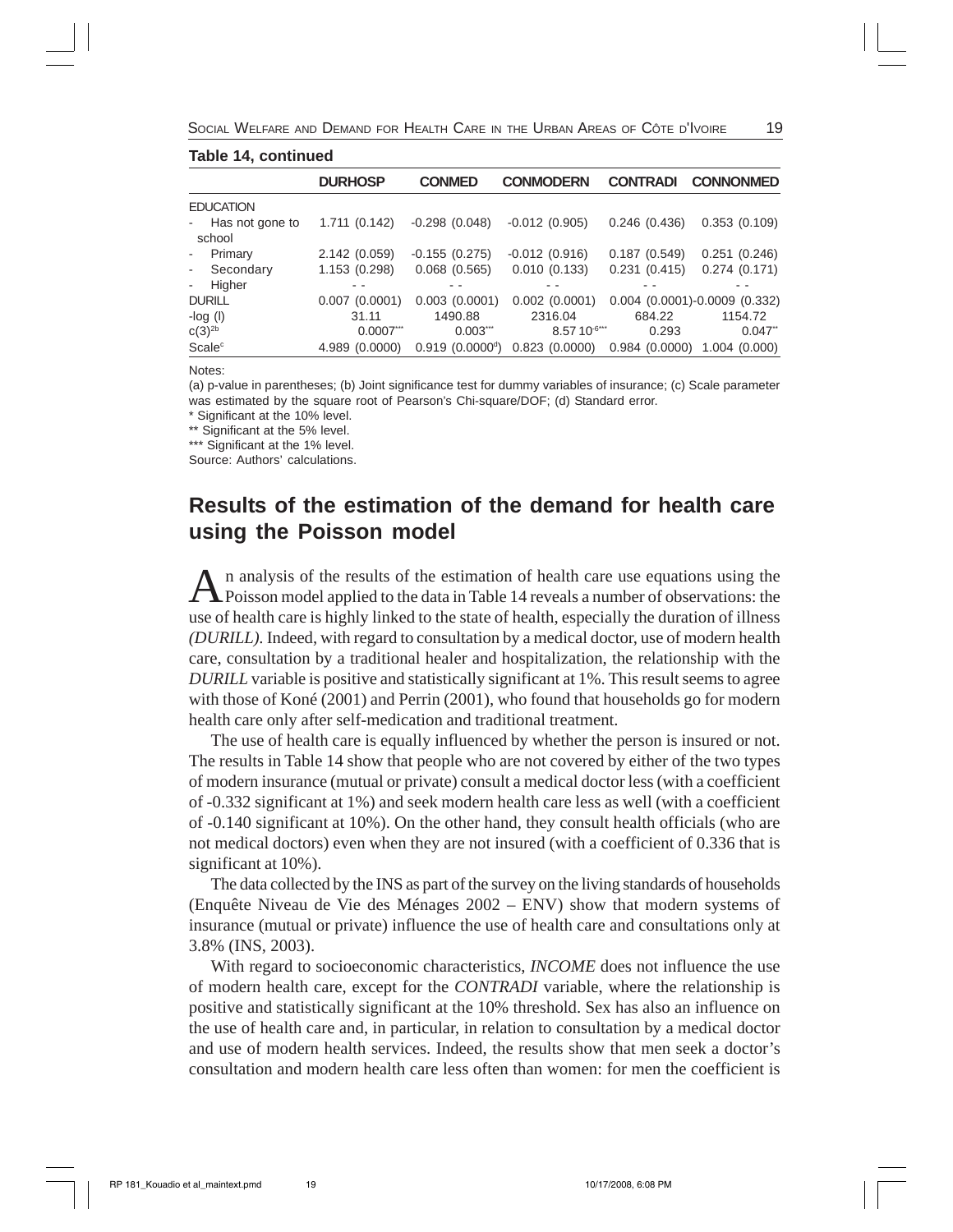-0.129, significant at 10%, while for women it is 0.110, significant at 5%. This can be explained by the fact that more occasions arise for women to seek modern health care then men (antenatal consultations, paediatric care, ante- and postnatal vaccinations, etc.). Age is positively and significantly (at 1%) related to consultation by a medical doctor: the older a person grows, the more often they go to see a doctor (with a 0.013 coefficient). Being single and being unemployed are negatively related to the *CONMODERN, CONMED* and *CONTRADI* indicators of use of health care.

Finally, certain socioeconomic variables such as religion and ethnic group influence health care use. In relation to religion, the results show that Christians seek modern health care services more often than Muslims; the latter tend to seek a traditional healer's services more. Regarding ethnic group, foreigners seek modern health care less, especially when it comes to seeking a doctor's consultation (with a coefficient of -0.405, significant at 5%).

The result of the  $\chi(3)^2$  test in the last line of the table for the dummy insurance variables is significant (at the 1% threshold) for all the equations that express the use of modern health care. This means that the combined effects of the different systems of insurance are more important for a medical doctor consultation than when they are taken separately.

The estimation of the health care use equations using the Poisson model enables us to understand the demand, from individuals, for health care. It shows that the duration-ofillness variable, which characterizes the individuals' state of health, appears to be more of a factor that triggers the demand for health care services than being insured and having an income.

## **Results of the estimation of the demand for insurance using the multinomial logit model**

The maximum likelihood method is used to estimate a multinomial logit expressing **L** demand for insurance. This model suggests that an individual has three options in terms of demand for insurance. Thus, the dependant variable *INSUR* takes on the value 0 if the person is not insured, 1 if they are covered by a mutual type of insurance and 2 if they are covered by a private insurance. Furthermore, a condition that is likely to help identify the model has to be imposed on parameters. As a general rule, the condition in question imposes the nullity of all the parameters related to a given category, called a *reference category*. In our case we have decided that the reference category corresponds to that where  $j = 0$ , that is the "non-insured" category. This has indeed the lowest value. The results of the estimation using the multinomial logit have been compiled in Table 15.

Table 15 shows, for every type of insurance compared with the reference category (i.e., the "non-insured" mode), the values of the parameters attached to each explanatory variable, their standard deviations (in parentheses) and an indication of their levels of significance. In general, the parameters of the variables *age* and *activity* are significant at the 1% threshold, whether it is for the demand for private insurance or for the mutual. It can further be observed that for the mutual type of insurance, the parameters attached to the attributes "Has not gone to school", "Primary" and "secondary" of the variable *Level of instruction* are all significant at the 1% level. This is not the case for private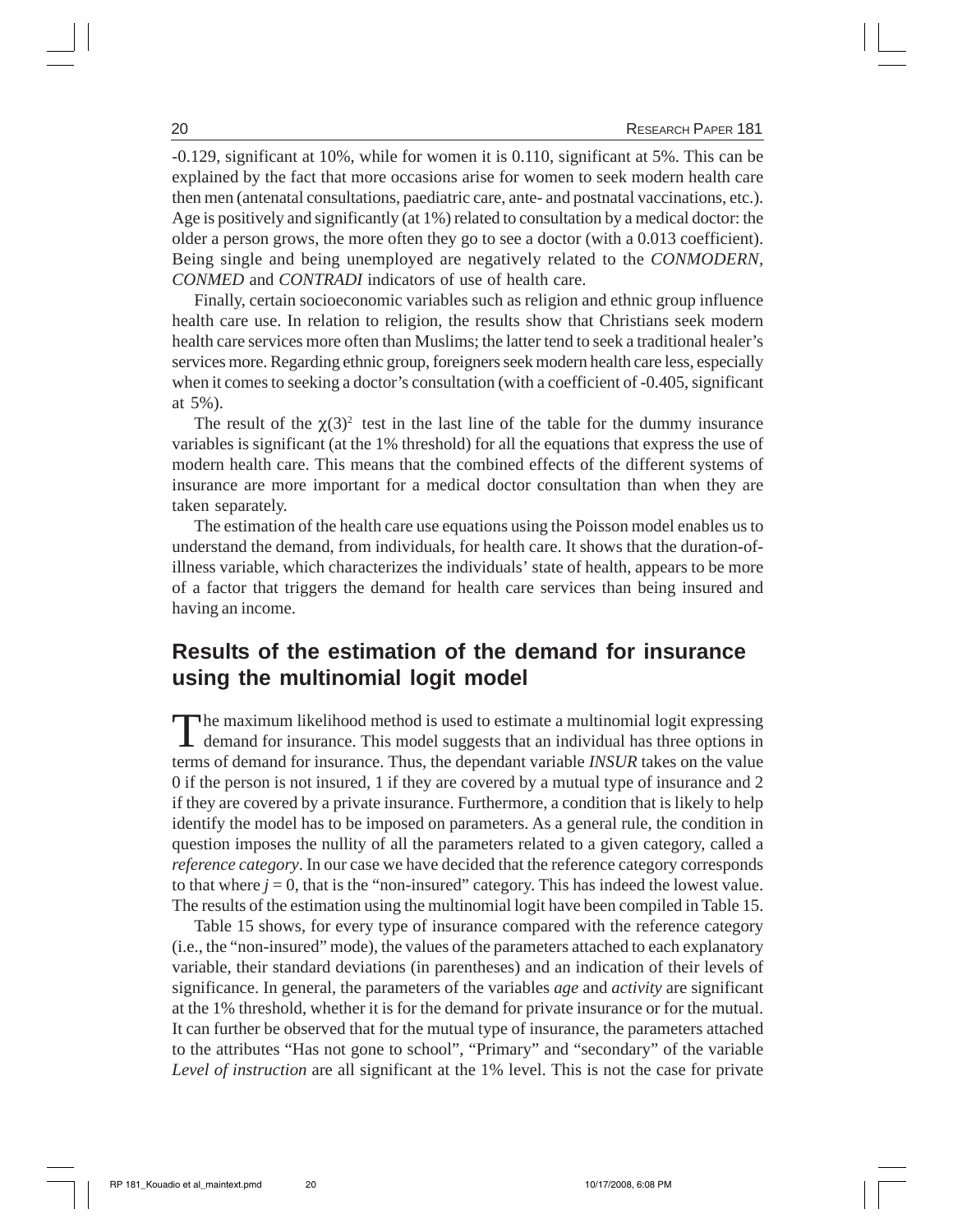insurance. The parameter linked to *income* is significant at the 1% level for private insurance and not significant for mutual insurance. With regard to *religion*, the parameters of the attributes "Christian" and "Muslim" are significant at the 1% level for modern private insurance, but not for mutual insurance. The attributes "Akan" and "Foreigner" of the variable *ethnic group* have significant parameters at the 5% and 1% levels, respectively. Finally, the variable *marital status* seems to influence the choice of system of insurance, except in the case of mutual insurance, where the parameter linked to the attribute "single" is significant at the 10% threshold.

| <b>Explanatory variables</b>          | Private insurance <sup>a</sup> | Mutual insurance <sup>a</sup> |  |  |
|---------------------------------------|--------------------------------|-------------------------------|--|--|
| Constant                              | $-12.364$ $(31.441)^{b}$       | $-10.922***$ (1.067)          |  |  |
| <b>AGE</b>                            | $0.093***$ (0.00962)           | $0.100***$ (0.008)            |  |  |
| SEX:                                  |                                |                               |  |  |
| Male                                  | 1.993 (31.423)                 | $0.273**$ (0.111)             |  |  |
| Female<br>$\overline{\phantom{a}}$    | Ref                            | Ref                           |  |  |
| ETHNIC GROUP (geth)                   |                                |                               |  |  |
| Akan                                  | $0.273**$ (0.137)              | $0.520***$ (0.139)            |  |  |
| Foreigner<br>$\overline{\phantom{a}}$ | $-0.994***$ (0.271)            | $-1.916***$ (0.350)           |  |  |
| Krou<br>$\blacksquare$                | $-0.011(0.164)$                | $0.331**$ (0.157)             |  |  |
| Mandé                                 | 0.241(0.163)                   | 0.053(0.756)                  |  |  |
| Gur                                   | Ref                            | Ref                           |  |  |
| RELIGION (relig)                      |                                |                               |  |  |
| Christian                             | $0.341***$ (0.115)             | 0.116(0.250)                  |  |  |
| Muslim<br>$\overline{\phantom{a}}$    | $-0.555***$ (0.165)            | $-0.219(0.127)$               |  |  |
| No religion                           | Ref                            | Ref                           |  |  |
| <b>MARITAL STATUS (etamat)</b>        |                                |                               |  |  |
| Single                                | 0.141(0.125)                   | $-0.183$ $(0.104)$            |  |  |
| Married                               | Ref                            | Ref                           |  |  |
| EDUCATION (NIVINST)                   |                                |                               |  |  |
| Has not gone to school                | $-6.354(94.267)$               | $-2.248***$ (0.271)           |  |  |
| Primary<br>$\overline{\phantom{a}}$   | 0.776 (31.423)                 | $-0.612***$ (0.176)           |  |  |
| Secondary<br>۰                        | 2.587 (31.422)                 | $1.064***$ (0.130)            |  |  |
| - University                          | Ref                            | Ref                           |  |  |
| <b>INCOME</b>                         | $0.008***$ (0.0023)            | $-0.0009$ (0.0028)            |  |  |
| <b>ACTIVITY (Act)</b>                 | 4.429***(1.006)                | $4.871***$ (1.006)            |  |  |
| Number of observations                | 3,887                          |                               |  |  |
| $-2Log L$                             | 4704.288                       |                               |  |  |
| Likelihood ratio                      | 1416.300***                    |                               |  |  |
| Score                                 | 1155.744***                    |                               |  |  |
| Wald                                  | 564.574***                     |                               |  |  |

### **Table 15: Results of the estimation using the multinomial logit for the choice of type of insurance (N= 3,887)**

Notes: (a) The "non-insured" mode is considered as the reference category; (b) Standard deviation in parentheses.

\*\*\* Significant at the 1% threshold.

\*\* Significant at the 5% threshold.

\* Significant at the 10% threshold.

Source: Authors' calculations.

The parameters of the variable *constant* take into account the fact that the systems are not equally represented. For example, the parameter *private insurance* (-12.36) is inferior to the parameter *mutual insurance;* this is in line with the fact that the number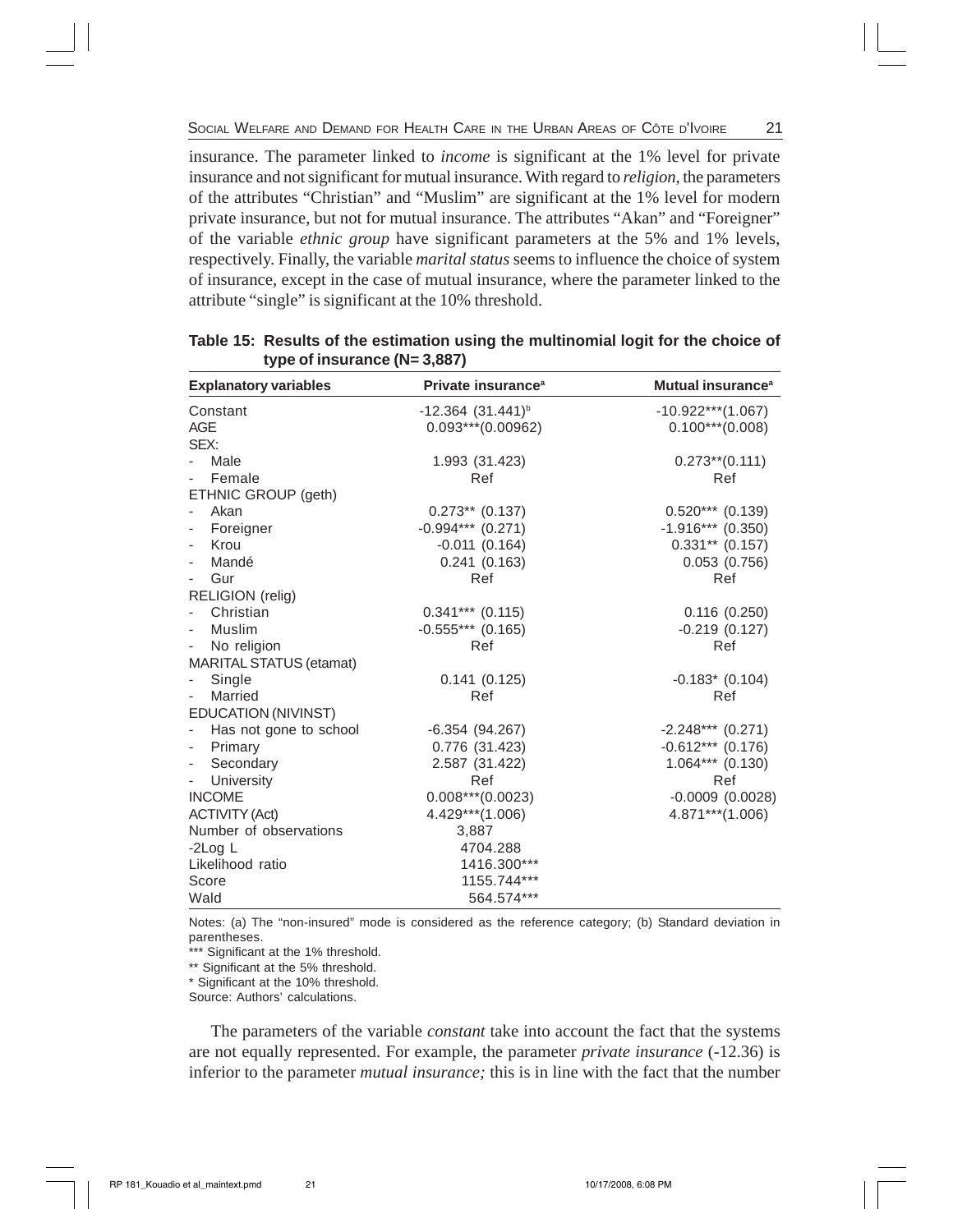of people with a private insurance cover is comparatively smaller than that of people with a mutual insurance cover.

The interpretation of the values of the parameters of variables is done according the odds ratio principle, which allows for enough flexibility in its application (ESSAFI, 2005). This interpretation relies on equations 4 and 5. In relation to age, the ratio of relative probabilities that is associated with the demand for private insurance is equal to *exp[0.093]=1.097*. An additional year increases by *exp[0.093]=1.097*, that is 9.7%, the probability that an individual will take out private insurance rather than being noninsured. Similarly, there is a probability of *exp[0.1]-1=0.105*, that is 10.5%, that an individual will take a mutual insurance cover rather than being non-insured. With regard to gender, a man has about 31.4% *(exp[0.273]–1=0.314)* more chance than a woman of taking out a mutual insurance at the 5% threshold rather than being non-insured. At 83% *(exp[4.429]–1=0.8284)* there is probability that people who are employed will seek a modern private insurance rather than being non-insured. In addition, the probability is more than 100% *(exp[4.871]–1=0.130450)*, that is 130.45%) that people who are employed will take out a mutual insurance (which seems normal since this system is compulsory for each civil servant).

The results show that when an individual's income increases by one unit, this increases by 0.8% the probability that they will take out a modern private insurance rather than be non-insured. The level of education equally influences the probability of seeking private or mutual insurance. This probability is significant for the mutual type of insurance. The results do indeed show that an individual who has not gone to school, compared with one with university education, has about 89.5% chances of not taking out a mutual insurance and would prefer not to be insured. It is more or less the same case for someone with primary level education. An individual with secondary school education is 65% more likely to seek an insurance cover. Finally, marital status has very little influence over the decision to choose an insurance system. However, this parameter is significant at the 10% level for the mutual type of insurance with regard to the attribute "single". Thus, someone who is single is less likely to take out a mutual insurance than someone who is married.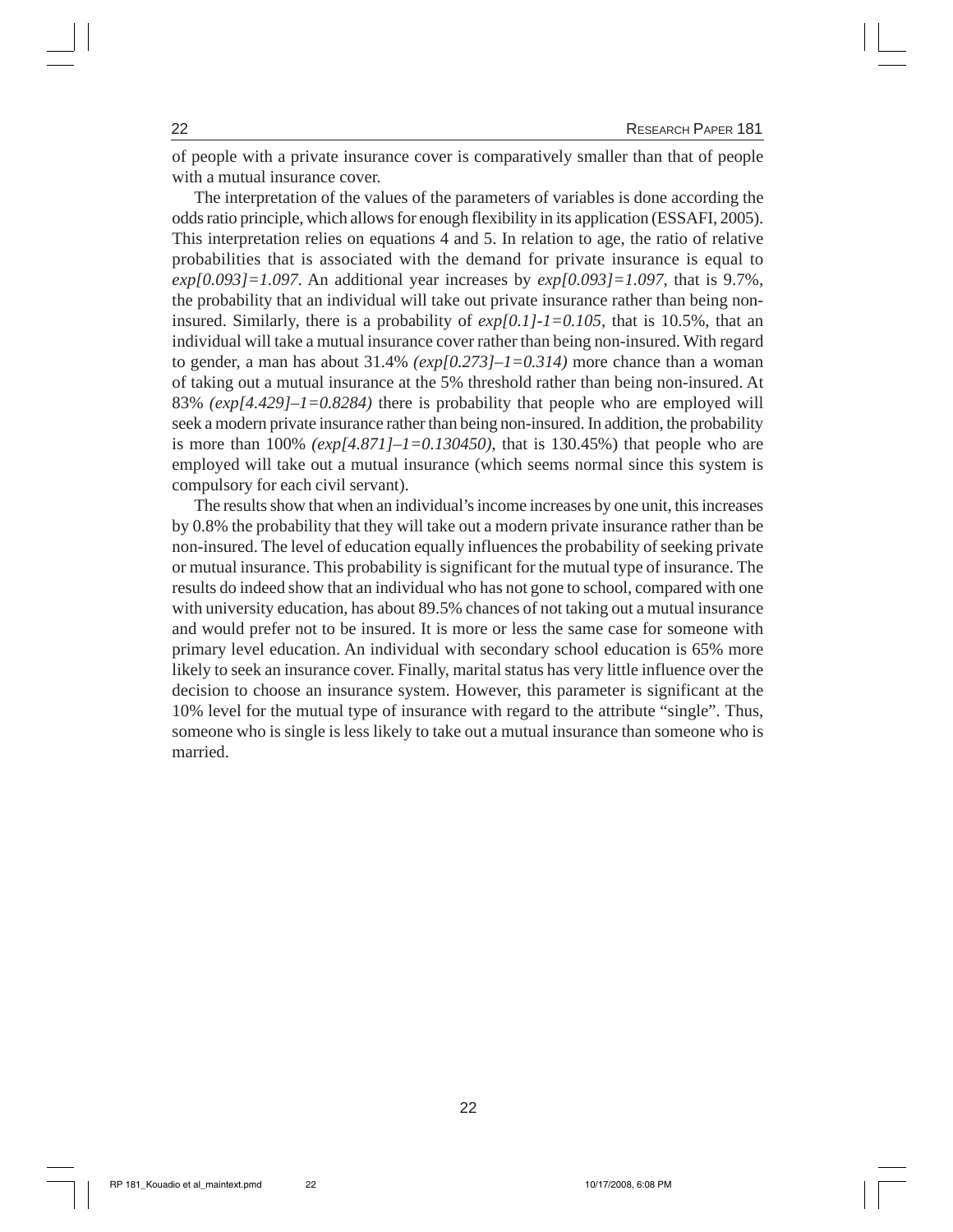# **5. Conclusion**

Our study considered the demand for health care and the demand for insurance in<br>the outer suburb of Abidjan-Yopougon. The analysis of data from the PSA92<br>survey shows that few of the people surveyed were covered by a moder the outer suburb of Abidjan-Yopougon. The analysis of data from the PSA92 survey shows that few of the people surveyed were covered by a modern type of insurance, be it the mutual type (*MUTUALINSUR*) or the private insurance (*PRIVATEINSUR*) one. The former type is predominant, thanks to its compulsory nature for civil servants. The study found that when people are insured, they seek the services of a traditional healer less. Naturally, this means that the frequency of those who seek a traditional healer's services at least once is higher in the case of those who are not covered by modern insurance.

The estimation, using the Poisson law, of the demand for health care brings out the importance of the duration of the illness and the state of being insured or not as explanatory variables.

The analysis of the demand for insurance using a multinomial logit model brought out age and type of activity as significant explanatory variables for the two types of insurance. While income was found to be an explanatory variable for the demand for private insurance, the demand for mutual insurance was found to be influenced by the level of education.

Extending the data collection system to the rural population, or generalizing it to the entire population, and reaching a better definition of some of the variables ("state of health", "consulting a health service", "behaviour of the insured person and of the insurance company vis-à-vis health services") must be envisaged in order to refine the research so that it is even more useful to policy makers. All this will lead to a better grasp of the problems of moral hazard and adverse selection in Côte d'Ivoire's health system and, as a result, a clearer understanding of the costs of the implementation of the expected universal health insurance programme.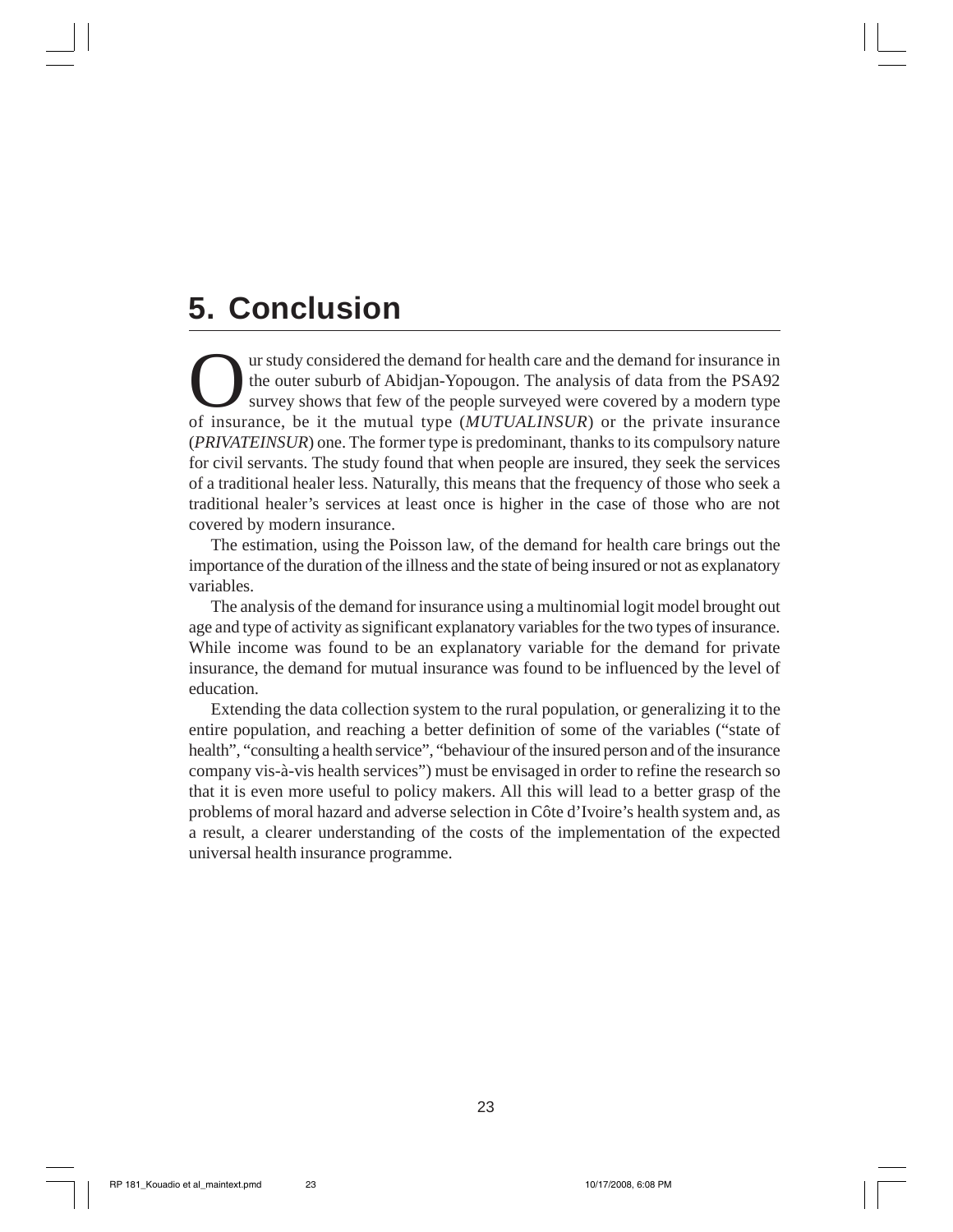## **Notes**

- 1. CEPRASS: Centre d'Etude Prospective et Appliquée sur les Politiques Sociales
- 2. ENSEA: Ecole Nationale Supérieure de la Statistique et de l'Economie Appliquée (National Higher Institute of Statistics and Applied Economics)
- 3. ORSTO : Office de Recherche Scientifique d'Outre-mer (Overseas Bureau for Scientific Research)
- 4. PNDS: Plan National de Développement Sanitaire (National Plan for Health Development)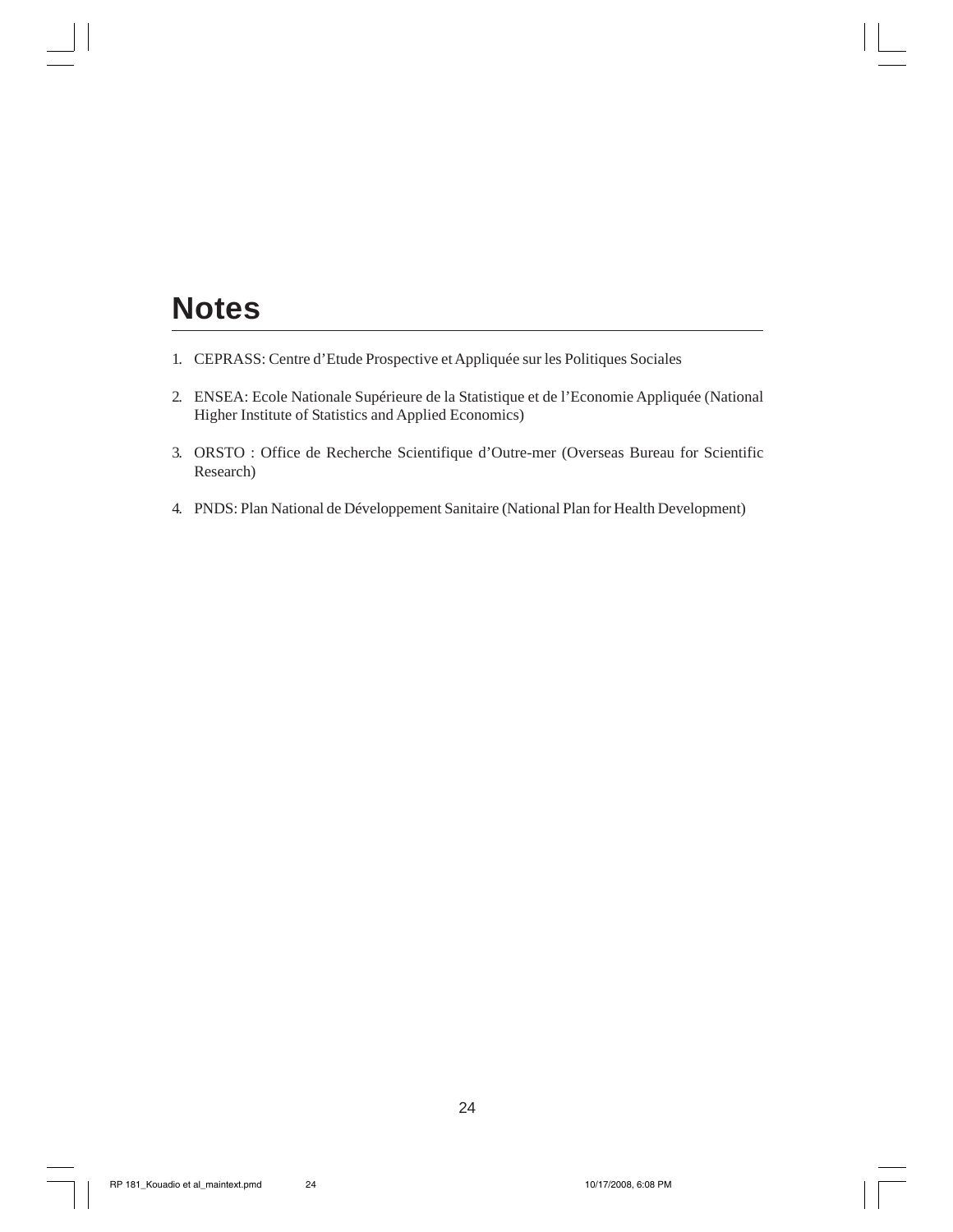## **References**

- Arrow, K.J. 1963. "Uncertainty and the welfare economics of medical care*"*. *The American Economic Review*. LIII(5): 941–73.
- Brunet-Jailly, J. 2002. «La santé»*.* Chapitre 7 de G.P. Tapinos, P. Huguon and P. Vinard, eds., *Etude relative aux défis démographiques majeurs et au développement durable en Côte d'Ivoire*. Paris: Karthala.
- Brunet-Jailly, J., ed. 1999. *Santé en capitales La dynamique des systèmes de santé des capitales Ouest-africaines.* Abidjan: Centre d'Edition et de Diffusion Africaines (CEDA).
- Cameron, A.C., P.K. Trivedi, F. Milne and J. Piggot,. 1988. "A microeconomic model of the demand for health care and health insurance in Australia". *Review of Economic Studies*, LV: 85–106.
- Cauley, S.D. 1987. "The time price of medical care". *Review of Economics and Statistics*, 13: 56–66.
- CEPRASS. 1995. *Les coûts des prestations et systèmes de protection sociale*. Projet Santé Abidjan (PSA). MSPAS, DRS.
- CEPRASS, MSA, GTZ, Mutualite Chrétienne. 2001. *Atelier d'harmonisation à mi-parcours des études sur les expériences pilotes de l'assurance maladie en Côte d'Ivoire.* Projet de développement des services de santé intégrés (Integrated Health Services Development Project), Ministère des affaires sociales et de la solidarité nationale (Ministry of Social Affairs and National Solidarity). Brussels, 18 May.
- ENSEA. 1992. *EnquÍte sur le recours aux soins et dépenses de santé: Commune de Yopougon,* data base, ORSTOM, Abidjan.
- ESSAFI, C.A. 2005. *Les modèles logit polytomiques non ordonnés: Théorie et applications*. Institut National de la Statistique et d'Etudes Economiques (INSEE), série de document de travail méthodologie statistique (Working Documents on Statistical Methodology Series), No. 0301, Paris.
- Gendtham, U.G. 1997. "Equity in health care utilization: Further test based on Hurdle models and Swedish micro data". *Health Economics*, 6: 303–19.
- Gilson, L., S. Russell and K. Buse. 1995. "The political economy of user fees with targeting: Developing equitable health financing policy". *Journal of International Development,* 7(3): 369–401.
- Gourieroux, C. 1989. *Econométrie des variables qualitatives*, 2nd edition. Paris: Economica.
- Grootaert, C. 1993. *The Evolution of Welfare and Poverty under Structural Change and Economic Recession in Côte d'Ivoire, 1985–88.* Washington, D.C.: The World Bank.
- Grossman, M. 1982. "The demand for health after a decade". *Journal of Health Economics,* 1: 1–3.
- INS. 2003. *Profil de pauvreté en Côte d'Ivoire 2002.* Institut National de la Statistique (National Institute of Statistics), Abidjan, Côte d'Ivoire.
- Koné, M. 2001. *L'Equité dans l'accès aux soins Abidjan (Abobo-Sagbé, Yopougon-Attié, et Attécoubé-centre). Etude socio-anthropologique.* Final Report. UNICEF, Coopération Française/IRD/GIDIS-CI, Abidjan.
- Maddala, G.S. 1983. *Limited-Dependent and Qualitative Variables in Econometrics.* Cambridge: Cambridge University Press.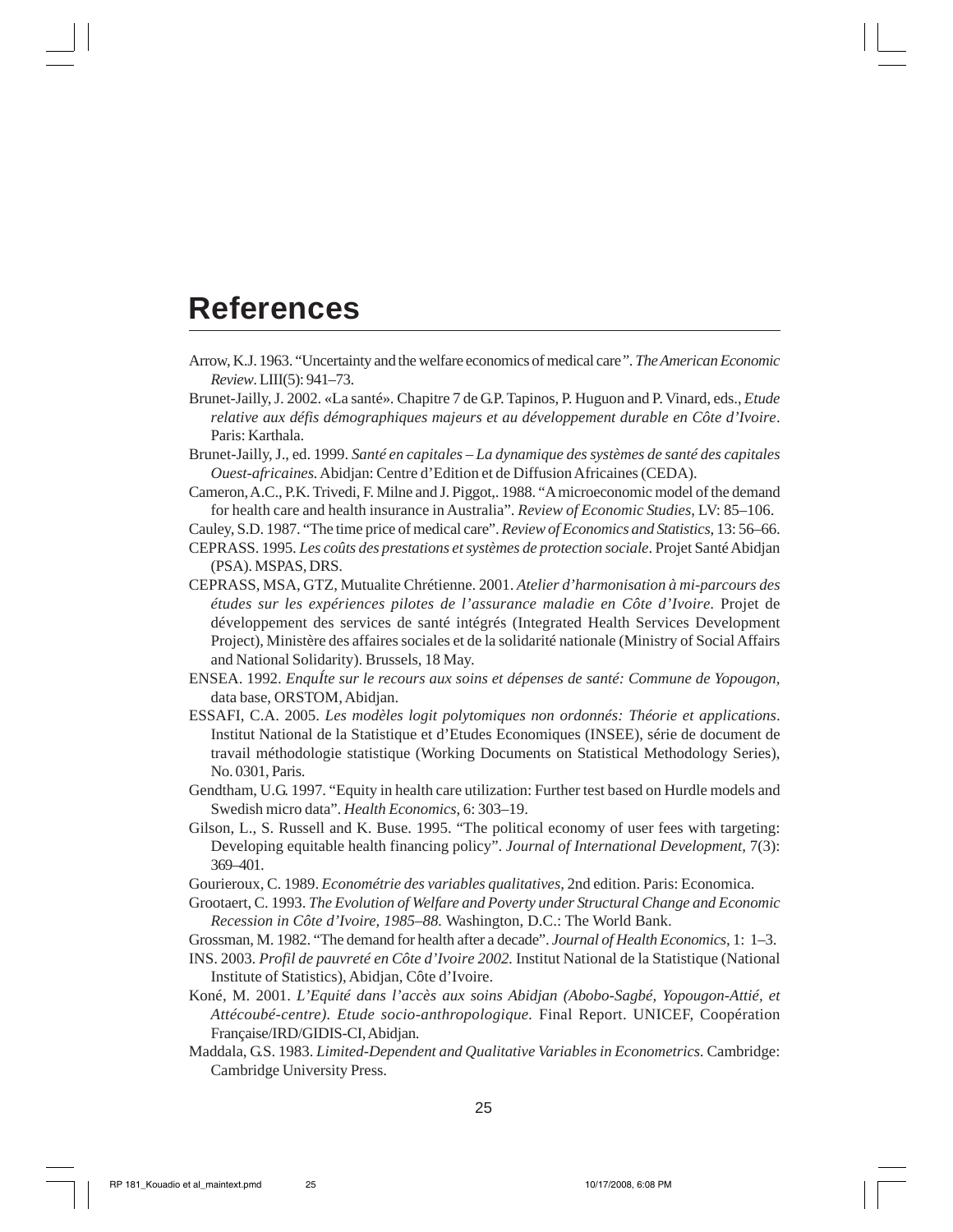- Ministère de la Santé Publique. 1996. *Plan National de Développement Sanitaire: 1996-2005*. Vols. 1 and 2. Abidjan, Côte d'Ivoire.
- Ministère de la Santé et de la Protection Sociale (Ministry of Health and Social Welfare). 1991. *Planification-Programmation-Budgétisation dans le secteur de la Santé.* Abidjan.
- Perrin, H. 2001. *Justice sociale et santé. L'accès aux soins à Abidjan*. Thèse pour le doctorat en Sciences Èconomiques. Université Toulouse/IRD.
- Piaser, G. and D. Raynaud. 2002. "Consultation médicale: L'influence du revenu et de l'assurance complémentaire". *Revue Économique,* 53(1, January): 113–33.
- Pohlmeier, W. and V. Ulrich. 1995. "An economic model of the two-part decision making process in the demand for health care". *Journal of Human Resources*, 30: 339–61.
- Projet Santé Abidjan (PSA). 1993. *Enquête sur les conditions de vie, recours aux soins et les dépenses de santé des ménages dans la commune de Yopougon*. MSPAS, DRS, General Report, Ministère de la Santé Publique et des Affaires Sociales, May, Abidjan.
- Wooldridge, J.M. 2002. *Econometric Analysis of Cross Section and Panel Data*. Cambridge, Massachusetts: MIT Press.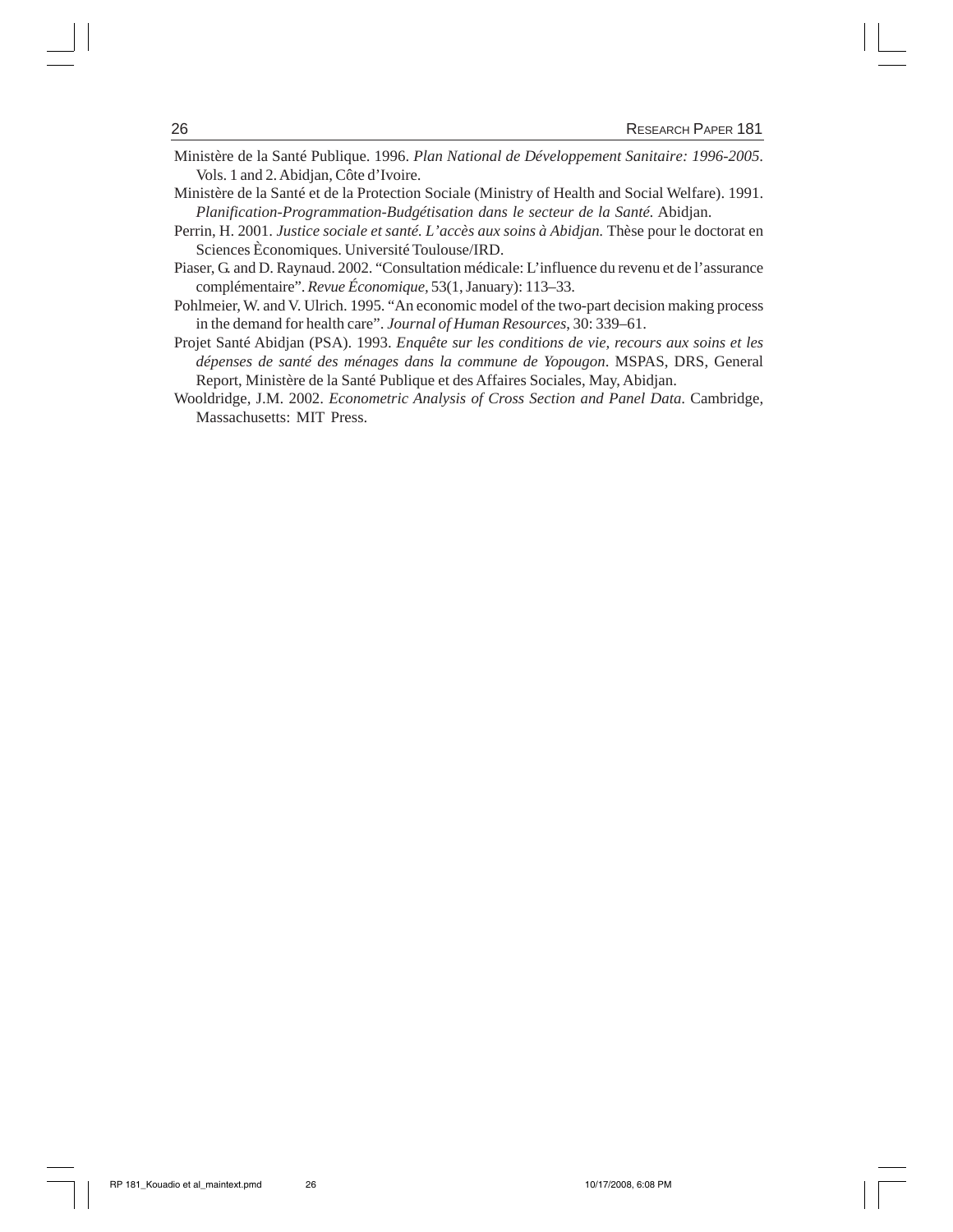### **Other recent publications in the AERC Research Papers Series:**

*The Second Economy and Tax Yield in Malawi*, by C. Chipeta, Research Paper 113. *Promoting Export Diversification in Cameroon: Toward Which Products*? by Lydie T. Bamou, Research Paper 114. *Asset Pricing and Information Efficiency of the Ghana Stock Market*, by Kofi A. Osei, Research Paper 115. *An Examination of the Sources of Economic Growth in Cameroon*, by Aloysius Ajab Amin, Research Paper 116. *Trade Liberalization and Technology Acquisition in the Manufacturing Sector: Evidence from Nigeria*, by

Ayonrinde Folasade, Research Paper 117.

*Total Factor Productivity in Kenya: The Links with Trade Policy*, by Joseph Onjala, Research Paper 118. *Kenya Airways: A Case Study of Privatization*, by Samuel Oyieke, Research Paper 119.

*Determinants of Agricultural Exports: The Case of Cameroon,* by Daniel Gbetnkon and Sunday A. Khan, Research Paper 120.

*Macroeconomic Modelling and Economic Policy Making: A Survey of Experiences in Africa,* by Charles Soludo, Research Paper 121.

*Determinants of Regional Poverty in Uganda,* by Francis Okurut, Jonathan Odwee and Asaf Adebua, Research Paper 122.

*Exchange Rate Policy and the Parallel Market for Foreign Currency in Burundi*, by Janvier D. Nkurunziza, Research Paper 123.

*Structural Adjustment, Poverty and Economic Growth*: *An Analysis for Kenya*, by Jane Kabubo-Mariara and Tabitha W. Kiriti, Research Paper 124.

*Liberalization and Implicit Government Finances in Sierra Leone*, by Victor A.B. Davis, Research Paper 125.

*Productivity, Market Structure and Trade Liberalization in Nigeria*, by Adeola F. Adenikinju and Louis N. Chete, Research Paper 126.

*Productivity Growth in Nigerian Manufacturing and Its Correlation to Trade Policy Regimes/Indexes(1962– 1985)*, by Louis N. Chete and Adeola F. Adenikinju, Research Paper 127.

*Financial Liberalization and Its Implications for the Domestic Financial System: The Case of Uganda*, by Louis A. Kasekende and Michael Atingi-Ego, Research Paper 128.

*Public Enterprise Reform in Nigeria: Evidence from the Telecommunications Industry*, by Afeikhena Jerome, Research Paper 129.

*Food Security and Child Nutrition Status among Urban Poor Households in Uganda: Implications for Poverty Alleviation,* by Sarah Nakabo-Sswanyana, Research Paper 130.

*Tax Reforms and Revenue Mobilization in Kenya*, by Moses Kinyanjui Muriithi and Eliud Dismas Moyi, Research Paper 131.

*Wage Determination and the Gender Wage Gap in Kenya: Any Evidence of Gender Discrimination?* by Jane Kabubo-Mariara, Research Paper 132.

*Trade Reform and Efficiency in Cameroon's Manufacturing Industries,* by Ousmanou Njikam, Research Paper 133. *Efficiency of Microenterprises in the Nigerian Economy*, by Igbekele A. Ajibefun and Adebiyi G. Daramola,

Research Paper 134.

*The Impact of Foreign Aid on Public Expenditure: The Case of Kenya*, by James Njeru, Research Paper 135. *The Effects of Trade Liberalization on Productive Efficiency: Electrical Industry in Cameroon*, by Ousmanou

Njikam, Research Paper 136. *How Tied Aid Affects the Cost of Aid-Funded Projects in Ghana*, by Barfour Osei, Research Paper 137. *Exchange Rate Regimes and Inflation in Tanzania*, by Longinus Rutasitara, Research Paper 138.

*Private Returns to Higher Education in Nigeria*, by O.B. Okuwa, Research Paper 139.

*Uganda' s Equilibrium Real Exchange Rate and Its Implications for Non-Traditional Export Performance*, by Michael Atingi-Ego and Rachel Kaggwa Sebudde, Research Paper 140.

*Dynamic Inter-Links among the Exchange Rate, Price Level and Terms of Trade in a Managed Floating Exchange Rate System: The Case of Ghana*, by Vijay K. Bhasin, Research Paper 141.

*Financial Deepening, Economic Growth and Development: Evidence from Selected Sub-Saharan African Countries*, by John E. Udo Ndebbio, Research Paper 142.

*The Determinants of Inflation in South Africa: An Econometric Analysis,* by Oludele A. Akinboade, Franz K. Siebrits and Elizabeth W. Niedermeier, Research Paper 143.

*The Cost of Aid Tying to Ghana*, by Barfour Osei, Research Paper 144.

*A Positive and Normative Analysis of Bank Supervision in Nigeria,* by A. Soyibo, S.O. Alashi and M.K. Ahmad, Research Paper 145.

*The Determinants of the Real Exchange Rate in Zambia,* by Kombe O. Mungule, Research Paper 146. *An Evaluation of the Viability of a Single Monetary Zone in ECOWAS,* by Olawale Ogunkola, Research Paper 147.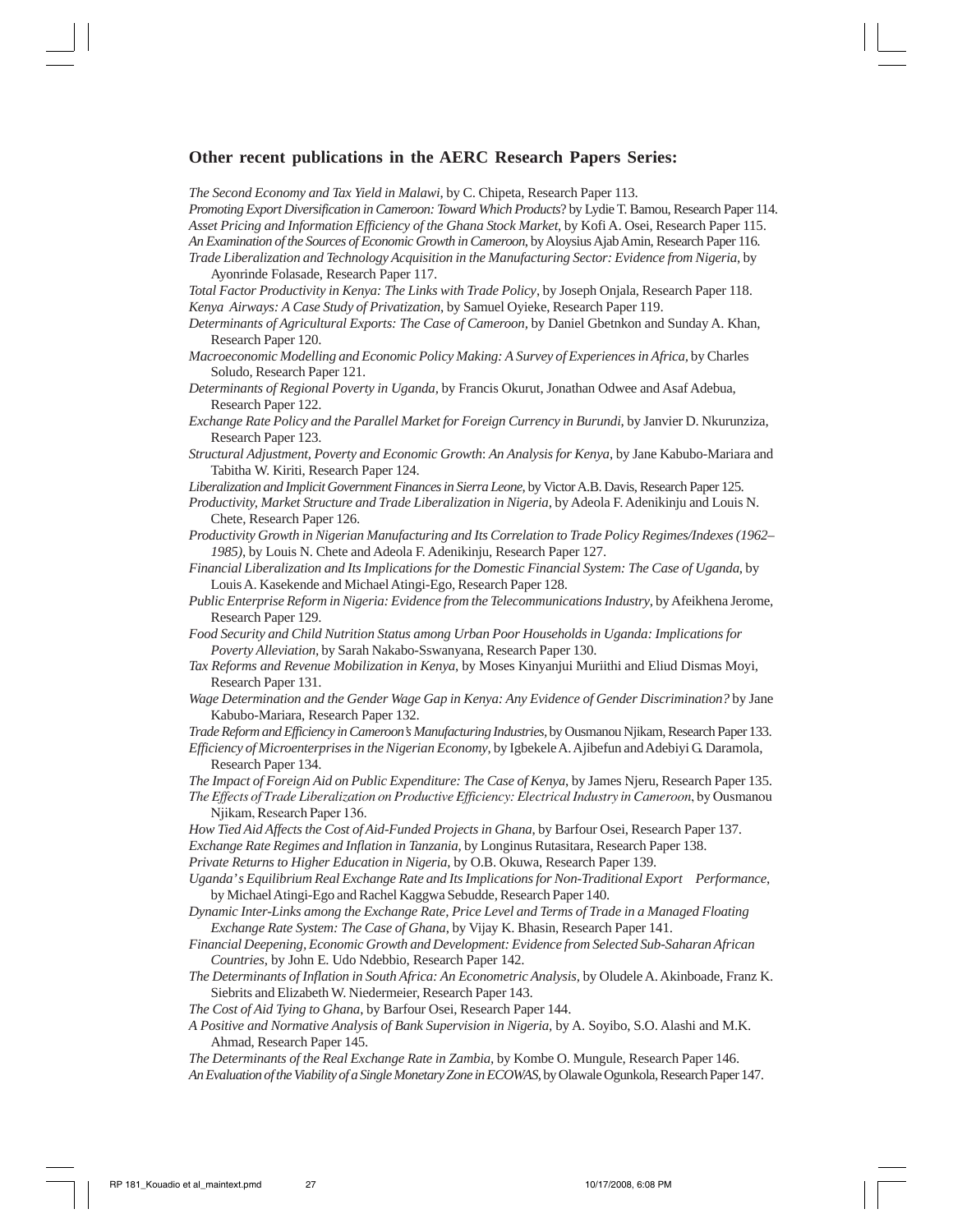| Analysis of the Cost of Infrastructure Failures in a Developing Economy: The Case of the Electricity Sector in<br>Nigeria, by Adeola Adenikinju, Research Paper 148.<br>Corporate Governance Mechanisms and Firm Financial Performance in Nigeria, by Ahmadu Sanda, Aminu<br>S. Mikailu and Tukur Garba, Research Paper 149.<br>Female Labour Force Participation in Ghana: The Effects of Education, by Harry A. Sackey, Research Paper 150.<br>The Integration of Nigeria's Rural and Urban Foodstuffs Market, by Rosemary Okoh and P.C. Egbon,<br>Research Paper 151.<br>Determinants of Technical Efficiency Differentials amongst Small- and Medium-Scale Farmers in Uganda: A<br>Case of Tobacco Growers, by Marios Obwona, Research Paper 152.<br>Land Conservation in Kenya: The Role of Property Rights, by Jane Kabubo-Mariara, Research Paper 153.<br>Technical Efficiency Differentials in Rice Production Technologies in Nigeria, by Olorunfemi Ogundele and<br>Victor Okoruwa, Research Paper 154.<br>The Determinants of Health Care Demand in Uganda: The Case Study of Lira District, Northern Uganda,<br>by Jonathan Odwee, Francis Okurut and Asaf Adebua, Research Paper 155.<br>Incidence and Determinants of Child Labour in Nigeria: Implications for Poverty Alleviation, by Benjamin C.<br>Okpukpara and Ngozi Odurukwe, Research Paper 156.<br>Female Participation in the Labour Market: The Case of the Informal Sector in Kenya, by Rosemary Atieno,<br>Research Paper 157.<br>The Impact of Migrant Remittances on Household Welfare in Ghana, by Peter Quartey, Research Paper 158.<br>Food Production in Zambia: The Impact of Selected Structural Adjustment Policies, by Muacinga C.H.<br>Simatele, Research Paper 159.<br>Poverty, Inequality and Welfare Effects of Trade Liberalization in Côte d' Ivoire: A Computable General<br>Equilibrium Model Analysis, by Bédia F. Aka, Research Paper 160.<br>The Distribution of Expenditure Tax Burden before and after Tax Reform: The Case of Cameroon, by Tabi<br>Atemnkeng Johennes, Atabongawung Joseph Nju and Afeani Azia Theresia, Research Paper 161.<br>Macroeconomic and Distributional Consequences of Energy Supply Shocks in Nigeria, by Adeola F.<br>Adenikinju and Niyi Falobi, Research Paper 162.<br>Analysis of Factors Affecting the Technical Efficiency of Arabica Coffee Producers in Cameroon, by<br>Amadou Nchare, Research Paper 163.<br>Fiscal Policy and Poverty Alleviation: Some Policy Options for Nigeria, by Benneth O. Obi, Research Paper 164.<br>FDI and Economic Growth: Evidence from Nigeria, by Adeolu B. Ayanwale, Research Paper 165.<br>An Econometric Analysis of Capital Flight from Nigeria: A Portfolio Approach, by Akanni Lawanson, Research<br>Paper 166.<br>Extent and Determinants of Child Labour in Uganda, by Tom Mwebaze, Research Paper 167.<br>Implications of Rainfall Shocks for Household Income and Consumption in Uganda, by John B. Asiimwe<br>and Paul Mpuga, Research Paper 168.<br>A Modelling of Ghana's Inflation Experience: 1960-2003, by Mathew K. Ocran, Research Paper 169.<br>Oil Wealth and Economic Growth in Oil Exporting African Countries, by Olomola P. Akanni, Research<br>Paper 170.<br>Relative Price Variability and Inflation: Evidence from the Agricultural Sector in Nigeria, by Obasi O. Ukoha,<br>Research Paper 171.<br>Sources of Technical Efficiency among Smallholder Maize Farmers in Southern Malawi, by Ephraim Chirwa,<br>Research Paper 172.<br>The Determinants of School Attendance and Attainment in Ghana: A Gender Perspective, by Harry A.<br>Sackey, Research Paper 173.<br>Private Returns to Education in Ghana: Implications for Investments in Schooling and Migration, by Harry<br>A. Sackey, Research Paper 174.<br>Privatization and Enterprise Performance in Nigeria: Case Study of Some Privatized Enterprises, by<br>Afeikhena Jerome, Research Paper 175.<br>Determinants of the Capital Structure of Ghanian Firms, by Joshua Abor, Research Paper 176.<br>Private Investment Behaviour and Trade Policy Practice in Nigeria, by Dipo T. Busari and Phillip C.<br>Omoke, Research Paper 177.<br>Technical Efficiency of Rice Farmers in Northern Ghana, by Seidu Al-hassan, Research Paper 178.<br>Distribution Impact of Public Spending in Cameroon: The Case of Health Care, by Bernadette Dia Kamgnia,<br>Research Paper 179.<br>Effect of Import Liberalization on Tariff Revenue in Ghana, by William G. Brafu-Insaidoo and Camara K.<br>Obeng, Research Paper 180. | RESEARCH PAPER 181<br>28 |
|--------------------------------------------------------------------------------------------------------------------------------------------------------------------------------------------------------------------------------------------------------------------------------------------------------------------------------------------------------------------------------------------------------------------------------------------------------------------------------------------------------------------------------------------------------------------------------------------------------------------------------------------------------------------------------------------------------------------------------------------------------------------------------------------------------------------------------------------------------------------------------------------------------------------------------------------------------------------------------------------------------------------------------------------------------------------------------------------------------------------------------------------------------------------------------------------------------------------------------------------------------------------------------------------------------------------------------------------------------------------------------------------------------------------------------------------------------------------------------------------------------------------------------------------------------------------------------------------------------------------------------------------------------------------------------------------------------------------------------------------------------------------------------------------------------------------------------------------------------------------------------------------------------------------------------------------------------------------------------------------------------------------------------------------------------------------------------------------------------------------------------------------------------------------------------------------------------------------------------------------------------------------------------------------------------------------------------------------------------------------------------------------------------------------------------------------------------------------------------------------------------------------------------------------------------------------------------------------------------------------------------------------------------------------------------------------------------------------------------------------------------------------------------------------------------------------------------------------------------------------------------------------------------------------------------------------------------------------------------------------------------------------------------------------------------------------------------------------------------------------------------------------------------------------------------------------------------------------------------------------------------------------------------------------------------------------------------------------------------------------------------------------------------------------------------------------------------------------------------------------------------------------------------------------------------------------------------------------------------------------------------------------------------------------------------------------------------------------------------------------------------------------------------------------------------------------------------------------------------------------------------------------------------------------------------------------------------------------------------------------------------------------------------------------------------------------------------------------------------------------------------------------------------------------------------------------------------------------------------------------------------------------------------------------------------------------------------------------------------------------------------------------------------------------------------------------------------------------------------------------------------------------------------------------------------------------------------------|--------------------------|
|                                                                                                                                                                                                                                                                                                                                                                                                                                                                                                                                                                                                                                                                                                                                                                                                                                                                                                                                                                                                                                                                                                                                                                                                                                                                                                                                                                                                                                                                                                                                                                                                                                                                                                                                                                                                                                                                                                                                                                                                                                                                                                                                                                                                                                                                                                                                                                                                                                                                                                                                                                                                                                                                                                                                                                                                                                                                                                                                                                                                                                                                                                                                                                                                                                                                                                                                                                                                                                                                                                                                                                                                                                                                                                                                                                                                                                                                                                                                                                                                                                                                                                                                                                                                                                                                                                                                                                                                                                                                                                                                                                                      |                          |
|                                                                                                                                                                                                                                                                                                                                                                                                                                                                                                                                                                                                                                                                                                                                                                                                                                                                                                                                                                                                                                                                                                                                                                                                                                                                                                                                                                                                                                                                                                                                                                                                                                                                                                                                                                                                                                                                                                                                                                                                                                                                                                                                                                                                                                                                                                                                                                                                                                                                                                                                                                                                                                                                                                                                                                                                                                                                                                                                                                                                                                                                                                                                                                                                                                                                                                                                                                                                                                                                                                                                                                                                                                                                                                                                                                                                                                                                                                                                                                                                                                                                                                                                                                                                                                                                                                                                                                                                                                                                                                                                                                                      |                          |
|                                                                                                                                                                                                                                                                                                                                                                                                                                                                                                                                                                                                                                                                                                                                                                                                                                                                                                                                                                                                                                                                                                                                                                                                                                                                                                                                                                                                                                                                                                                                                                                                                                                                                                                                                                                                                                                                                                                                                                                                                                                                                                                                                                                                                                                                                                                                                                                                                                                                                                                                                                                                                                                                                                                                                                                                                                                                                                                                                                                                                                                                                                                                                                                                                                                                                                                                                                                                                                                                                                                                                                                                                                                                                                                                                                                                                                                                                                                                                                                                                                                                                                                                                                                                                                                                                                                                                                                                                                                                                                                                                                                      |                          |
|                                                                                                                                                                                                                                                                                                                                                                                                                                                                                                                                                                                                                                                                                                                                                                                                                                                                                                                                                                                                                                                                                                                                                                                                                                                                                                                                                                                                                                                                                                                                                                                                                                                                                                                                                                                                                                                                                                                                                                                                                                                                                                                                                                                                                                                                                                                                                                                                                                                                                                                                                                                                                                                                                                                                                                                                                                                                                                                                                                                                                                                                                                                                                                                                                                                                                                                                                                                                                                                                                                                                                                                                                                                                                                                                                                                                                                                                                                                                                                                                                                                                                                                                                                                                                                                                                                                                                                                                                                                                                                                                                                                      |                          |
|                                                                                                                                                                                                                                                                                                                                                                                                                                                                                                                                                                                                                                                                                                                                                                                                                                                                                                                                                                                                                                                                                                                                                                                                                                                                                                                                                                                                                                                                                                                                                                                                                                                                                                                                                                                                                                                                                                                                                                                                                                                                                                                                                                                                                                                                                                                                                                                                                                                                                                                                                                                                                                                                                                                                                                                                                                                                                                                                                                                                                                                                                                                                                                                                                                                                                                                                                                                                                                                                                                                                                                                                                                                                                                                                                                                                                                                                                                                                                                                                                                                                                                                                                                                                                                                                                                                                                                                                                                                                                                                                                                                      |                          |
|                                                                                                                                                                                                                                                                                                                                                                                                                                                                                                                                                                                                                                                                                                                                                                                                                                                                                                                                                                                                                                                                                                                                                                                                                                                                                                                                                                                                                                                                                                                                                                                                                                                                                                                                                                                                                                                                                                                                                                                                                                                                                                                                                                                                                                                                                                                                                                                                                                                                                                                                                                                                                                                                                                                                                                                                                                                                                                                                                                                                                                                                                                                                                                                                                                                                                                                                                                                                                                                                                                                                                                                                                                                                                                                                                                                                                                                                                                                                                                                                                                                                                                                                                                                                                                                                                                                                                                                                                                                                                                                                                                                      |                          |
|                                                                                                                                                                                                                                                                                                                                                                                                                                                                                                                                                                                                                                                                                                                                                                                                                                                                                                                                                                                                                                                                                                                                                                                                                                                                                                                                                                                                                                                                                                                                                                                                                                                                                                                                                                                                                                                                                                                                                                                                                                                                                                                                                                                                                                                                                                                                                                                                                                                                                                                                                                                                                                                                                                                                                                                                                                                                                                                                                                                                                                                                                                                                                                                                                                                                                                                                                                                                                                                                                                                                                                                                                                                                                                                                                                                                                                                                                                                                                                                                                                                                                                                                                                                                                                                                                                                                                                                                                                                                                                                                                                                      |                          |
|                                                                                                                                                                                                                                                                                                                                                                                                                                                                                                                                                                                                                                                                                                                                                                                                                                                                                                                                                                                                                                                                                                                                                                                                                                                                                                                                                                                                                                                                                                                                                                                                                                                                                                                                                                                                                                                                                                                                                                                                                                                                                                                                                                                                                                                                                                                                                                                                                                                                                                                                                                                                                                                                                                                                                                                                                                                                                                                                                                                                                                                                                                                                                                                                                                                                                                                                                                                                                                                                                                                                                                                                                                                                                                                                                                                                                                                                                                                                                                                                                                                                                                                                                                                                                                                                                                                                                                                                                                                                                                                                                                                      |                          |
|                                                                                                                                                                                                                                                                                                                                                                                                                                                                                                                                                                                                                                                                                                                                                                                                                                                                                                                                                                                                                                                                                                                                                                                                                                                                                                                                                                                                                                                                                                                                                                                                                                                                                                                                                                                                                                                                                                                                                                                                                                                                                                                                                                                                                                                                                                                                                                                                                                                                                                                                                                                                                                                                                                                                                                                                                                                                                                                                                                                                                                                                                                                                                                                                                                                                                                                                                                                                                                                                                                                                                                                                                                                                                                                                                                                                                                                                                                                                                                                                                                                                                                                                                                                                                                                                                                                                                                                                                                                                                                                                                                                      |                          |
|                                                                                                                                                                                                                                                                                                                                                                                                                                                                                                                                                                                                                                                                                                                                                                                                                                                                                                                                                                                                                                                                                                                                                                                                                                                                                                                                                                                                                                                                                                                                                                                                                                                                                                                                                                                                                                                                                                                                                                                                                                                                                                                                                                                                                                                                                                                                                                                                                                                                                                                                                                                                                                                                                                                                                                                                                                                                                                                                                                                                                                                                                                                                                                                                                                                                                                                                                                                                                                                                                                                                                                                                                                                                                                                                                                                                                                                                                                                                                                                                                                                                                                                                                                                                                                                                                                                                                                                                                                                                                                                                                                                      |                          |
|                                                                                                                                                                                                                                                                                                                                                                                                                                                                                                                                                                                                                                                                                                                                                                                                                                                                                                                                                                                                                                                                                                                                                                                                                                                                                                                                                                                                                                                                                                                                                                                                                                                                                                                                                                                                                                                                                                                                                                                                                                                                                                                                                                                                                                                                                                                                                                                                                                                                                                                                                                                                                                                                                                                                                                                                                                                                                                                                                                                                                                                                                                                                                                                                                                                                                                                                                                                                                                                                                                                                                                                                                                                                                                                                                                                                                                                                                                                                                                                                                                                                                                                                                                                                                                                                                                                                                                                                                                                                                                                                                                                      |                          |
|                                                                                                                                                                                                                                                                                                                                                                                                                                                                                                                                                                                                                                                                                                                                                                                                                                                                                                                                                                                                                                                                                                                                                                                                                                                                                                                                                                                                                                                                                                                                                                                                                                                                                                                                                                                                                                                                                                                                                                                                                                                                                                                                                                                                                                                                                                                                                                                                                                                                                                                                                                                                                                                                                                                                                                                                                                                                                                                                                                                                                                                                                                                                                                                                                                                                                                                                                                                                                                                                                                                                                                                                                                                                                                                                                                                                                                                                                                                                                                                                                                                                                                                                                                                                                                                                                                                                                                                                                                                                                                                                                                                      |                          |
|                                                                                                                                                                                                                                                                                                                                                                                                                                                                                                                                                                                                                                                                                                                                                                                                                                                                                                                                                                                                                                                                                                                                                                                                                                                                                                                                                                                                                                                                                                                                                                                                                                                                                                                                                                                                                                                                                                                                                                                                                                                                                                                                                                                                                                                                                                                                                                                                                                                                                                                                                                                                                                                                                                                                                                                                                                                                                                                                                                                                                                                                                                                                                                                                                                                                                                                                                                                                                                                                                                                                                                                                                                                                                                                                                                                                                                                                                                                                                                                                                                                                                                                                                                                                                                                                                                                                                                                                                                                                                                                                                                                      |                          |
|                                                                                                                                                                                                                                                                                                                                                                                                                                                                                                                                                                                                                                                                                                                                                                                                                                                                                                                                                                                                                                                                                                                                                                                                                                                                                                                                                                                                                                                                                                                                                                                                                                                                                                                                                                                                                                                                                                                                                                                                                                                                                                                                                                                                                                                                                                                                                                                                                                                                                                                                                                                                                                                                                                                                                                                                                                                                                                                                                                                                                                                                                                                                                                                                                                                                                                                                                                                                                                                                                                                                                                                                                                                                                                                                                                                                                                                                                                                                                                                                                                                                                                                                                                                                                                                                                                                                                                                                                                                                                                                                                                                      |                          |
|                                                                                                                                                                                                                                                                                                                                                                                                                                                                                                                                                                                                                                                                                                                                                                                                                                                                                                                                                                                                                                                                                                                                                                                                                                                                                                                                                                                                                                                                                                                                                                                                                                                                                                                                                                                                                                                                                                                                                                                                                                                                                                                                                                                                                                                                                                                                                                                                                                                                                                                                                                                                                                                                                                                                                                                                                                                                                                                                                                                                                                                                                                                                                                                                                                                                                                                                                                                                                                                                                                                                                                                                                                                                                                                                                                                                                                                                                                                                                                                                                                                                                                                                                                                                                                                                                                                                                                                                                                                                                                                                                                                      |                          |
|                                                                                                                                                                                                                                                                                                                                                                                                                                                                                                                                                                                                                                                                                                                                                                                                                                                                                                                                                                                                                                                                                                                                                                                                                                                                                                                                                                                                                                                                                                                                                                                                                                                                                                                                                                                                                                                                                                                                                                                                                                                                                                                                                                                                                                                                                                                                                                                                                                                                                                                                                                                                                                                                                                                                                                                                                                                                                                                                                                                                                                                                                                                                                                                                                                                                                                                                                                                                                                                                                                                                                                                                                                                                                                                                                                                                                                                                                                                                                                                                                                                                                                                                                                                                                                                                                                                                                                                                                                                                                                                                                                                      |                          |
|                                                                                                                                                                                                                                                                                                                                                                                                                                                                                                                                                                                                                                                                                                                                                                                                                                                                                                                                                                                                                                                                                                                                                                                                                                                                                                                                                                                                                                                                                                                                                                                                                                                                                                                                                                                                                                                                                                                                                                                                                                                                                                                                                                                                                                                                                                                                                                                                                                                                                                                                                                                                                                                                                                                                                                                                                                                                                                                                                                                                                                                                                                                                                                                                                                                                                                                                                                                                                                                                                                                                                                                                                                                                                                                                                                                                                                                                                                                                                                                                                                                                                                                                                                                                                                                                                                                                                                                                                                                                                                                                                                                      |                          |
|                                                                                                                                                                                                                                                                                                                                                                                                                                                                                                                                                                                                                                                                                                                                                                                                                                                                                                                                                                                                                                                                                                                                                                                                                                                                                                                                                                                                                                                                                                                                                                                                                                                                                                                                                                                                                                                                                                                                                                                                                                                                                                                                                                                                                                                                                                                                                                                                                                                                                                                                                                                                                                                                                                                                                                                                                                                                                                                                                                                                                                                                                                                                                                                                                                                                                                                                                                                                                                                                                                                                                                                                                                                                                                                                                                                                                                                                                                                                                                                                                                                                                                                                                                                                                                                                                                                                                                                                                                                                                                                                                                                      |                          |
|                                                                                                                                                                                                                                                                                                                                                                                                                                                                                                                                                                                                                                                                                                                                                                                                                                                                                                                                                                                                                                                                                                                                                                                                                                                                                                                                                                                                                                                                                                                                                                                                                                                                                                                                                                                                                                                                                                                                                                                                                                                                                                                                                                                                                                                                                                                                                                                                                                                                                                                                                                                                                                                                                                                                                                                                                                                                                                                                                                                                                                                                                                                                                                                                                                                                                                                                                                                                                                                                                                                                                                                                                                                                                                                                                                                                                                                                                                                                                                                                                                                                                                                                                                                                                                                                                                                                                                                                                                                                                                                                                                                      |                          |
|                                                                                                                                                                                                                                                                                                                                                                                                                                                                                                                                                                                                                                                                                                                                                                                                                                                                                                                                                                                                                                                                                                                                                                                                                                                                                                                                                                                                                                                                                                                                                                                                                                                                                                                                                                                                                                                                                                                                                                                                                                                                                                                                                                                                                                                                                                                                                                                                                                                                                                                                                                                                                                                                                                                                                                                                                                                                                                                                                                                                                                                                                                                                                                                                                                                                                                                                                                                                                                                                                                                                                                                                                                                                                                                                                                                                                                                                                                                                                                                                                                                                                                                                                                                                                                                                                                                                                                                                                                                                                                                                                                                      |                          |
|                                                                                                                                                                                                                                                                                                                                                                                                                                                                                                                                                                                                                                                                                                                                                                                                                                                                                                                                                                                                                                                                                                                                                                                                                                                                                                                                                                                                                                                                                                                                                                                                                                                                                                                                                                                                                                                                                                                                                                                                                                                                                                                                                                                                                                                                                                                                                                                                                                                                                                                                                                                                                                                                                                                                                                                                                                                                                                                                                                                                                                                                                                                                                                                                                                                                                                                                                                                                                                                                                                                                                                                                                                                                                                                                                                                                                                                                                                                                                                                                                                                                                                                                                                                                                                                                                                                                                                                                                                                                                                                                                                                      |                          |
|                                                                                                                                                                                                                                                                                                                                                                                                                                                                                                                                                                                                                                                                                                                                                                                                                                                                                                                                                                                                                                                                                                                                                                                                                                                                                                                                                                                                                                                                                                                                                                                                                                                                                                                                                                                                                                                                                                                                                                                                                                                                                                                                                                                                                                                                                                                                                                                                                                                                                                                                                                                                                                                                                                                                                                                                                                                                                                                                                                                                                                                                                                                                                                                                                                                                                                                                                                                                                                                                                                                                                                                                                                                                                                                                                                                                                                                                                                                                                                                                                                                                                                                                                                                                                                                                                                                                                                                                                                                                                                                                                                                      |                          |
|                                                                                                                                                                                                                                                                                                                                                                                                                                                                                                                                                                                                                                                                                                                                                                                                                                                                                                                                                                                                                                                                                                                                                                                                                                                                                                                                                                                                                                                                                                                                                                                                                                                                                                                                                                                                                                                                                                                                                                                                                                                                                                                                                                                                                                                                                                                                                                                                                                                                                                                                                                                                                                                                                                                                                                                                                                                                                                                                                                                                                                                                                                                                                                                                                                                                                                                                                                                                                                                                                                                                                                                                                                                                                                                                                                                                                                                                                                                                                                                                                                                                                                                                                                                                                                                                                                                                                                                                                                                                                                                                                                                      |                          |
|                                                                                                                                                                                                                                                                                                                                                                                                                                                                                                                                                                                                                                                                                                                                                                                                                                                                                                                                                                                                                                                                                                                                                                                                                                                                                                                                                                                                                                                                                                                                                                                                                                                                                                                                                                                                                                                                                                                                                                                                                                                                                                                                                                                                                                                                                                                                                                                                                                                                                                                                                                                                                                                                                                                                                                                                                                                                                                                                                                                                                                                                                                                                                                                                                                                                                                                                                                                                                                                                                                                                                                                                                                                                                                                                                                                                                                                                                                                                                                                                                                                                                                                                                                                                                                                                                                                                                                                                                                                                                                                                                                                      |                          |
|                                                                                                                                                                                                                                                                                                                                                                                                                                                                                                                                                                                                                                                                                                                                                                                                                                                                                                                                                                                                                                                                                                                                                                                                                                                                                                                                                                                                                                                                                                                                                                                                                                                                                                                                                                                                                                                                                                                                                                                                                                                                                                                                                                                                                                                                                                                                                                                                                                                                                                                                                                                                                                                                                                                                                                                                                                                                                                                                                                                                                                                                                                                                                                                                                                                                                                                                                                                                                                                                                                                                                                                                                                                                                                                                                                                                                                                                                                                                                                                                                                                                                                                                                                                                                                                                                                                                                                                                                                                                                                                                                                                      |                          |
|                                                                                                                                                                                                                                                                                                                                                                                                                                                                                                                                                                                                                                                                                                                                                                                                                                                                                                                                                                                                                                                                                                                                                                                                                                                                                                                                                                                                                                                                                                                                                                                                                                                                                                                                                                                                                                                                                                                                                                                                                                                                                                                                                                                                                                                                                                                                                                                                                                                                                                                                                                                                                                                                                                                                                                                                                                                                                                                                                                                                                                                                                                                                                                                                                                                                                                                                                                                                                                                                                                                                                                                                                                                                                                                                                                                                                                                                                                                                                                                                                                                                                                                                                                                                                                                                                                                                                                                                                                                                                                                                                                                      |                          |
|                                                                                                                                                                                                                                                                                                                                                                                                                                                                                                                                                                                                                                                                                                                                                                                                                                                                                                                                                                                                                                                                                                                                                                                                                                                                                                                                                                                                                                                                                                                                                                                                                                                                                                                                                                                                                                                                                                                                                                                                                                                                                                                                                                                                                                                                                                                                                                                                                                                                                                                                                                                                                                                                                                                                                                                                                                                                                                                                                                                                                                                                                                                                                                                                                                                                                                                                                                                                                                                                                                                                                                                                                                                                                                                                                                                                                                                                                                                                                                                                                                                                                                                                                                                                                                                                                                                                                                                                                                                                                                                                                                                      |                          |
|                                                                                                                                                                                                                                                                                                                                                                                                                                                                                                                                                                                                                                                                                                                                                                                                                                                                                                                                                                                                                                                                                                                                                                                                                                                                                                                                                                                                                                                                                                                                                                                                                                                                                                                                                                                                                                                                                                                                                                                                                                                                                                                                                                                                                                                                                                                                                                                                                                                                                                                                                                                                                                                                                                                                                                                                                                                                                                                                                                                                                                                                                                                                                                                                                                                                                                                                                                                                                                                                                                                                                                                                                                                                                                                                                                                                                                                                                                                                                                                                                                                                                                                                                                                                                                                                                                                                                                                                                                                                                                                                                                                      |                          |
|                                                                                                                                                                                                                                                                                                                                                                                                                                                                                                                                                                                                                                                                                                                                                                                                                                                                                                                                                                                                                                                                                                                                                                                                                                                                                                                                                                                                                                                                                                                                                                                                                                                                                                                                                                                                                                                                                                                                                                                                                                                                                                                                                                                                                                                                                                                                                                                                                                                                                                                                                                                                                                                                                                                                                                                                                                                                                                                                                                                                                                                                                                                                                                                                                                                                                                                                                                                                                                                                                                                                                                                                                                                                                                                                                                                                                                                                                                                                                                                                                                                                                                                                                                                                                                                                                                                                                                                                                                                                                                                                                                                      |                          |
|                                                                                                                                                                                                                                                                                                                                                                                                                                                                                                                                                                                                                                                                                                                                                                                                                                                                                                                                                                                                                                                                                                                                                                                                                                                                                                                                                                                                                                                                                                                                                                                                                                                                                                                                                                                                                                                                                                                                                                                                                                                                                                                                                                                                                                                                                                                                                                                                                                                                                                                                                                                                                                                                                                                                                                                                                                                                                                                                                                                                                                                                                                                                                                                                                                                                                                                                                                                                                                                                                                                                                                                                                                                                                                                                                                                                                                                                                                                                                                                                                                                                                                                                                                                                                                                                                                                                                                                                                                                                                                                                                                                      |                          |
|                                                                                                                                                                                                                                                                                                                                                                                                                                                                                                                                                                                                                                                                                                                                                                                                                                                                                                                                                                                                                                                                                                                                                                                                                                                                                                                                                                                                                                                                                                                                                                                                                                                                                                                                                                                                                                                                                                                                                                                                                                                                                                                                                                                                                                                                                                                                                                                                                                                                                                                                                                                                                                                                                                                                                                                                                                                                                                                                                                                                                                                                                                                                                                                                                                                                                                                                                                                                                                                                                                                                                                                                                                                                                                                                                                                                                                                                                                                                                                                                                                                                                                                                                                                                                                                                                                                                                                                                                                                                                                                                                                                      |                          |
|                                                                                                                                                                                                                                                                                                                                                                                                                                                                                                                                                                                                                                                                                                                                                                                                                                                                                                                                                                                                                                                                                                                                                                                                                                                                                                                                                                                                                                                                                                                                                                                                                                                                                                                                                                                                                                                                                                                                                                                                                                                                                                                                                                                                                                                                                                                                                                                                                                                                                                                                                                                                                                                                                                                                                                                                                                                                                                                                                                                                                                                                                                                                                                                                                                                                                                                                                                                                                                                                                                                                                                                                                                                                                                                                                                                                                                                                                                                                                                                                                                                                                                                                                                                                                                                                                                                                                                                                                                                                                                                                                                                      |                          |
|                                                                                                                                                                                                                                                                                                                                                                                                                                                                                                                                                                                                                                                                                                                                                                                                                                                                                                                                                                                                                                                                                                                                                                                                                                                                                                                                                                                                                                                                                                                                                                                                                                                                                                                                                                                                                                                                                                                                                                                                                                                                                                                                                                                                                                                                                                                                                                                                                                                                                                                                                                                                                                                                                                                                                                                                                                                                                                                                                                                                                                                                                                                                                                                                                                                                                                                                                                                                                                                                                                                                                                                                                                                                                                                                                                                                                                                                                                                                                                                                                                                                                                                                                                                                                                                                                                                                                                                                                                                                                                                                                                                      |                          |
|                                                                                                                                                                                                                                                                                                                                                                                                                                                                                                                                                                                                                                                                                                                                                                                                                                                                                                                                                                                                                                                                                                                                                                                                                                                                                                                                                                                                                                                                                                                                                                                                                                                                                                                                                                                                                                                                                                                                                                                                                                                                                                                                                                                                                                                                                                                                                                                                                                                                                                                                                                                                                                                                                                                                                                                                                                                                                                                                                                                                                                                                                                                                                                                                                                                                                                                                                                                                                                                                                                                                                                                                                                                                                                                                                                                                                                                                                                                                                                                                                                                                                                                                                                                                                                                                                                                                                                                                                                                                                                                                                                                      |                          |

 $\Box$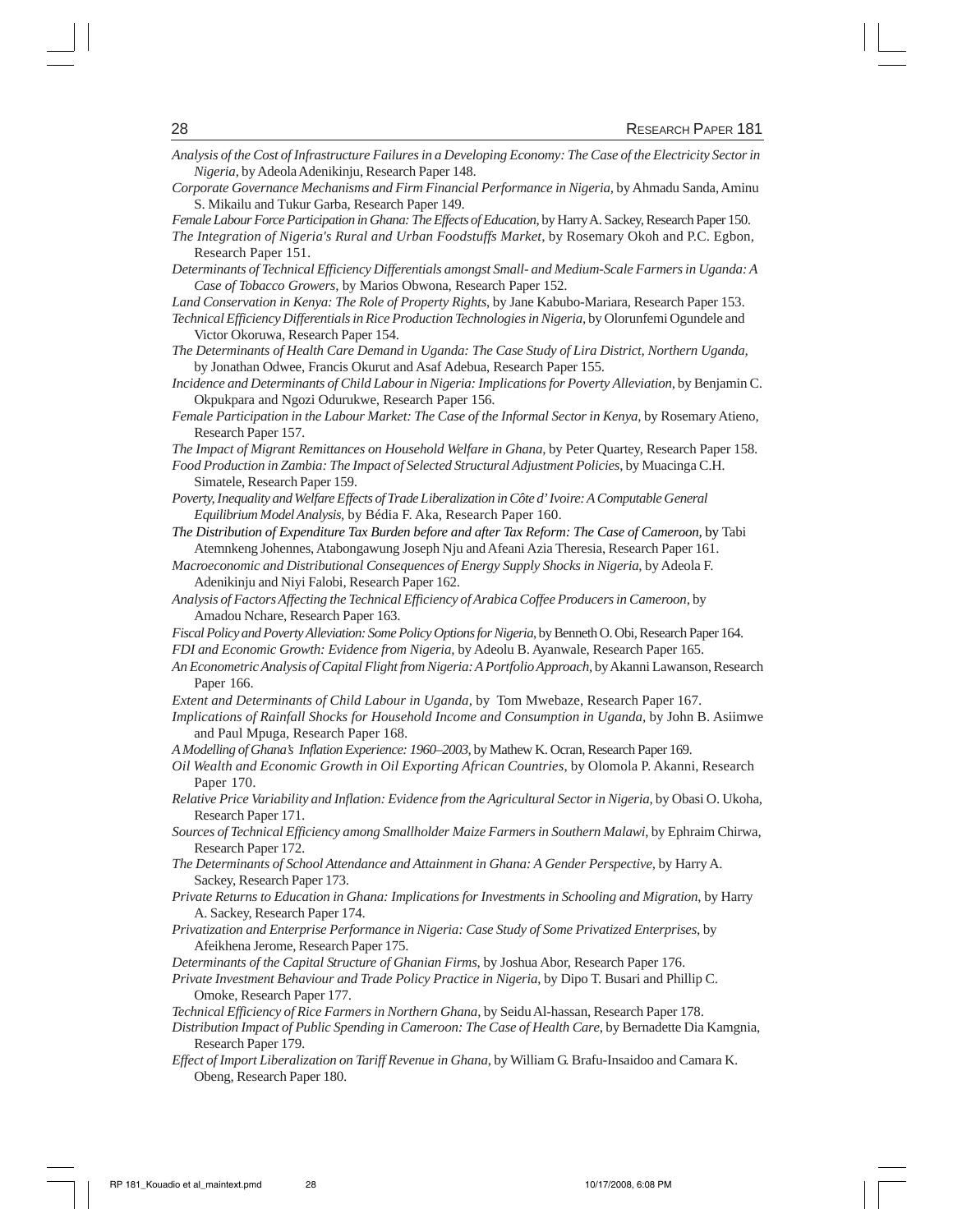RP 181\_Kouadio et al\_maintext.pmd 29 29 10/17/2008, 6:08 PM

Ξ

 $\Box$